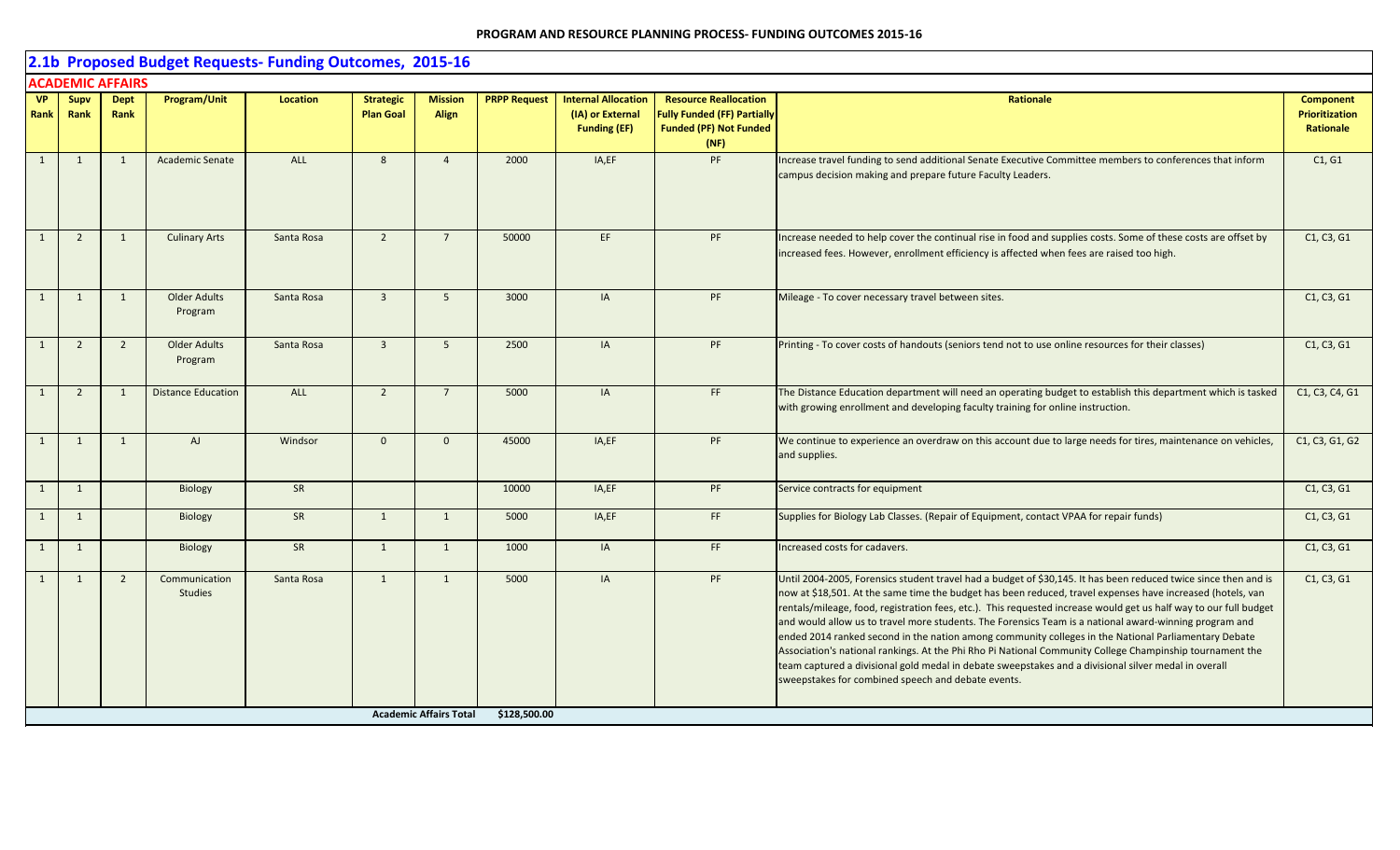|                         |                |                         |                                            | 2.1b Proposed Budget Requests- Funding Outcomes, 2015-16 |                  |                |                     |                                         |                                                                             |                                                                                                                                                                                                                                                                                              |                                    |
|-------------------------|----------------|-------------------------|--------------------------------------------|----------------------------------------------------------|------------------|----------------|---------------------|-----------------------------------------|-----------------------------------------------------------------------------|----------------------------------------------------------------------------------------------------------------------------------------------------------------------------------------------------------------------------------------------------------------------------------------------|------------------------------------|
|                         |                |                         | <b>FINANCE AND ADMINISTRATIVE SERVICES</b> |                                                          |                  |                |                     |                                         |                                                                             |                                                                                                                                                                                                                                                                                              |                                    |
| <b>VP</b>               | Supv           | <b>Dept</b>             | Program/Unit                               | Location                                                 | <b>Strategic</b> | <b>Mission</b> | <b>PRPP Request</b> | <b>Internal Allocation</b>              | <b>Resource Reallocation</b>                                                | Rationale                                                                                                                                                                                                                                                                                    | <b>Component</b>                   |
| Rank                    | Rank           | Rank                    |                                            |                                                          | <b>Plan Goal</b> | <b>Align</b>   |                     | (IA) or External<br><b>Funding (EF)</b> | <b>Fully Funded (FF) Partially</b><br><b>Funded (PF) Not Funded</b><br>(NF) |                                                                                                                                                                                                                                                                                              | <b>Prioritization</b><br>Rationale |
| $\mathbf{1}$            | 1              | 1                       | Bookstore                                  | Santa Rosa                                               | $7^{\circ}$      | 6              | \$50,000.00         | EF.                                     | PF                                                                          | New Carpet. Amount is approximate.                                                                                                                                                                                                                                                           | C1, C4, G2                         |
| $\mathbf{1}$            | $\overline{2}$ | $\overline{2}$          | Bookstore                                  | Santa Rosa                                               | $7^{\circ}$      | 6              | \$2,000.00          |                                         | <b>NF</b>                                                                   | New Paint. Amount is approximate.                                                                                                                                                                                                                                                            | C1, C4, G2                         |
| $\overline{2}$          | $\mathbf{1}$   | 1                       | <b>District Police</b>                     | Santa Rosa                                               | 6                | $\overline{0}$ | \$48,000.00         |                                         | <b>NF</b>                                                                   | Purchase of marked patrol vehicle, cost includes vehicle, additional safety equipment and markings.                                                                                                                                                                                          | C1, G1, G2                         |
| $\mathbf{1}$            | 1              | 1                       | <b>District Police</b>                     | Santa Rosa                                               | 6                | $\overline{0}$ | \$25,000.00         | EF                                      | FF.                                                                         | Redesign Dispatch to incorparate the storage closet to create a work station and to relocate electrical and<br>computer wiring                                                                                                                                                               | C1, G1, G2                         |
| 1                       | $\overline{2}$ | $\overline{2}$          | <b>District Police</b>                     | Santa Rosa                                               | $6\overline{6}$  | $\overline{0}$ | \$45,000.00         | EF                                      | PF                                                                          | Maintenance and repair of CCURE system components in all new and remodeled facilities as parts come off<br>warranty; card access/door parts; CCTV cameras; servers; etc.                                                                                                                     | C1, G1, G2                         |
| $\mathbf{1}$            | $\overline{2}$ | $\overline{2}$          | <b>District Police</b>                     | Santa Rosa                                               | 6                | $\mathbf{0}$   | \$40,000.00         | IA                                      | PF                                                                          | Travel and Training Expenses. All police officers and dispatchers (20 employees) require a minimum of 24 hours<br>of POST certified training over the next two years. Additionally, there are specialized courses of training and<br>update training that officers will be required to take. | C1, G1, G2                         |
| $\mathbf{1}$            | $\overline{3}$ | $\overline{\mathbf{3}}$ | <b>District Police</b>                     | Santa Rosa                                               | 6                | $\overline{0}$ | \$12,000.00         | EF                                      | FF                                                                          | <b>Audiolog Server Upgrade</b>                                                                                                                                                                                                                                                               | C1, G1, G2                         |
| $\overline{2}$          | $\overline{3}$ | $\overline{\mathbf{3}}$ | <b>District Police</b>                     | Santa Rosa                                               | 6                | $\overline{0}$ | \$20,000.00         |                                         | <b>NF</b>                                                                   | Equip personnel with lapel cameras to offer transparency                                                                                                                                                                                                                                     | C1, G1, G2                         |
| $\mathbf{1}$            | $\overline{3}$ | $\overline{\mathbf{3}}$ | <b>District Police</b>                     | Santa Rosa                                               | 6                | $\overline{0}$ | \$2,700.00          |                                         | <b>NF</b>                                                                   | Outift Officers shotguns so that they are all consistant and safe                                                                                                                                                                                                                            | C1, G1, G2                         |
| $\overline{2}$          | $\overline{3}$ | $\overline{\mathbf{3}}$ | <b>District Police</b>                     | Santa Rosa                                               | 6                | $\overline{0}$ | \$4,000.00          | EF                                      | FF.                                                                         | Equip second work desk in CSO office with computer                                                                                                                                                                                                                                           | C1, G1, G2                         |
| $\mathbf{1}$            | 3              | $\overline{\mathbf{3}}$ | <b>District Police</b>                     | Santa Rosa                                               | 6                | $\overline{0}$ | \$20,000.00         | EF                                      | FF.                                                                         | Convert Analog CCTV system to digital                                                                                                                                                                                                                                                        | C1, G1, G2                         |
| 1                       | $\overline{4}$ | $\overline{4}$          | <b>District Police</b>                     | Santa Rosa                                               | 6                | $\mathbf{0}$   | \$50,000.00         | EF                                      | PF                                                                          | Emergency Call Boxes/Towers- upgrading 28 emergency call/towers located on the Santa Rosa and Windsor<br>Campuses.                                                                                                                                                                           | C1, G1, G2                         |
| $\overline{2}$          | 5              | 5                       | <b>District Police</b>                     | Santa Rosa                                               | 6                | $\overline{0}$ | \$10,000.00         |                                         | <b>NF</b>                                                                   | Video Conferencing equipment for Training/EOC Room                                                                                                                                                                                                                                           | C1, G1, G2                         |
| $\mathbf{1}$            | 6 <sup>1</sup> | 6                       | <b>District Police</b>                     | Santa Rosa                                               | 6                | $\overline{0}$ | \$9,500.00          | IA                                      | FF.                                                                         | Police Department's Training Room which is used as the District's EOC in emergencies update phone lines,<br>necessary coummications and electrical system as needed.                                                                                                                         | C1, G1, G2                         |
| $\overline{\mathbf{3}}$ |                | $\overline{7}$          | <b>District Police</b>                     | Santa Rosa                                               | 6                | $\mathbf{0}$   | \$500.00            |                                         | <b>NF</b>                                                                   | Create a department information booth for campus events and recruiting.                                                                                                                                                                                                                      | C1, G1, G2                         |
| 1                       | 8              | 8                       | <b>District Police</b>                     | Santa Rosa                                               | 6                | $\overline{0}$ | \$500.00            | IA                                      | FF.                                                                         | Crime prevention & Cirt team materials for presentations and classes                                                                                                                                                                                                                         | C1, G1, G2                         |
| $\mathbf{1}$            | 10             | 10                      | <b>District Police</b>                     | Santa Rosa                                               | 6                | $\mathbf{0}$   | \$2,000.00          | IA                                      | FF                                                                          | Operational Area Emergency Services agreement between District and Co of Sonoma's Dept of Emergency<br>Services for continued preparedness support.                                                                                                                                          | C1, G1, G2                         |
| $\mathbf{1}$            | 11             | 11                      | <b>District Police</b>                     | Santa Rosa                                               | $6\overline{6}$  | $\mathbf{0}$   | \$500.00            | IA                                      | FF.                                                                         | Cost of updated Emergency Preparedness Handbooks, EOC support materials, training handouts, Department<br>Safety Leader handbooks and preparedness awareness posters.                                                                                                                        | C1, G1, G2                         |
| $\mathbf{1}$            | 12             | 12                      | <b>District Police</b>                     | Santa Rosa                                               | $6\overline{6}$  | $\overline{0}$ | \$1,000.00          | IA                                      | FF                                                                          | Continued SEMS-NIMS-ICS trainings, mutual aid group support (NCCUMAG) and attendance at federal, state<br>and regional workshops are critical to meeting state and federal mandates.                                                                                                         | C1, G1, G2                         |
| $\mathbf{1}$            | 13             | 13                      | <b>District Police</b>                     | Santa Rosa                                               | $6\overline{6}$  | $\overline{0}$ | \$500.00            | IA                                      | FF                                                                          | Promotional materials Campus Safety                                                                                                                                                                                                                                                          | C1, G1, G2                         |
| $\mathbf{1}$            | $\overline{2}$ | $\overline{2}$          | Parking                                    | Santa Rosa                                               | 6                | 6              | \$7,500.00          | IA                                      | FF                                                                          | Safety supplies for existing patrol cars and CSO vehicles to include first aid supplies, tools, emergency and<br>crime/accident scene management supplies.                                                                                                                                   | C1, G1, G2                         |
| $\mathbf{1}$            | $\overline{2}$ | $\overline{2}$          | Parking                                    | Santa Rosa                                               | $6\overline{6}$  | 6              | \$25,000.00         |                                         | NF                                                                          | To update and expand the parking enforcement equipment                                                                                                                                                                                                                                       | C1, G1, G2                         |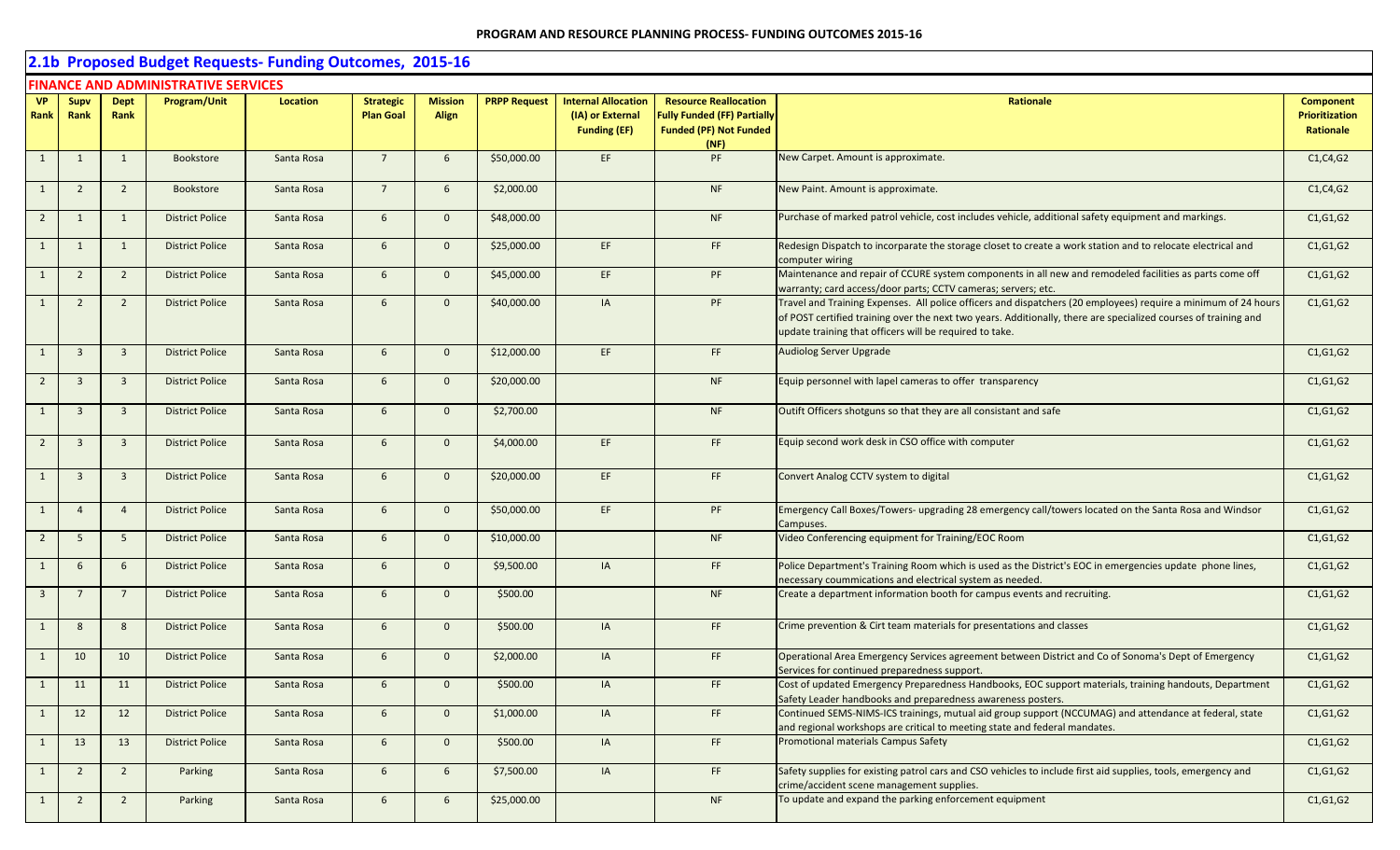|                                                                                                                                                                                          | 2.1b Proposed Budget Requests- Funding Outcomes, 2015-16 |  |            |            |  |  |             |    |     |                                                                                                                                                                                                                                                            |        |  |  |  |
|------------------------------------------------------------------------------------------------------------------------------------------------------------------------------------------|----------------------------------------------------------|--|------------|------------|--|--|-------------|----|-----|------------------------------------------------------------------------------------------------------------------------------------------------------------------------------------------------------------------------------------------------------------|--------|--|--|--|
|                                                                                                                                                                                          |                                                          |  | Graphics   | Santa Rosa |  |  | \$23,000.00 | IA | FF  | Purchase envelope feeder and table top folder include current equipment trade in                                                                                                                                                                           | C1, G1 |  |  |  |
|                                                                                                                                                                                          |                                                          |  | Payroll    | Santa Rosa |  |  | \$0.00      |    | PF  | The District is processing over 2000 manual timesheets a month. Electronic timecard process needs to be<br>researched.                                                                                                                                     | C1, G1 |  |  |  |
|                                                                                                                                                                                          |                                                          |  | Purchasing | Santa Rosa |  |  | \$25,500.00 |    | FF. | Purchase e-sourcing software tool to conduct formal bids and informal quotes as well as vendor management<br>tools and contract management. This tool will be utilized by Purchasing Staff and other Departments within the<br>College who process quotes. | C1, G1 |  |  |  |
| Professional development training for staff. This kind of training is not available through internal SRJC<br>\$5,000.00<br><b>PF</b><br>C1, G1<br>Purchasing<br>Santa Rosa<br>resources. |                                                          |  |            |            |  |  |             |    |     |                                                                                                                                                                                                                                                            |        |  |  |  |
|                                                                                                                                                                                          | \$429,200.00<br><b>Business Services Total</b>           |  |            |            |  |  |             |    |     |                                                                                                                                                                                                                                                            |        |  |  |  |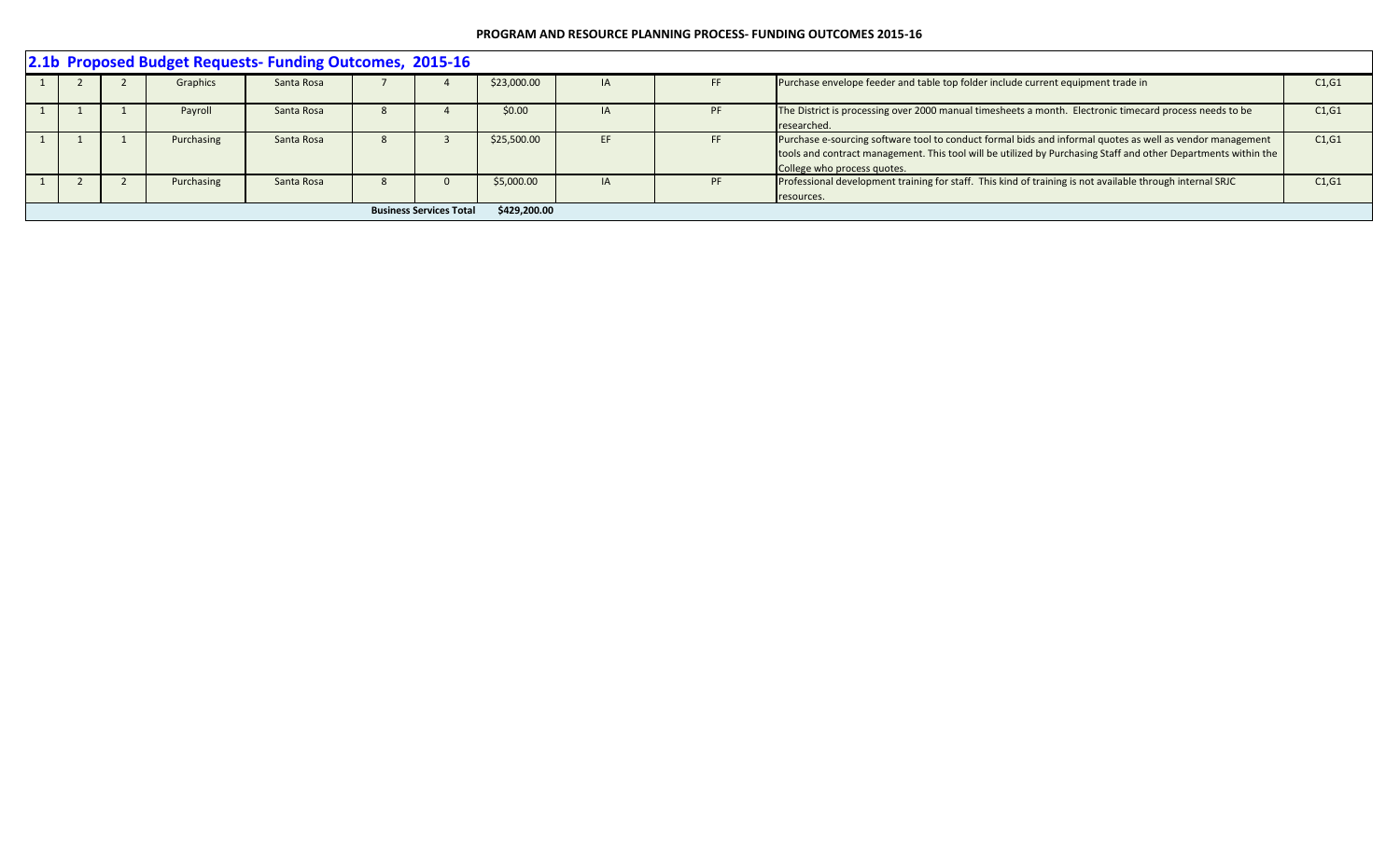|                          |                |                        | 2.1b Proposed Budget Requests- Funding Outcomes, 2015-16 |                 |                                      |                                |                     |                                                                       |                                                                                                             |                                                                                                                                                                                           |                                                        |
|--------------------------|----------------|------------------------|----------------------------------------------------------|-----------------|--------------------------------------|--------------------------------|---------------------|-----------------------------------------------------------------------|-------------------------------------------------------------------------------------------------------------|-------------------------------------------------------------------------------------------------------------------------------------------------------------------------------------------|--------------------------------------------------------|
|                          |                | <b>PETALUMA CAMPUS</b> |                                                          |                 |                                      |                                |                     |                                                                       |                                                                                                             |                                                                                                                                                                                           |                                                        |
| <b>VP</b><br><b>Rank</b> | Supv<br>Rank   | <b>Dept</b><br>Rank    | <b>Program/Unit</b>                                      | <b>Location</b> | <b>Strategic</b><br><b>Plan Goal</b> | <b>Mission</b><br><b>Align</b> | <b>PRPP Request</b> | <b>Internal Allocation</b><br>(IA) or External<br><b>Funding (EF)</b> | <b>Resource Reallocation</b><br><b>Fully Funded (FF) Partially</b><br><b>Funded (PF) Not Funded</b><br>(NF) | Rationale                                                                                                                                                                                 | <b>Component</b><br><b>Prioritization</b><br>Rationale |
| $\mathbf{1}$             | $\mathbf{1}$   |                        | Campus                                                   | Petaluma        | 1                                    | $\overline{2}$                 | \$500.00            | IA/EF                                                                 | FF                                                                                                          | Supplies/materials/mrinting for event support marketing/graphic design                                                                                                                    | C1, C3, G1                                             |
| $\overline{2}$           | 1              |                        | Campus                                                   | Petaluma        | $\mathbf{1}$                         | 1                              | \$5,000.00          | IA                                                                    | FF                                                                                                          | Marketing/branding contract consultant for SRJC Petaluma                                                                                                                                  | C1, C3, G1                                             |
| $\overline{3}$           | 1              |                        | Campus                                                   | Petaluma        | 3 <sup>1</sup>                       | 5 <sup>5</sup>                 | \$15,640.00         | IA/EF                                                                 | FF                                                                                                          | Support LumaFest (entertainment, booth expenses, marketing, signs, outside exhibitors, etc.)                                                                                              | C1, C3, G1                                             |
| $\overline{4}$           | 1              |                        | Campus                                                   | Petaluma        | $\overline{3}$                       | 5                              | \$1,700.00          | IA/EF                                                                 | FF                                                                                                          | Butter & Egg Days Parade expenses (entry fee, signs, Roscoe, supplies, outreach materials)                                                                                                | C1, C3, entry fee,<br>s1, entry fee, s1                |
| 5 <sup>5</sup>           | 1              |                        | <b>Water Resources</b>                                   | Petaluma        | $\overline{2}$                       | 1                              | \$301.00            | IA                                                                    | FF                                                                                                          | Additional Wastewater Chemistry supplies to support new labs                                                                                                                              | C1, C3, G1                                             |
| $6\overline{6}$          | 1              |                        | <b>KAD</b>                                               | Petaluma        | $\overline{4}$                       | $\overline{7}$                 | \$2,000.00          |                                                                       | NF                                                                                                          | Repairs for Weight Room to extend life of equipment and delay replacement                                                                                                                 | C1, G1, G2                                             |
| $7\overline{ }$          | 1              |                        | Instruction                                              | Petaluma        | $6\overline{6}$                      | $\overline{4}$                 | \$2,000.00          | IA                                                                    | FF                                                                                                          | Increase travel budget for Dean of Instruction (Great Deans/Enrollment Management workshops)                                                                                              | C1, C3, G1, G2                                         |
| 8                        | 1              |                        | <b>Student Services</b>                                  | Petaluma        | $6\overline{6}$                      | $\overline{4}$                 | \$2,000.00          | IA                                                                    | $\mathsf{FF}$                                                                                               | Increase travel budget for Dean of Student Services (Great Deans/Enrollment Management workshops)                                                                                         | C1, C3, G1, G2                                         |
| 9                        | 1              |                        | Chemistry                                                | Petaluma        | $\overline{2}$                       | 1                              | \$2,000.00          |                                                                       | NF                                                                                                          | Increase Chemistry supply budget                                                                                                                                                          | C1, C3, G1                                             |
| 10                       | $\mathbf{1}$   |                        | Environmental<br><b>Studies</b>                          | Petaluma        | $\overline{2}$                       | 1                              | \$200.00            | EF                                                                    | FF                                                                                                          | Mixed garden hand tools                                                                                                                                                                   | C1, C3, G1                                             |
| 11                       | $\overline{1}$ |                        | <b>KAD</b>                                               | Petaluma        | $\overline{2}$                       | 1                              | \$149.25            | IA                                                                    | $\mathsf{FF}$                                                                                               | FitBall mini ball                                                                                                                                                                         | C1, C3, G1                                             |
| 12                       | $\mathbf{1}$   |                        | Instruction                                              | Petaluma        | $\overline{2}$                       | $6\overline{6}$                | \$1,000.00          | IA                                                                    | FF.                                                                                                         | Transfer Track Research                                                                                                                                                                   | C1, C3, G1                                             |
| 13                       | 1              |                        | Astronomy                                                | Petaluma        | $\overline{2}$                       | 1                              | \$230.00            | EF                                                                    | FF                                                                                                          | Camera accessories: Tamron adjustable focal length lenses (eg. 18-200mm) (11)                                                                                                             | C1, C3, G1                                             |
| 14                       | 1              |                        | <b>Facilities Operations</b>                             | Petaluma        | $\overline{4}$                       | $\overline{7}$                 | \$33,200.00         |                                                                       | <b>NF</b>                                                                                                   | Increase budget to offset staffing shortages created by re-engineering to maintain HVAC equipment for<br>optimum learning and working environment (contractor on site two days per month) | C1, G2                                                 |
| 15                       | $\mathbf{1}$   |                        | Campus                                                   | Petaluma        | 5 <sup>5</sup>                       | $6\phantom{.}6$                | \$1,600.00          | IA                                                                    | FF                                                                                                          | Installation of second water refill station                                                                                                                                               | C1, G1                                                 |
| 16                       | 1              |                        | Campus                                                   | Petaluma        | 6                                    | $7\overline{ }$                | \$2,000.00          | IA                                                                    | PF                                                                                                          | <b>Additional DOC Emergency Supplies</b>                                                                                                                                                  | C1, G1                                                 |
| 17                       | $\mathbf{1}$   |                        | Instruction                                              | Petaluma        | $6\overline{6}$                      | $\overline{4}$                 | \$3,000.00          | IA                                                                    | FF                                                                                                          | Support Academic Senate travel for Petaluma Faculty                                                                                                                                       | C1, G1                                                 |
| 18                       | 1              |                        | Administration                                           | Petaluma        | $\overline{4}$                       | $7\overline{ }$                | \$2,463.00          | IA                                                                    | FF                                                                                                          | Lease (1-year) copier/printer/scanner for Administration Office                                                                                                                           | C1, G2                                                 |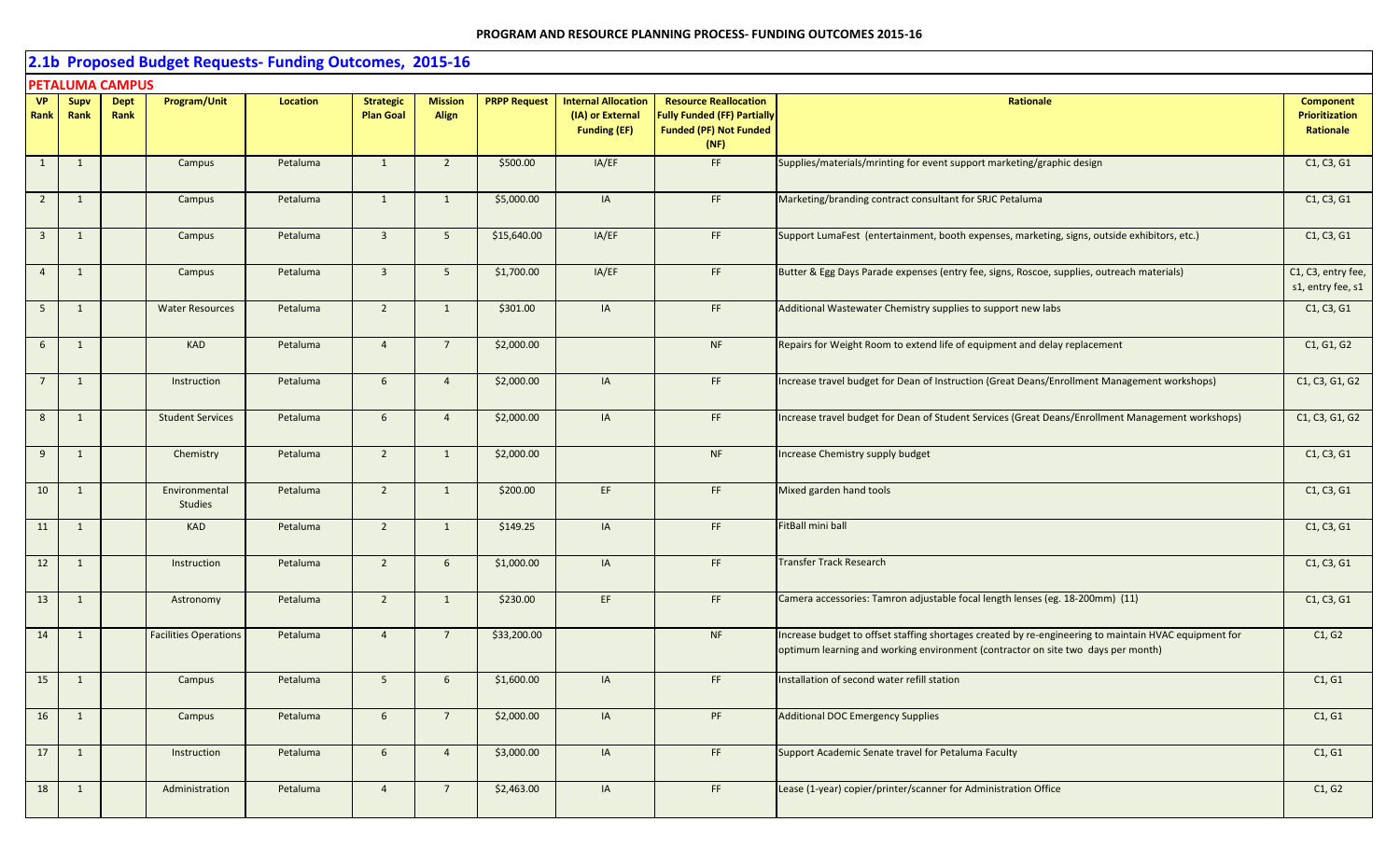|    |                | 2.1b Proposed Budget Requests- Funding Outcomes, 2015-16 |          |                |                 |            |       |           |                                                                                                                                              |                |
|----|----------------|----------------------------------------------------------|----------|----------------|-----------------|------------|-------|-----------|----------------------------------------------------------------------------------------------------------------------------------------------|----------------|
| 19 | 1              | Campus                                                   | Petaluma | $\mathbf{R}$   | 6               | \$5,000.00 | IA    | FF.       | Office of Institutional Research production of SRJC Petaluma annual data reports                                                             | C1, C3, G1     |
| 20 | 1              | Campus                                                   | Petaluma | $\overline{4}$ | $7\overline{ }$ | \$6,000.00 | IA    | PF        | Classroom projector lamp replenish stock; this is an estimated annual cost for lamps.                                                        | C1, G1         |
| 21 | 1              | <b>Student Services</b>                                  | Petaluma | $\overline{3}$ | $\overline{2}$  | \$5,000.00 | EF    | FF.       | <b>Student Equity Outreach Materials</b>                                                                                                     | C1, C3, C4, G1 |
| 22 | $\mathbf{1}$   | <b>Student Services</b>                                  | Petaluma | $\overline{3}$ | $\overline{2}$  | \$5,000.00 | EF    | FF.       | <b>Student Equity Events and Programs</b>                                                                                                    | C1, C3, C4, G1 |
| 23 | 1              | <b>Student Services</b>                                  | Petaluma | $\overline{3}$ | $\overline{2}$  | \$5,000.00 | EF    | FF        | <b>Student Equity Professional Development</b>                                                                                               | C1, C3, C4, G1 |
| 24 | 1              | <b>Student Services</b>                                  | Petaluma | $\overline{3}$ | $\overline{2}$  | \$4,500.00 | EF    | FF        | <b>Student Equity Textbooks (Library Reserve)</b>                                                                                            | C1, C3, C4, G1 |
| 25 | 1              | <b>Student Services</b>                                  | Petaluma | $\overline{3}$ | $\overline{2}$  | \$5,000.00 | EF    | FF.       | <b>Student Equity Student Travel/Field Trips</b>                                                                                             | C1, C3, C4, G1 |
| 26 | 1              | <b>Student Services</b>                                  | Petaluma | $\overline{3}$ | $\overline{2}$  | \$2,000.00 | EF    | FF        | Student Equity Student Support Materials for MC Center                                                                                       | C1, C3, C4, G1 |
| 27 | $\overline{1}$ | <b>Student Services</b>                                  | Petaluma | $\overline{2}$ | $\overline{2}$  | \$400.00   | IA/EF | FF.       | Add Other Books to Dean of Student Services budget (Professional Development)                                                                | C1, C3, G1     |
| 28 | $\mathbf{1}$   | Administration                                           | Petaluma | 8              | $\overline{4}$  | \$475.00   | IA    | FF.       | Leadership Petaluma Participant Fee for Matthew Long                                                                                         | C1, G1         |
| 29 | 1              | Administration                                           | Petaluma | 8              | $\overline{4}$  | \$475.00   | IA    | FF.       | Leadership Petaluma Participant Fee for Vanessa Luna Shannon                                                                                 | C1, G1         |
| 30 | $\overline{2}$ | Instruction                                              | Petaluma | 8              | $7\overline{ }$ | \$500.00   | IA    | FF.       | Increase supplies budget for Dean of Instruction                                                                                             | C1, G2         |
| 31 | $\overline{2}$ | Instruction                                              | Petaluma | 8              | $6\overline{6}$ | \$250.00   | IA    | <b>NF</b> | Livescribe pen for Dean of Instruction                                                                                                       | C1, G2         |
| 32 | $\overline{2}$ | Instruction                                              | Petaluma | 8              | 6               | \$500.00   | IA    | FF.       | Adjustable computer monitor stand for Dean of Instruction                                                                                    | C1, G2         |
| 33 | $\overline{2}$ | <b>Facilities Operations</b>                             | Petaluma | $\overline{4}$ | $7\overline{ }$ | \$5,240.00 |       | <b>NF</b> | Preventive maintenance and technical support to the existing Johnson Controls automation system (four site<br>visits annually by contractor) | C1, G2         |
| 34 | $\overline{2}$ | Campus                                                   | Petaluma | 6 <sup>1</sup> | 5 <sup>5</sup>  | \$3,256.00 |       | <b>NF</b> | 4 Easy-Up Canopies for outdoor campus events                                                                                                 | C1, G1         |
| 35 | $\overline{2}$ | <b>Business Services</b>                                 | Petaluma | 8              | 6               | \$250.00   |       | NF        | Livescribe pen for Business Service Manager                                                                                                  | C1, G2         |
| 36 | $\overline{2}$ | <b>Media Services</b>                                    | Petaluma | $\overline{4}$ | $7\overline{ }$ | \$4,000.00 | EF    | PF        | Maintenance and software update for digital signage server                                                                                   | C1, G1         |
| 37 | $\overline{2}$ | <b>Student Services</b>                                  | Petaluma | 1              | $\overline{2}$  | \$400.00   | IA    | FF        | Increase supplies budget for Dean of Student Services                                                                                        | C1, G2         |
| 38 | $\overline{2}$ | Campus                                                   | Petaluma | $\overline{2}$ | $7\overline{ }$ | \$200.00   | IA    | FF.       | Increased cost of printer consumables                                                                                                        | C1, G2         |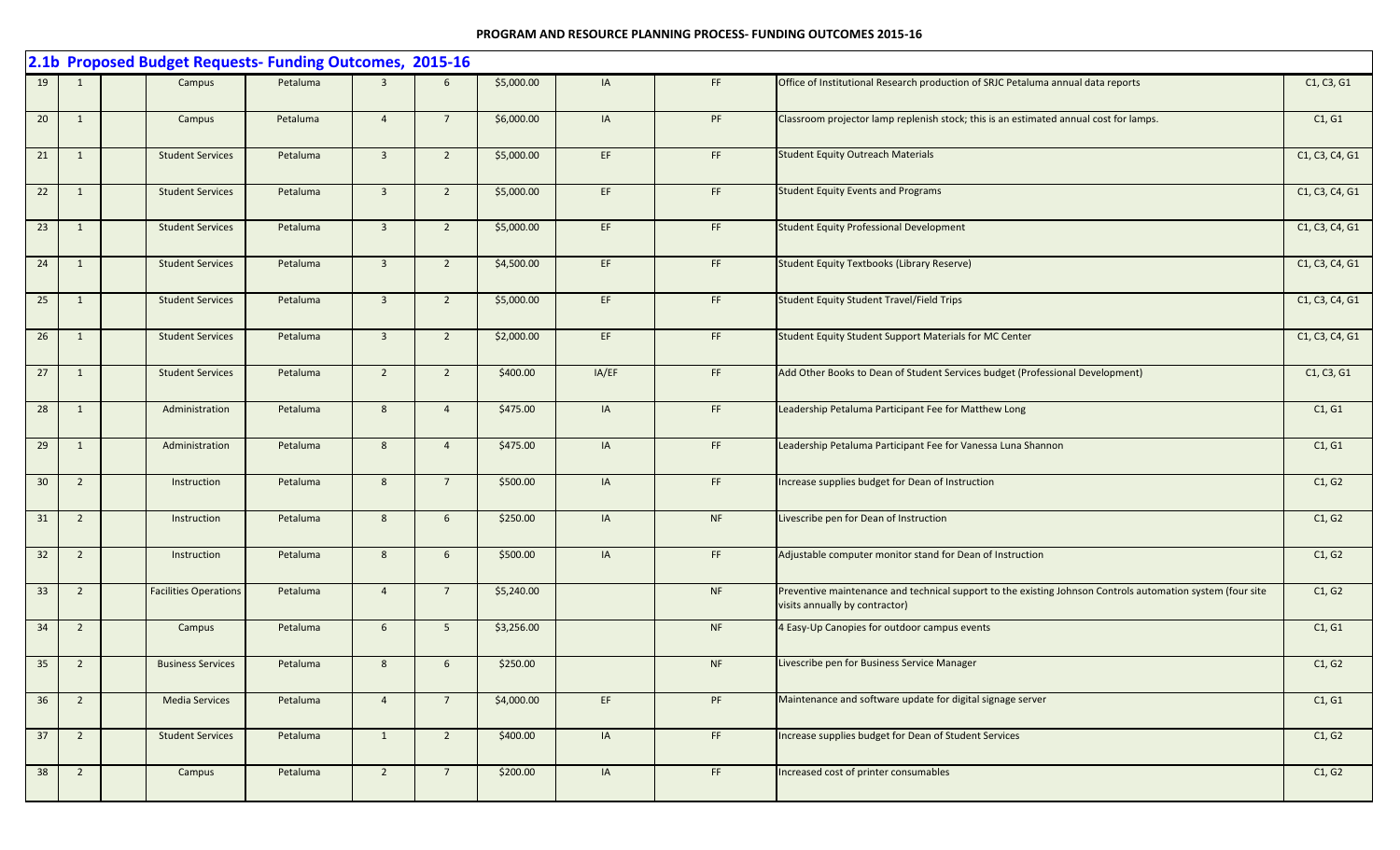|    |    | 2.1b Proposed Budget Requests- Funding Outcomes, 2015-16 |                          |          |  |                              |              |       |           |                                                                                                                                         |            |  |  |  |  |
|----|----|----------------------------------------------------------|--------------------------|----------|--|------------------------------|--------------|-------|-----------|-----------------------------------------------------------------------------------------------------------------------------------------|------------|--|--|--|--|
| 39 |    |                                                          | <b>Student Services</b>  | Petaluma |  |                              | \$5,000.00   | EF/IA | PF        | Outreach events budget for ELL and South County Outreach                                                                                | C1, C3, G1 |  |  |  |  |
| 40 |    |                                                          | Campus                   | Petaluma |  |                              | \$2,500.00   |       | <b>NF</b> | Additional Flexi Flags for Branding, Outreach and events on Petaluma Campus (10)                                                        | C1, C3, G1 |  |  |  |  |
| 41 |    |                                                          | <b>Media Services</b>    | Petaluma |  |                              | \$1,000.00   |       | NF        | Repair budget to run Media Operations as needs arise during the year; to extend the life of existing equipment<br>and avoid replacement | C1, G2     |  |  |  |  |
| 42 |    |                                                          | <b>Student Services</b>  | Petaluma |  |                              | \$3,000.00   | EF    | PF        | Promotional Materials for Outreach- ELL and South County Outreach                                                                       | C1, C3, G1 |  |  |  |  |
| 43 |    |                                                          | <b>Business Services</b> | Petaluma |  |                              | \$480.00     |       | <b>NF</b> | Lease (1-year) copier/printer/scanner for the Business Services Office                                                                  | C1, G2     |  |  |  |  |
| 44 | כ. |                                                          | Campus                   | Petaluma |  |                              | \$2,896.32   |       | <b>NF</b> | White folding chairs for campus events                                                                                                  | C1, G3, G1 |  |  |  |  |
| 45 |    |                                                          | Art                      | Petaluma |  |                              | \$600.00     | IA    | FF.       | Bookshelf for PC 689 Art Faculty Office                                                                                                 | C1, G2     |  |  |  |  |
|    |    |                                                          |                          |          |  | <b>Petaluma Campus Total</b> | \$143,905.57 |       |           |                                                                                                                                         |            |  |  |  |  |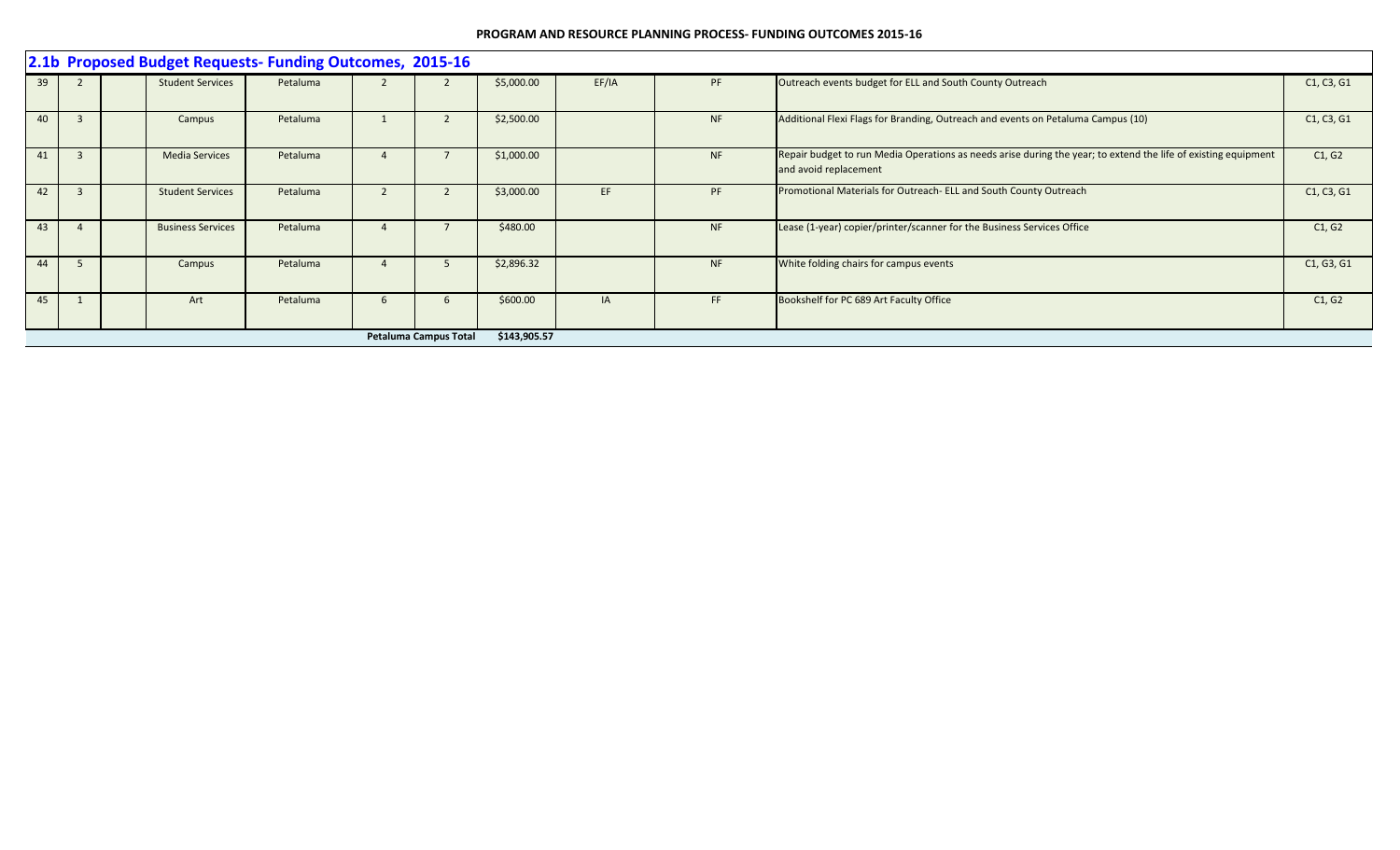# **2.1b Proposed Budget Requests- Funding Outcomes, 2015-16**

|                   | <b>STUDENT SERVICES</b>          |                     |                                                                |                             |                                      |                                  |                          |                                                                       |                                                                                                             |                                                                                                                                                                                                                                                                                                     |                                                        |  |
|-------------------|----------------------------------|---------------------|----------------------------------------------------------------|-----------------------------|--------------------------------------|----------------------------------|--------------------------|-----------------------------------------------------------------------|-------------------------------------------------------------------------------------------------------------|-----------------------------------------------------------------------------------------------------------------------------------------------------------------------------------------------------------------------------------------------------------------------------------------------------|--------------------------------------------------------|--|
| <b>VP</b><br>Rank | Supv<br>Rank                     | <b>Dept</b><br>Rank | Program/Unit                                                   | Location                    | <b>Strategic</b><br><b>Plan Goal</b> | <b>Mission</b><br><b>Align</b>   | <b>PRPP Request</b>      | <b>Internal Allocation</b><br>(IA) or External<br><b>Funding (EF)</b> | <b>Resource Reallocation</b><br><b>Fully Funded (FF) Partially</b><br><b>Funded (PF) Not Funded</b><br>(NF) | Rationale                                                                                                                                                                                                                                                                                           | <b>Component</b><br><b>Prioritization</b><br>Rationale |  |
| 1.1               | 1                                | 1.1                 | <b>Schools Relations</b>                                       | <b>ALL</b>                  | $\mathbf{1}$                         | $\overline{7}$                   | \$4,425.00               | IA                                                                    | FF                                                                                                          | Outreach to the K-12 community continues to be a high priority for the District. Additional funding is requested<br>for Schools Relations and Outreach events, including but not limited to: High School Counselor Conferences,<br>Small Schools Event, College Preview Night, College Preview Day. | C3, G1                                                 |  |
| 1.1               | 1                                | 1.1                 | <b>Student Affairs and</b><br>Engagement<br>Programs           | Petaluma                    | 1                                    | $\overline{2}$                   | \$3,000.00               |                                                                       | <b>NF</b>                                                                                                   | LOCATION: 60 Petaluma program operational expenses, including: tables, chairs, backdrops, canopies and other<br>equipment for events/activities.                                                                                                                                                    | C1, G1                                                 |  |
| 1.1               | 1                                | 1.1                 | <b>Student Affairs and</b><br>Engagement<br>Programs           | ALL                         | $\mathbf{1}$                         | $\overline{2}$                   | \$6,000.00               | EF                                                                    | FF.                                                                                                         | Augment operational expenses to support First Oaks and Student Information Days on both campuses; these<br>are the two marquee student engagement and success events for the year in Student Services.                                                                                              | C3, G2                                                 |  |
| 1.1               | $\mathbf{1}$                     | 1.1                 | <b>Transfer Center</b>                                         | ALL                         | 1                                    | $\overline{2}$                   | \$3,000.00               | EF                                                                    |                                                                                                             | Provide students the opportunity to participate in an organized field trip to such campuses as UC Berkeley,<br>SFSU, CSU Sacramento.                                                                                                                                                                | C3, G1                                                 |  |
| 1.2               | $\mathbf{1}$                     | 1.2                 | <b>Student Affairs and</b><br>Engagement<br>Programs           | ALL                         | 1                                    | $\overline{2}$                   | \$3,000.00               | IA                                                                    | PF                                                                                                          | Supplies and operational expenses for Student Engagement Programs including Student Ambassadors, Call<br>Campaign, Reentry Support, Legislative Advocacy, etc.                                                                                                                                      | C1, G1                                                 |  |
| 1.2               | 1                                | 1.2                 | <b>Career Center and</b><br>Student Employment                 | <b>ALL</b>                  | $\overline{2}$                       | 1                                | \$1,000.00               |                                                                       | <b>NF</b>                                                                                                   | The current book budget for the Career Center Library is \$130.00. If the Library is to remain a viable resource<br>for students it needs to be stocked with up to date materials and possibly offer students the option of checking<br>out some of the resources.                                  | C1, G1                                                 |  |
| 1.2               | 1                                | 1.2                 | Counseling                                                     | <b>ALL</b>                  | $\overline{2}$                       | $\overline{2}$                   | \$6,000.00               |                                                                       | <b>NF</b>                                                                                                   | Human Services Program Brochure                                                                                                                                                                                                                                                                     | C1, G1                                                 |  |
| 1.2               | 1                                | 1.2                 | <b>Student Affairs and</b><br>Engagement<br>Programs           | ALL                         | 1                                    | $\overline{2}$                   | \$4,000.00               |                                                                       | <b>NF</b>                                                                                                   | Augmentation of Multicultural events operational expense line<br>item for increased activities and lectures.                                                                                                                                                                                        | C1, G1                                                 |  |
|                   |                                  |                     | <b>Career Center and</b>                                       |                             | 2                                    |                                  | \$500.00                 |                                                                       | <b>NF</b>                                                                                                   | Career Workshops: This request is for funds to pay speakers<br>from emerging or high demand careers.                                                                                                                                                                                                |                                                        |  |
| 1.2               | 1                                | 1.2                 | <b>Student Employment</b>                                      | ALL                         |                                      | 1                                |                          | EF                                                                    |                                                                                                             | These funds are needed to restore the funds that have been cut from this supplies category. These supplies are<br>necessary for the EOPS and CARE programs to increase the success of EOPS students.                                                                                                | C1, G1                                                 |  |
| 1.2               | $\overline{1}$                   | 1.2                 | <b>EOPS - CARE</b><br><b>Student Affairs and</b><br>Engagement | ALL                         | 1                                    | $\overline{7}$                   | \$4,000.00               |                                                                       | <b>NF</b>                                                                                                   | New funding for Sustainability Programs in support of Goal E: Creating a Culture of Sustainability                                                                                                                                                                                                  | C1, G1, C4                                             |  |
| 1.3<br>1.3        | $\overline{1}$<br>$\overline{1}$ | 1.3<br>1.3          | Programs<br><b>Transfer Center</b>                             | <b>ALL</b><br>Santa<br>Rosa | 5 <sup>5</sup><br>$\mathbf{1}$       | $\overline{2}$<br>$\overline{2}$ | \$4,000.00<br>\$2,000.00 | EF                                                                    |                                                                                                             | To provide a celebration for students who are transferring to<br>a four year university.                                                                                                                                                                                                            | C1, G1<br>C1, G1                                       |  |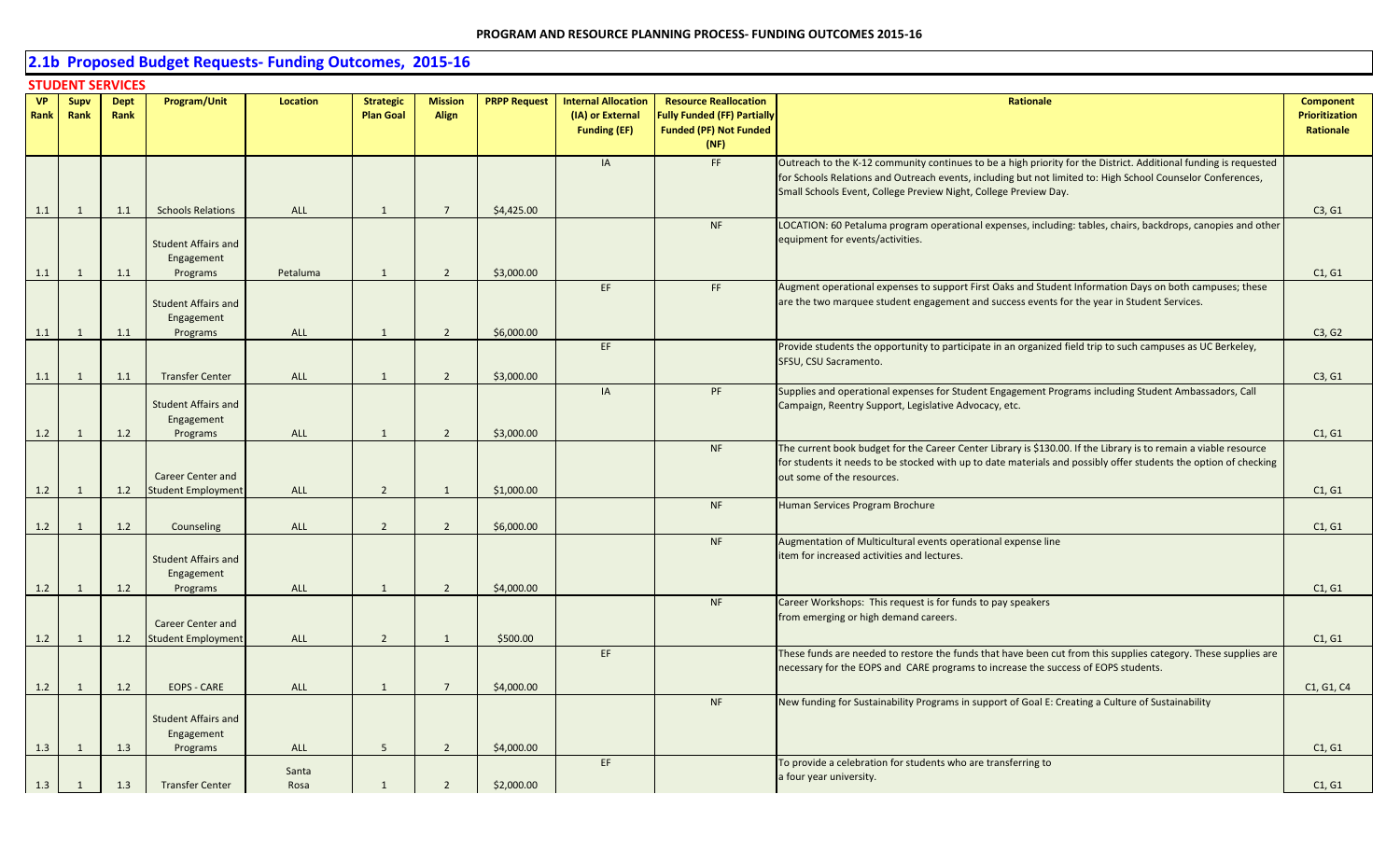|     |                |     |                                                       | 2.1b Proposed Budget Requests- Funding Outcomes, 2015-16 |                          |                               |             |     |           |                                                                                                                                                                                                                                                                                                                                                            |            |
|-----|----------------|-----|-------------------------------------------------------|----------------------------------------------------------|--------------------------|-------------------------------|-------------|-----|-----------|------------------------------------------------------------------------------------------------------------------------------------------------------------------------------------------------------------------------------------------------------------------------------------------------------------------------------------------------------------|------------|
|     |                |     |                                                       |                                                          |                          |                               |             |     | NF        | The item is consistently over expended in the EOPS annual final claims. The district is billed quarterly for the<br>copy machine in the EOPS house and these expenses are charged to the EOPS District budget. These copies are<br>essential to the outreach, enrollment and services we provide our diverse EOPS prospects and participating<br>students. |            |
| 1.3 | $\overline{1}$ | 1.3 | <b>EOPS - CARE</b>                                    | <b>ALL</b>                                               | $\overline{3}$           | 2                             | \$6,000.00  |     |           |                                                                                                                                                                                                                                                                                                                                                            | C3, C4, G1 |
| 1.3 | $\overline{1}$ | 1.3 | <b>Student Success</b>                                | <b>ALL</b>                                               | $\mathbf{1}$             | $\overline{2}$                | \$3,000.00  | EF. |           | Office supplies, computers/equipment for Student Equity Office; ongoing                                                                                                                                                                                                                                                                                    | C3, G1     |
| 1.3 |                | 1.3 | Puente                                                | <b>ALL</b>                                               | $\Omega$                 | $\Omega$                      | \$3,000.00  | EF  | PF        | Transportation for university fieldtrips to include both campuses                                                                                                                                                                                                                                                                                          | C1, G1     |
| 1.3 | $\overline{1}$ | 1.3 | <b>Student Affairs and</b><br>Engagement<br>Programs  | <b>ALL</b>                                               | $\mathbf{1}$             | 2                             | \$2,000.00  |     | <b>NF</b> | Augmentation of Multicultural events supplies line item for<br>increased progams and activities.                                                                                                                                                                                                                                                           | C1, G1     |
| 1.3 | <sup>1</sup>   | 1.3 | <b>Career Center and</b><br><b>Student Employment</b> | <b>ALL</b>                                               | $\overline{\phantom{a}}$ | $\boldsymbol{\varDelta}$      | \$1,800.00  |     | <b>NF</b> | There is no money in the budget for professional development<br>for either Career Center staff or Student Employment. Membership fees total approximately \$600 and travel<br>funds are needed to attend yearly and quarterly conferences.                                                                                                                 | C1, G1     |
|     |                |     |                                                       |                                                          |                          |                               |             |     |           | Invite multicultural speakers/preformers to the campus                                                                                                                                                                                                                                                                                                     |            |
| 1.3 | $\overline{1}$ | 1.3 | Puente                                                | Petaluma                                                 | $\Omega$                 | $\Omega$                      | \$1,000.00  |     |           |                                                                                                                                                                                                                                                                                                                                                            | C1, G1     |
|     |                |     | <b>Student Affairs and</b><br>Engagement              |                                                          |                          |                               |             |     | <b>NF</b> | Augment Student Affairs travel budget to support greater use by<br>staff seeking professional development.                                                                                                                                                                                                                                                 |            |
| 1.3 | $\overline{1}$ | 1.3 | Programs                                              | <b>ALL</b>                                               |                          | $\overline{2}$                | \$2,500.00  |     |           |                                                                                                                                                                                                                                                                                                                                                            | C1, G1     |
| 1.3 | $\overline{1}$ | 1.3 | <b>Transfer Center</b>                                | Petaluma                                                 | 1                        | 2                             | \$500.00    |     |           | To provide transfer resources to the Petaluma Campus.                                                                                                                                                                                                                                                                                                      | C1, G1     |
| 1.3 |                | 1.3 | Puente                                                | ALL                                                      | $\Omega$                 | $\Omega$                      | \$350.00    |     | NF        | Training for new mentor participants                                                                                                                                                                                                                                                                                                                       | C1, G1     |
| 1.3 |                | 1.3 | <b>EOPS - CARE</b>                                    | <b>ALL</b>                                               | $\overline{2}$           | $\overline{4}$                | \$4,000.00  |     | NF        | These funds are needed to restore the funds that have been cut.<br>from this staff travel category. These funds are needed so that EOPS staff can represent SRJC in professional                                                                                                                                                                           | C1, G1     |
| 1.3 |                | 1.3 | Puente                                                | Santa<br>Rosa                                            | $\mathbf{R}$             | $\overline{1}$                | \$1,000.00  |     | <b>NF</b> | Invite multicultural speakers/performers to campus                                                                                                                                                                                                                                                                                                         | C1, G1     |
|     |                |     |                                                       |                                                          |                          |                               |             | EF. | PF        | <b>Annual Completion Ceremony</b>                                                                                                                                                                                                                                                                                                                          |            |
| 1.3 | $\overline{1}$ | 1.3 | Puente                                                | ALL                                                      | $\Omega$                 | $\mathbf{0}$                  | \$1,000.00  |     |           |                                                                                                                                                                                                                                                                                                                                                            | C1, G1     |
|     |                |     |                                                       |                                                          |                          |                               |             |     | NF        | Four Mentor Mixer Events per campus                                                                                                                                                                                                                                                                                                                        |            |
| 1.3 |                | 1.3 | Puente                                                | <b>ALL</b>                                               |                          | $\Omega$                      | \$800.00    |     |           |                                                                                                                                                                                                                                                                                                                                                            | C1, G1     |
|     |                |     |                                                       |                                                          |                          | <b>Student Services Total</b> | \$67,875.00 |     |           |                                                                                                                                                                                                                                                                                                                                                            |            |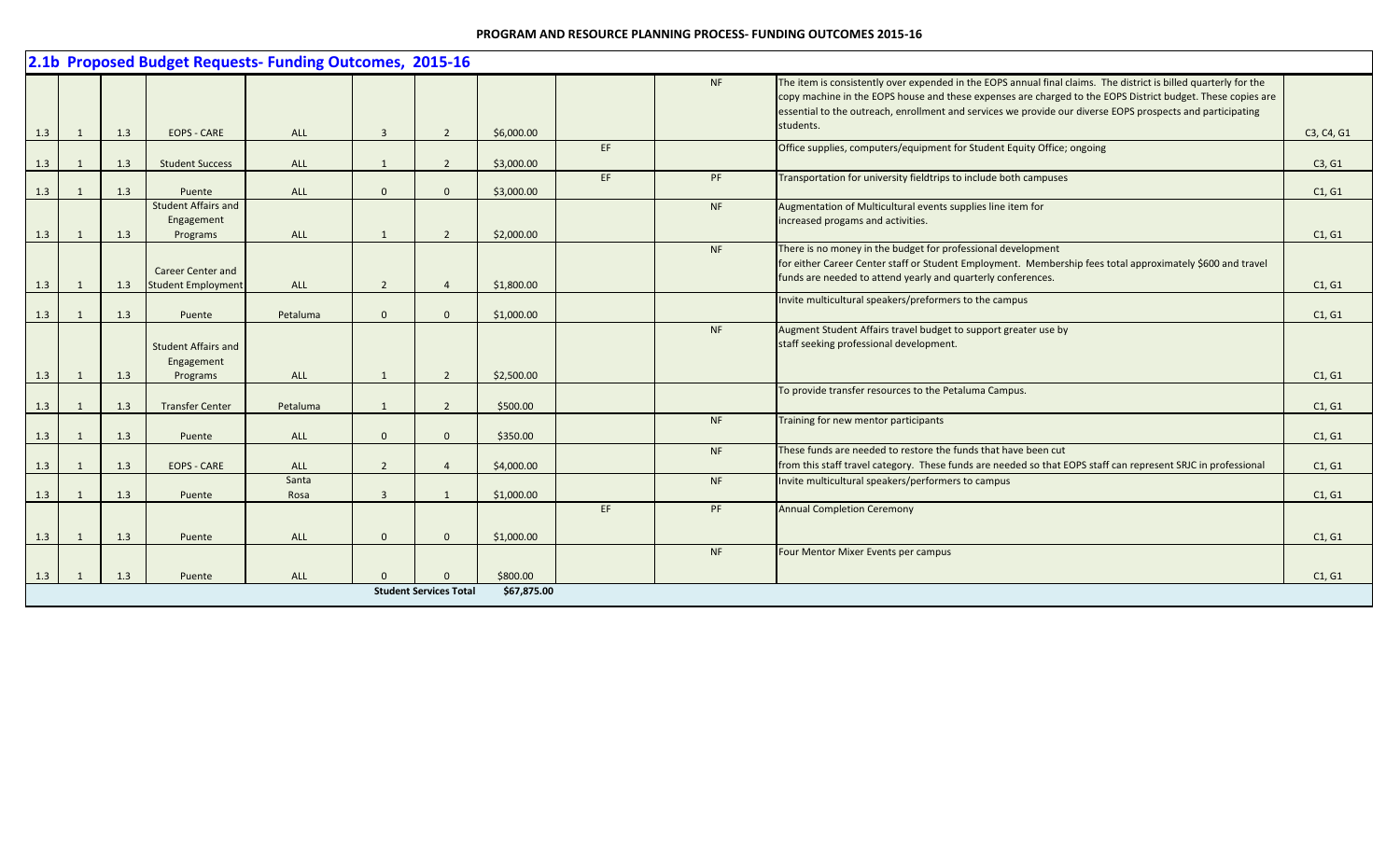# **2.1b Proposed Budget Requests- Funding Outcomes, 2015-16**

## **HUMAN RESOURCES**

| All<br>\$10,000.00<br><b>Human Resources</b><br><b>NF</b><br>$\Delta$<br>Skype interviews and presentations for faculty and staff hiring.<br>All<br>\$25,000.00<br>FF.<br><b>Human Resources</b><br><b>IA</b><br>$\Delta$ |  |  |  | <b>Plan Goal</b> | Align | (IA) or External<br><b>Funding (EF)</b> | <b>Fully Funded (FF) Partially</b><br><b>Funded (PF) Not Funded</b><br>(NF) |                                                                                                                                                                                                                                                                                                                                                                                                                                                                                                                                                                                                                                                                                                                                                                                                                                                                                                                                                                                                          | <b>Prioritization</b><br>Rationale |
|---------------------------------------------------------------------------------------------------------------------------------------------------------------------------------------------------------------------------|--|--|--|------------------|-------|-----------------------------------------|-----------------------------------------------------------------------------|----------------------------------------------------------------------------------------------------------------------------------------------------------------------------------------------------------------------------------------------------------------------------------------------------------------------------------------------------------------------------------------------------------------------------------------------------------------------------------------------------------------------------------------------------------------------------------------------------------------------------------------------------------------------------------------------------------------------------------------------------------------------------------------------------------------------------------------------------------------------------------------------------------------------------------------------------------------------------------------------------------|------------------------------------|
|                                                                                                                                                                                                                           |  |  |  |                  |       |                                         |                                                                             | Requesting new funds to facilitate updating the Button Conference Room to a "Smart Room" to accommodate                                                                                                                                                                                                                                                                                                                                                                                                                                                                                                                                                                                                                                                                                                                                                                                                                                                                                                  | C1, G2                             |
|                                                                                                                                                                                                                           |  |  |  |                  |       |                                         |                                                                             | Requesting new funds to purchase the Onboarding function for NeoGov.                                                                                                                                                                                                                                                                                                                                                                                                                                                                                                                                                                                                                                                                                                                                                                                                                                                                                                                                     | C3, G2                             |
| All<br>FF.<br>\$58,000.00<br><b>Human Resources</b><br>8<br>IA<br>$\overline{7}$                                                                                                                                          |  |  |  |                  |       |                                         |                                                                             | Requesting new funds to pay for the Management Classification/Salary Study.                                                                                                                                                                                                                                                                                                                                                                                                                                                                                                                                                                                                                                                                                                                                                                                                                                                                                                                              | G1, G2                             |
| Professional<br>All<br>\$3,000.00<br><b>NF</b><br>8<br>4, 6<br>Development                                                                                                                                                |  |  |  |                  |       |                                         |                                                                             | Since the retirement of the PC trainer position, the needs assessment survey indicates a high demand for<br>technology training has gone unmet. This amount would fund an STNC to provide trainings during the year.                                                                                                                                                                                                                                                                                                                                                                                                                                                                                                                                                                                                                                                                                                                                                                                     | C1, G2                             |
| Professional<br>All<br>\$1,000.00<br><b>NF</b><br>8<br>4, 6<br>Development                                                                                                                                                |  |  |  |                  |       |                                         |                                                                             | Leadership Trainings. In-house Leadership Institute. To provide training for new managers.                                                                                                                                                                                                                                                                                                                                                                                                                                                                                                                                                                                                                                                                                                                                                                                                                                                                                                               | G1, G2                             |
| All<br>Professional<br>\$1,000.00<br><b>NF</b><br>6, 8<br>Development                                                                                                                                                     |  |  |  |                  |       |                                         |                                                                             | New employee orientations have expanded for both staff and faculty, and the volume of new hires has<br>increased. These additional funds are needed to cover the costs of refreshments for these new sessions.                                                                                                                                                                                                                                                                                                                                                                                                                                                                                                                                                                                                                                                                                                                                                                                           | C2, C3                             |
| All<br>\$10,000.00<br><b>NF</b><br>Professional<br>2, 8<br>4.7<br>Development                                                                                                                                             |  |  |  |                  |       |                                         |                                                                             | Currently the Faculty Development Coordinators position is a total 40% reassignment, and provides coverage<br>for two campuses (.20 FTE Santa Rosa Campus, .20 FTE Petaluma Campus). There is also a New Faculty<br>Development position that comprises 10% reassignment. This is a total reassignment level of 50%. Ideally an<br>additional 30% reassignment time is needed to return this coverage to pre-recession levels and to meet the<br>demands of the significant increases in hiring of new faculty that has ocurred since the reassignment time was<br>cut. This increase will help maintain current meeting and workload levels and to pro-actively address<br>onboarding, orienting, training and development time necessary to meet the growing demands of a high<br>volume of new faculty and those in the tenure process. We currently have 1/3 of our new faculty with less than<br>4 years of tenure. This year we are already looking at a 2015-16 Year One class of 48 new faculty. | C2, G1                             |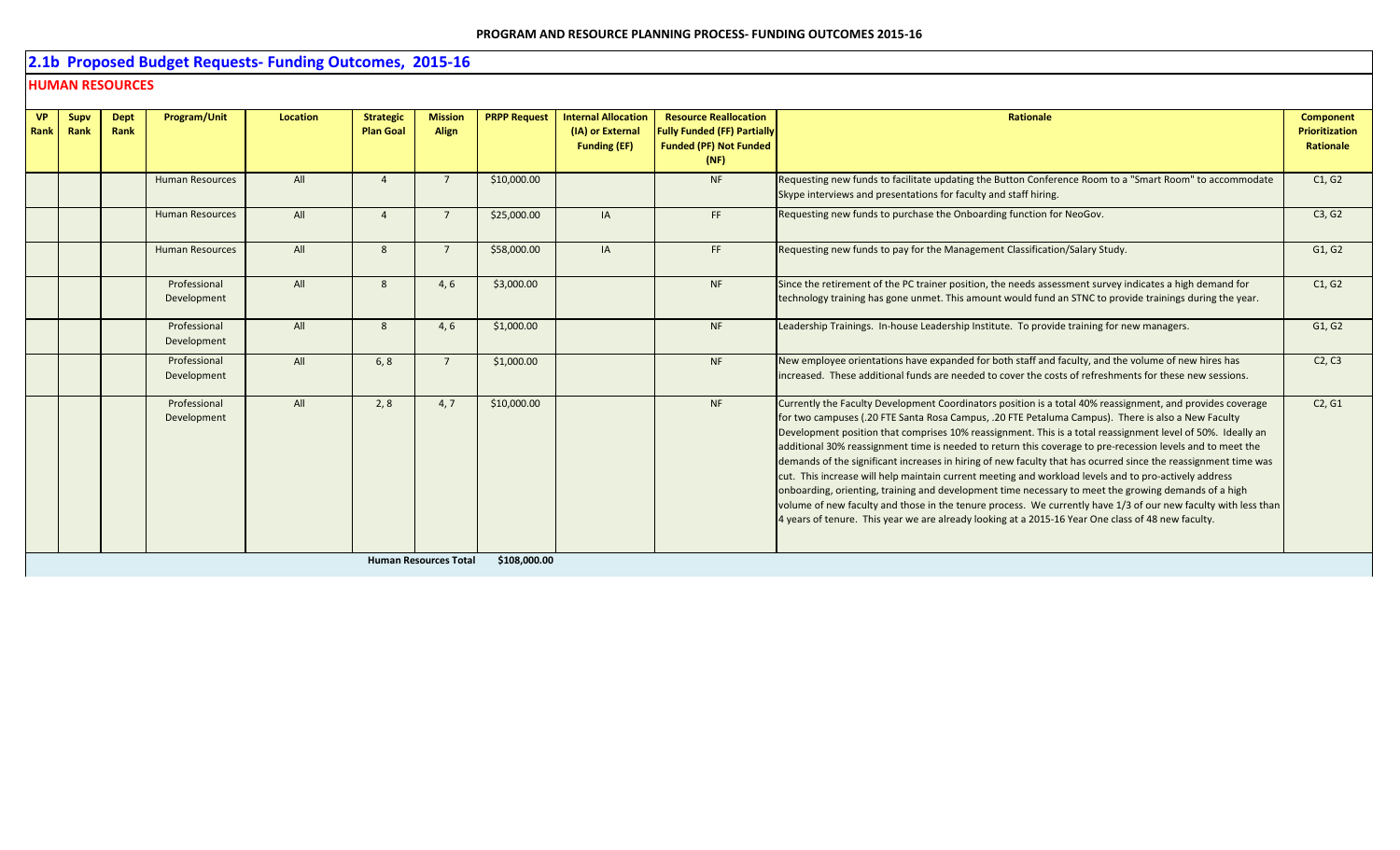# **2.1b Proposed Budget Requests- Funding Outcomes, 2015-16**

## **OTHER DISTRICT SERVICES**

|             | <b>FACILITIES PLANNING</b> |                     |                                           |               |                                      |                                  |                     |                                                                       |                                                                                                             |                                                                                                                                                                                                                                                                                                                                                                                                         |                                                 |  |  |  |
|-------------|----------------------------|---------------------|-------------------------------------------|---------------|--------------------------------------|----------------------------------|---------------------|-----------------------------------------------------------------------|-------------------------------------------------------------------------------------------------------------|---------------------------------------------------------------------------------------------------------------------------------------------------------------------------------------------------------------------------------------------------------------------------------------------------------------------------------------------------------------------------------------------------------|-------------------------------------------------|--|--|--|
| <b>Rank</b> | VP Supv<br>Rank            | <b>Dept</b><br>Rank | Program/Unit                              | Location      | <b>Strategic</b><br><b>Plan Goal</b> | <b>Mission</b><br><b>Align</b>   | <b>PRPP Request</b> | <b>Internal Allocation</b><br>(IA) or External<br><b>Funding (EF)</b> | <b>Resource Reallocation</b><br><b>Fully Funded (FF) Partially</b><br><b>Funded (PF) Not Funded</b><br>(NF) | Rationale                                                                                                                                                                                                                                                                                                                                                                                               | Component<br><b>Prioritization</b><br>Rationale |  |  |  |
|             |                            |                     | Custodial                                 | District-wide | <b>DEF</b>                           | 2/3/4/5/6/7                      | \$50,000.00         |                                                                       | <b>NF</b>                                                                                                   | To meet ACCJC requirements for Total Cost of Ownership (TCO) along with the addition of gross square feet of<br>highly utilize and complex facilities, the need for increase supplies has grown accordingly. This increase is also<br>critical to ensure compliance with health and safety requirements.                                                                                                | C1/C2/C3/G1/G2                                  |  |  |  |
|             |                            |                     | Environmental<br><b>Helath and Safety</b> | District-wide | <b>DEF</b>                           | 2/3/4/5/6/7                      | \$60,000.00         | <b>IA</b>                                                             | PF                                                                                                          | To meet ACCJC requirements for Total Cost of Ownership (TCO) along with the addition of gross square feet of<br>highly utilize and complex facilities, the need for increase regulatory diligence, trainingand community<br>engagement has grown accordingly. This increase is also critical to ensure compliance with health and safety<br>requirements.                                               | C1/C2/C3/G1/G2                                  |  |  |  |
|             |                            |                     | Grounds                                   | District-wide | <b>DEF</b>                           | 2/3/4/5/6/7                      | \$65,000.00         |                                                                       | <b>NF</b>                                                                                                   | To meet ACCJC requirements for Total Cost of Ownership (TCO) along with the addition of gross square feet,<br>this increase would support additional landscape and parking maintenance, as well as recycling and pest<br>management. This increase is critical to ensure compliance with health and safety requirements as well as<br>exterior appearance for the SRJC community and public in general. | C1/C2/C3/G1/G2                                  |  |  |  |
|             |                            |                     | Maintenance                               | District-wide | <b>DEF</b>                           | 2/3/4/5/6/7                      | \$75,000.00         |                                                                       | <b>NF</b>                                                                                                   | To meet ACCJC requirements for Total Cost of Ownership (TCO) along with the addition of gross square feet,<br>this increase would support additional maintenance, as well as District-wide maintenance issues that arise with<br>the aged facilities. This increase critical to ensure compliance with health and safety requirements, as well as<br>maintenance at all campuses and sites.             | C1/C2/C3/G1/G2                                  |  |  |  |
|             |                            |                     |                                           |               |                                      | <b>Facilities Planning Total</b> | \$250,000.00        |                                                                       |                                                                                                             |                                                                                                                                                                                                                                                                                                                                                                                                         |                                                 |  |  |  |

#### **FOUNDATION**

**No Requests**

|                   |                     | <b>INFORMATION TECHNOLOGY</b> |                     |          |                                      |                                |                     |                                                                       |                                                                                                             |                                                                                                                                                                                                                       |                                                        |
|-------------------|---------------------|-------------------------------|---------------------|----------|--------------------------------------|--------------------------------|---------------------|-----------------------------------------------------------------------|-------------------------------------------------------------------------------------------------------------|-----------------------------------------------------------------------------------------------------------------------------------------------------------------------------------------------------------------------|--------------------------------------------------------|
| <b>VP</b><br>Rank | <b>Supv</b><br>Rank | <b>Dept</b><br>Rank           | <b>Program/Unit</b> | Location | <b>Strategic</b><br><b>Plan Goal</b> | <b>Mission</b><br><b>Align</b> | <b>PRPP Request</b> | <b>Internal Allocation</b><br>(IA) or External<br><b>Funding (EF)</b> | <b>Resource Reallocation</b><br><b>Fully Funded (FF) Partially</b><br><b>Funded (PF) Not Funded</b><br>(NF) | Rationale                                                                                                                                                                                                             | <b>Component</b><br><b>Prioritization</b><br>Rationale |
|                   |                     |                               |                     | ALL      |                                      |                                | \$120,000.00        | EF.                                                                   | <b>FF</b>                                                                                                   | Bond Fund-New software purchases, first time purchases or non-annual upgrades                                                                                                                                         | C1, G1                                                 |
|                   |                     |                               |                     | ALL      |                                      |                                | \$455,000.00        | EF                                                                    | FF                                                                                                          | Bond Fund - Instructional equipment servers replacement, student lab desktop replacements and classroom<br>computer replacements                                                                                      | C1, G1                                                 |
|                   |                     |                               |                     | ALL      |                                      |                                | \$20,000.00         | EF.                                                                   | <b>FF</b>                                                                                                   | Bond Fund - District ticketing and request management system                                                                                                                                                          | C3, G2                                                 |
|                   |                     |                               |                     | ALL      |                                      |                                | \$100,000.00        | IA                                                                    | FF                                                                                                          | Annual maintenance agreements for institutional software, e.g., Microsoft SQL, CITRIX, student right to know,<br>netsupport notify, informacast, Neogov, edgewave, manage engine, Live Action, e-transcript, DS3 line | C1, G1                                                 |
|                   |                     |                               |                     | ALL      |                                      |                                | \$9,000.00          | IA                                                                    | FF                                                                                                          | Continue Link Creative contract to provide new additional Drupal templates, upgrade Foundation and Drupal<br>versions, assist with ADA compliance, add multilingual Web development,                                  | C1, G1                                                 |
|                   |                     |                               |                     | ALL      |                                      |                                | \$18,500.00         | IA                                                                    | <b>FF</b>                                                                                                   | Software renewal for SQL server monitoring tool (SolarWinds), Web monitoring tool (Siteimprove) with<br>analytics, and Visual Studio source control tools (Beyond Compare)                                            | C1, G1                                                 |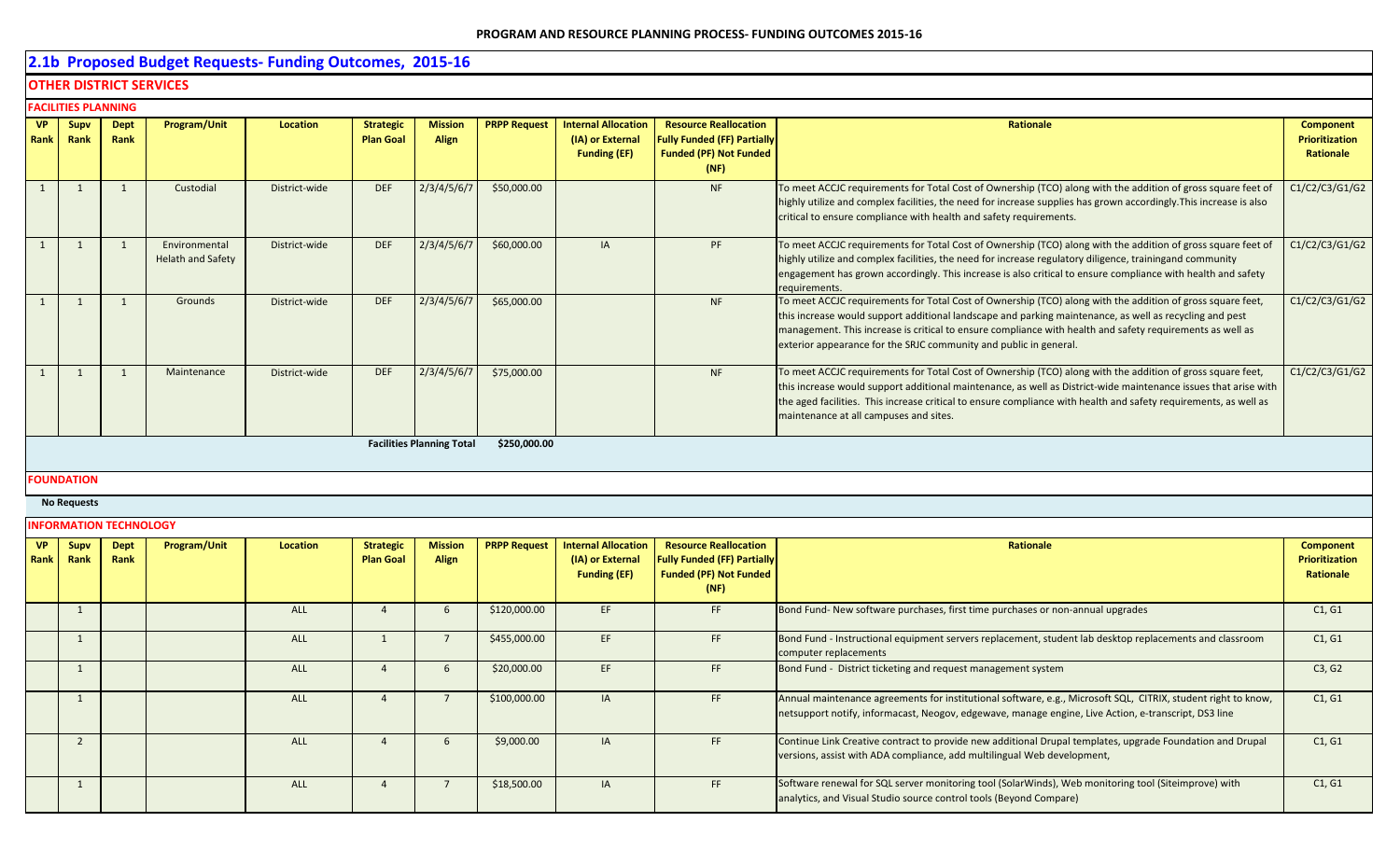|                |  | 2.1b Proposed Budget Requests- Funding Outcomes, 2015-16 |                |                 |                                             |           |               |                                                                                                                                                                                                                                                                                                                        |        |
|----------------|--|----------------------------------------------------------|----------------|-----------------|---------------------------------------------|-----------|---------------|------------------------------------------------------------------------------------------------------------------------------------------------------------------------------------------------------------------------------------------------------------------------------------------------------------------------|--------|
|                |  | <b>ALL</b>                                               |                |                 | \$10,000.00                                 | <b>IA</b> | FF.           | EMS Software renewal V1 & V2                                                                                                                                                                                                                                                                                           | C1, G1 |
| $\mathbf{1}$   |  | <b>ALL</b>                                               | $\overline{4}$ | $\overline{7}$  | \$50,000.00                                 | IA        | FF            | Annual maintenance agreements for outsourced print and mailing services. This would include 1099,1098T, W2,<br>Grant checks, Refund checks, and Foundation checks.                                                                                                                                                     | C1, G1 |
| $\mathbf{1}$   |  | <b>ALL</b>                                               | $\Delta$       | $\overline{7}$  | \$20,000.00                                 | IA        | FF.           | Phone system components, about 40 new phones and accessories                                                                                                                                                                                                                                                           | C1, G1 |
| $\overline{2}$ |  | ALL                                                      | 8              |                 | \$16,000.00                                 | IA        | PF            | Travel and training budget for IT staff. Required to maintain and acquire new technology skills, e.g.,<br>virualization, new security requirements like PCI, new software versions like SQL, .NET, Exchange Server,<br>SharePoint, etc. Included is a training budget for online training resources such as SkillSoft. | C3, G1 |
| $\mathbf{1}$   |  | <b>ALL</b>                                               | $\overline{4}$ | $\overline{7}$  | \$200,000.00                                | IA        | FF            | Student software renewals, e.g., Microsoft, Autodesk, Adobe, Dragon Naturally Speaking, etc.                                                                                                                                                                                                                           | C1, G1 |
| $\overline{2}$ |  | <b>ALL</b>                                               | 8              | $\overline{a}$  | \$5,000.00                                  | IA        | PF            | Licensing and recertification testing for technicians                                                                                                                                                                                                                                                                  | C3, G1 |
| 1              |  | <b>ALL</b>                                               | $\overline{4}$ | $7\overline{ }$ | \$20,000.00                                 | IA        | FF.           | Phone charges AT & Integra, Long Distance, Smart Yellow pages etc                                                                                                                                                                                                                                                      | C1, G1 |
| $\mathbf{1}$   |  | ALL                                                      | $\overline{4}$ | $\overline{7}$  | \$300,000.00                                | EF        | FF            | Bond Fund - Replacement for ageing and failing PC and Mac hardware. Necessary to provide technology users<br>with the appropriate technology to do their jobs.                                                                                                                                                         | C1, G1 |
| 1              |  | ALL                                                      | $\overline{4}$ | $7^{\circ}$     | \$50,000.00                                 | EF        | FF            | Bond Fund - Purchase new physical servers.                                                                                                                                                                                                                                                                             | C1, G1 |
| $\overline{2}$ |  | ALL                                                      | $\Delta$       | $7^{\circ}$     | \$100,000.00                                | EF        | FF.           | Bond Fund - purchase VoIP classroom speakers; InformaCast for broadcasting to phones.                                                                                                                                                                                                                                  | C1, G1 |
| $\overline{2}$ |  | <b>ALL</b>                                               | $\Delta$       | $\overline{7}$  | \$50,000.00                                 | EF        | $\mathsf{FF}$ | Bond Fund - Replacement for failed equipment: switches, phones, faxes, etc Maintain support for networking<br>infrastructure. Uninterruptible Power Supply (UPS) Batteries. Symmetra / replacement.                                                                                                                    | C1, G1 |
| 1              |  | <b>ALL</b>                                               | $\Delta$       | $7\overline{ }$ | \$20,000.00                                 | IA        | FF.           | Institutional Forms (grade mailers, student schedules, etc.), printer cartridges with special toner for printing<br>checks, compurter parts and networking components                                                                                                                                                  | C1, G1 |
| 1              |  | <b>ALL</b>                                               | $\overline{4}$ | $\overline{7}$  | \$15,000.00                                 | EF.       | FF.           | Professional Expert Data Base Analyst to improve SIS data base performance and reliability. This includes our<br>registration process.                                                                                                                                                                                 | C1, G1 |
| $\overline{2}$ |  | Santa Rosa                                               | $\Delta$       | $\overline{7}$  | \$150,000.00                                | EF.       | FF.           | Uninterruptible Power Supply (UPS) Batteries. Add UPS's in buildings for VoIP connectivity during power<br>outages.                                                                                                                                                                                                    | C1, G1 |
| 1              |  | ALL                                                      | $\overline{4}$ | 6               | \$2,500,000.00                              | EF        | FF            | Bond Fund - IT Infrastructure Upgrade, core switch, virtual server update, storage update, wiring updates                                                                                                                                                                                                              | C1, G1 |
|                |  |                                                          |                |                 | Information Technology Total \$4,228,500.00 |           |               |                                                                                                                                                                                                                                                                                                                        |        |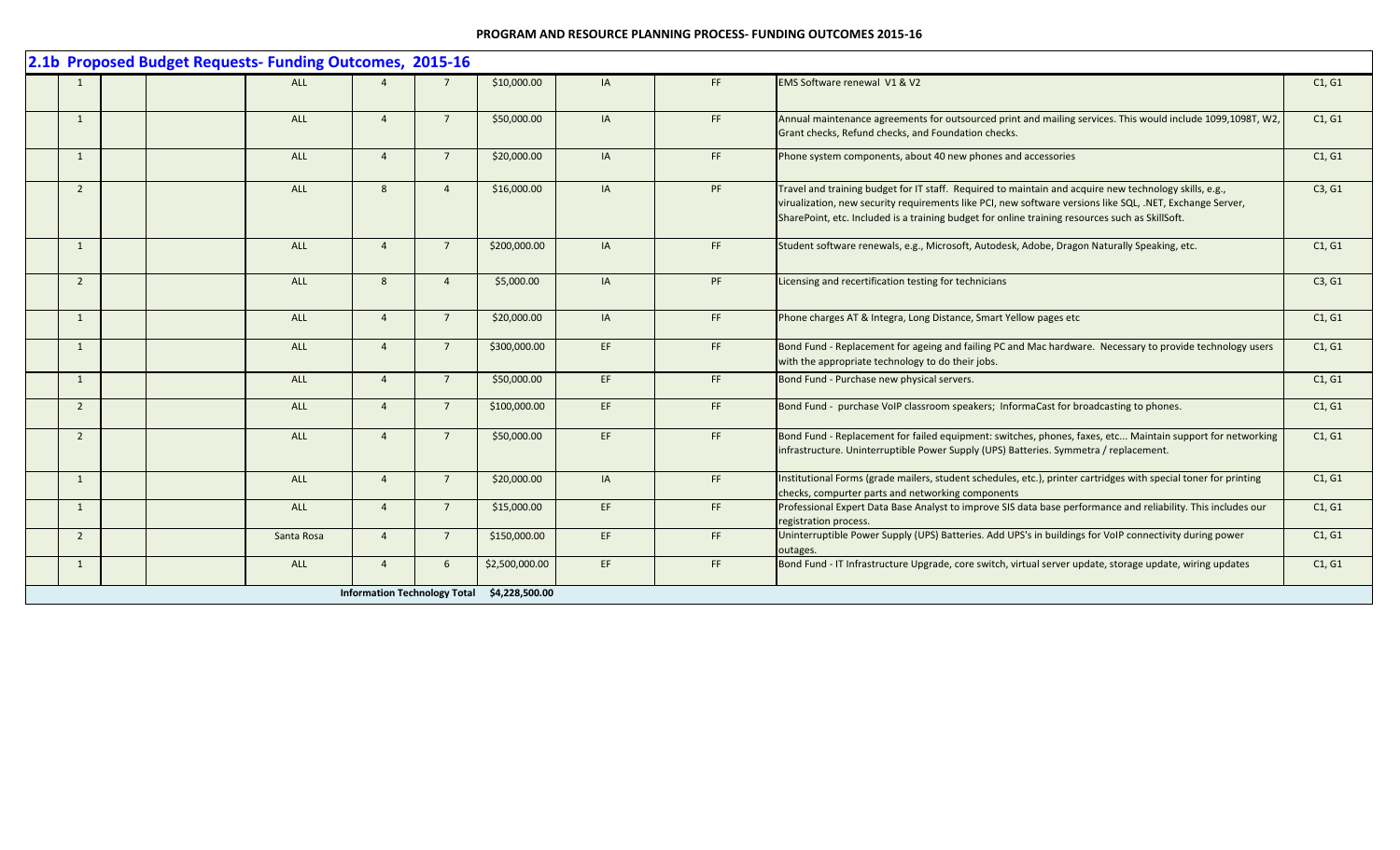**2.1b Proposed Budget Requests- Funding Outcomes, 2015-16 INSTITUTIONAL RESEARCH No Requests PUBLIC RELATIONS VP Rank Supv Rank Dept Rank Program/Unit Location** Strategic **Plan Goal Mission Align PRPP Request | Internal Allocation (IA) or External Funding (EF) Resource Reallocation Fully Funded (FF) Partially Funded (PF) Not Funded (NF) Rationale Component Component Prioritization Rationale** 1 ALL 3 2 \$5,000.00 NF Spanish translator - support goals of Hispanic Serving Institution, student success and student equity with committed translation services C1/C3/G1/G2 **Public Relations Total \$5,000.00 \$4,483,500.00 \$5,360,980.57 IPC Review:**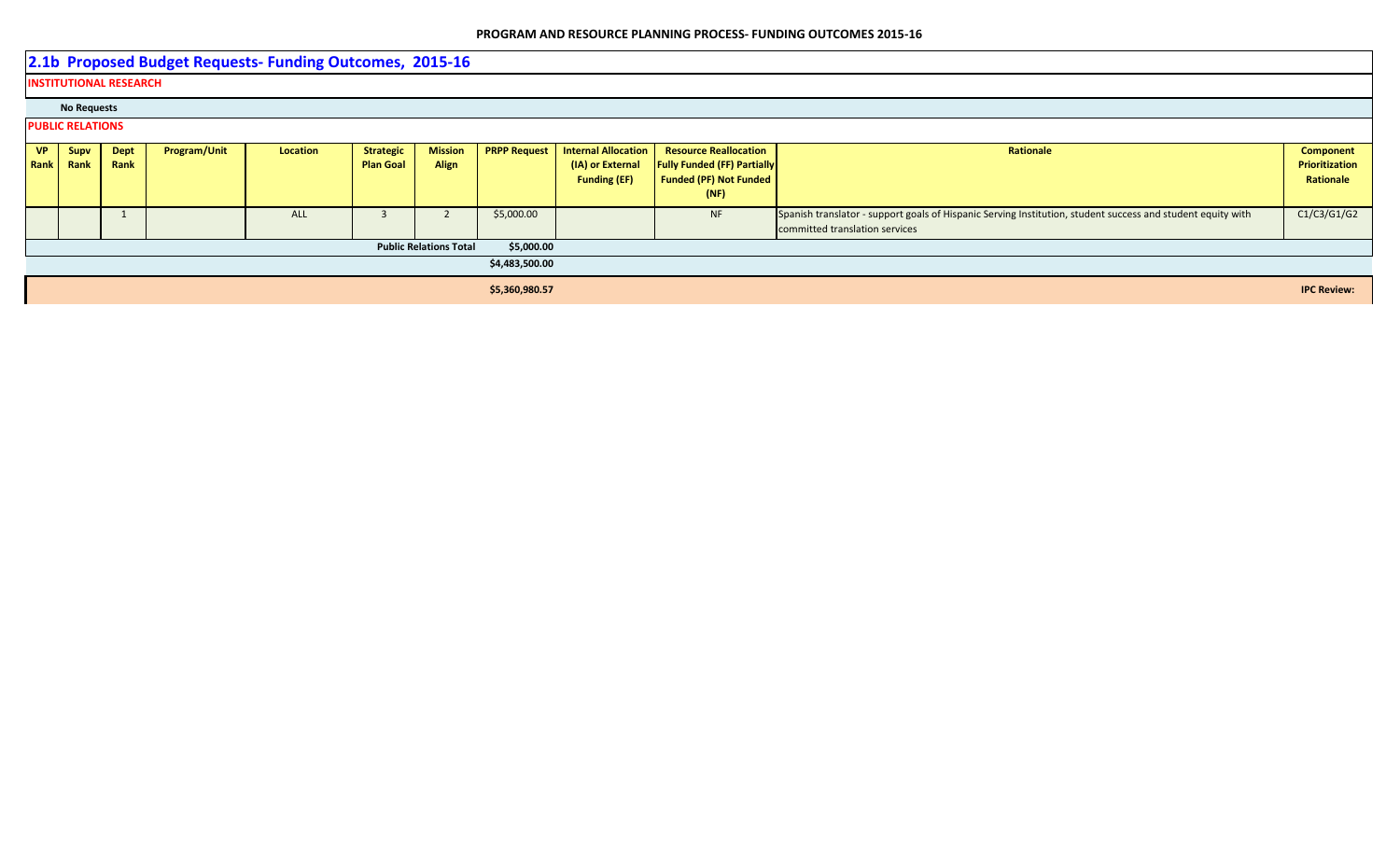## **2.1b Proposed Budget Requests- Funding Outcomes, 2015-16**

#### **2015/16 Program and Resource Planning Process (PRPP)**

#### **Prioritization Criteria and Guiding Principles**

Given the current financial environment, the following criteria and guiding principles have been developed for the 2015/16 PRPP cycle

and were utilized by the President's Cabinet in the prioritization of PRPP requests.

#### **Criteria:**

**C1**-Critical to maintaining standards of educational and student services at district primary sites (Santa Rosa, Petaluma, Southwest Center, Public Safety Training Center).

**C2**-Necessary to meet legal and funding mandates.

**C3**-Urgency in meeting core department functions that are essential to accomplish SRJC district and unit mission (access, retention, success, completion).

**C4**-Availability of other funding resources, i.e., grant or categorical.

#### **Guiding Principles:**

**G1**-Aligned with district academic and Strategic Plan priorities.

**G2**-Achieves quality performance outcomes while assuring staff work in a safe environment with an equitable workload.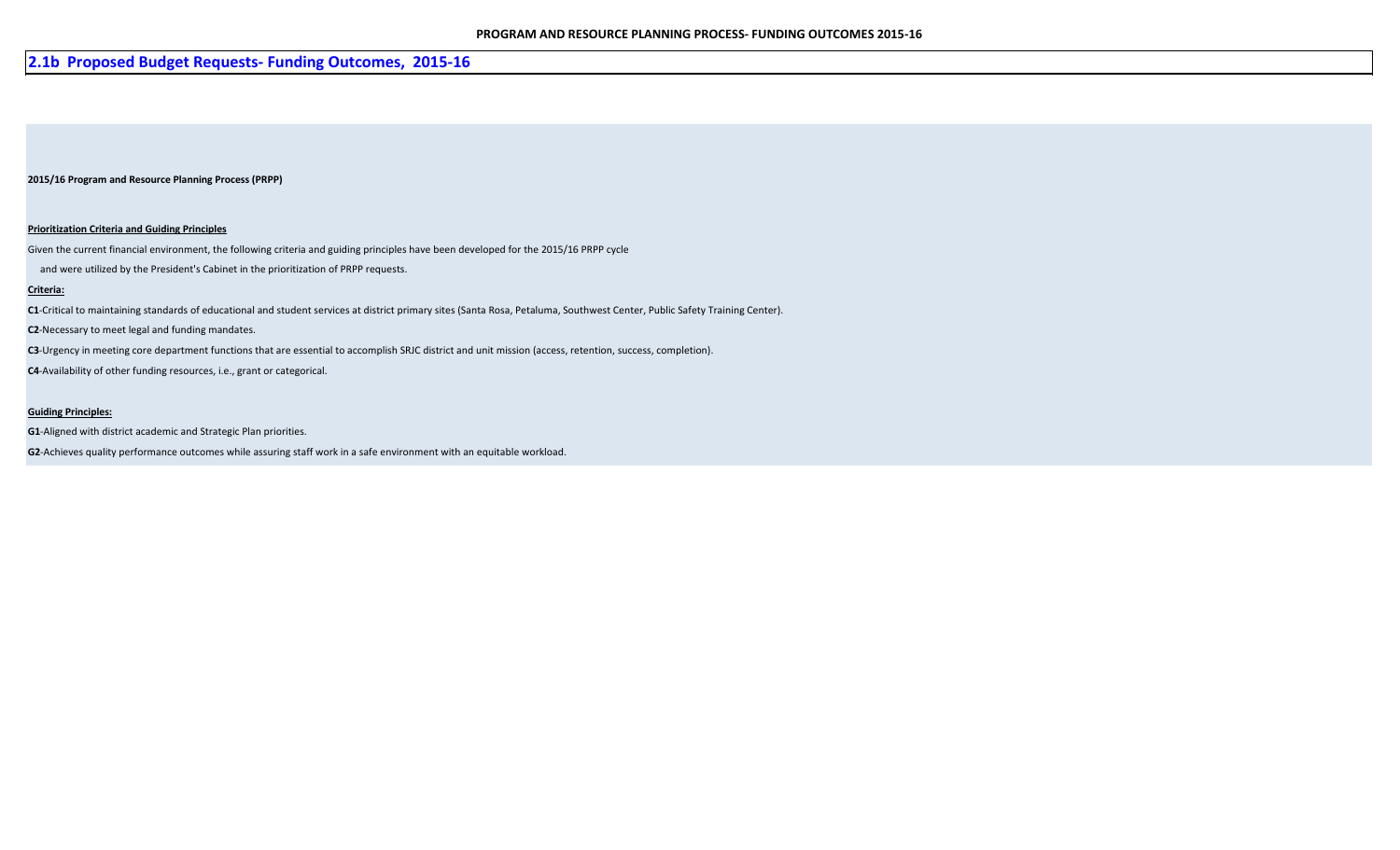| <b>VP</b>         |                      |                |                                          |                   |                                      |                         |                                                                 |                                                            |                  |                        |                             |                       |                                                             |                                                                                                          |                                                        |
|-------------------|----------------------|----------------|------------------------------------------|-------------------|--------------------------------------|-------------------------|-----------------------------------------------------------------|------------------------------------------------------------|------------------|------------------------|-----------------------------|-----------------------|-------------------------------------------------------------|----------------------------------------------------------------------------------------------------------|--------------------------------------------------------|
| Rank              | Rank                 | Supy Dept Rank | Program/Unit                             | <b>Location</b>   | <b>Strategic</b><br><b>Plan Goal</b> | <b>Mission</b><br>Align | <b>Current Position Title</b>                                   | <b>Proposed Position Title</b>                             | <b>Hrly Rate</b> | <b>Salary Increase</b> | <b>Benefits</b><br>Increase | <b>Total Increase</b> | Internal Allocation (IA) or External<br><b>Funding (EF)</b> | <b>Resource Reallocation Fully</b><br><b>Funded (FF) Partially Funded (PF)</b><br><b>Not Funded (NF)</b> | <b>Component</b><br><b>Prioritization</b><br>Rationale |
| <b>CLASSIFIED</b> |                      |                |                                          |                   |                                      |                         |                                                                 |                                                            |                  |                        |                             |                       |                                                             |                                                                                                          |                                                        |
|                   |                      |                | Art                                      | Santa Rosa        |                                      |                         | Sculpture Lab Assistant -<br><b>STNC</b>                        | Sculpture Lab Technician                                   | \$26.00          | \$9,500.00             | \$0.00                      | \$9,500.00            | IA                                                          | PF                                                                                                       | C1, C3, G1, G2                                         |
| 1                 | $\mathbf{11}$        |                | Agriculture                              | ALL               |                                      |                         | Coordinator, Science Lab<br>(50%)                               | Coordinator, Science Lab (100%)                            | \$32.72          | \$34,032.00            | \$14,959.00                 | \$48,991.00           |                                                             | <b>NF</b>                                                                                                | C1, C3, G1, G2                                         |
| 1                 | $\overline{2}$       |                | Digital Media                            | Santa Rosa        |                                      |                         | none                                                            | <b>Admin Assistant II</b>                                  | \$21.15          | \$0.00                 | \$0.00                      | \$50,000.00           |                                                             | <b>NF</b>                                                                                                | C1, C3, G1, G2                                         |
| 1                 |                      |                | Foster Kinship Care Education Santa Rosa |                   |                                      |                         | <b>AAII STNC</b>                                                | AAII up to 100%                                            |                  |                        |                             |                       | EF                                                          | PF                                                                                                       | C1, G1                                                 |
| 1                 | $\mathbf{11}$        |                | <b>Nursing RN</b>                        | Santa Rosa        |                                      |                         | none                                                            | Administrative Assistant II                                | \$20.27          | \$36,666.00            | \$12,168.00                 | \$48,834.00           | IA                                                          | FF.                                                                                                      | C1, C2, C3, C4, G1, G2                                 |
| 1                 | $\overline{1}$       |                | Kinesiology Athletics and<br>Dance       | <b>ALL</b>        |                                      | $\Omega$                | none                                                            | <b>Sports Information Director</b><br>(classified manager) | \$0.00           | \$0.00                 | \$0.00                      | \$0.00                |                                                             | <b>NF</b>                                                                                                | C1, C3, C4, G1                                         |
| 1                 | $\overline{2}$       |                | <b>College Skills</b>                    | Santa Rosa        |                                      |                         | Instructional Asst., Sr.--19<br>hr/wk, 11 mo.                   | Instructional Asst., Sr.--15 hr/wk,<br>11 mo.              | \$23.33          | \$0.00                 | \$0.00                      | \$0.00                | IA,EF                                                       | PF                                                                                                       | C1, C3, C4, G1, G2                                     |
| 1                 | $\vert$ 3            | l3             | <b>College Skills</b>                    | Santa Rosa        |                                      |                         | Instructional Asst., Sr.--21<br>hr/wk, 11-12 mo.                | Instructional Asst., Sr.--15 hr/wk,<br>11 mo.              | \$23.33          | \$0.00                 | \$0.00                      | \$0.00                | IA,EF                                                       | PF                                                                                                       | C1, C3, C4, G1, G2                                     |
| 1                 | $\overline{4}$       |                | <b>College Skills</b>                    | Santa Rosa        |                                      |                         | Instructional Asst., Sr.--25<br>hr/wk, 9 mo.                    | Instructional Asst., Sr.--25 hr/wk,<br>9 mo.(replace)      | \$23.33          | \$0.00                 | \$0.00                      | \$0.00                | IA,EF                                                       | PF                                                                                                       | C1, C3, C4, G1, G2                                     |
| $\mathbf{1}$      | $\overline{4}$       |                | <b>Media Services</b>                    | Santa Rosa        |                                      |                         | Media Systems Technician I<br>Replacement                       | Same                                                       | \$26.69          | \$55,512.00            | \$24,099.90                 |                       | IA                                                          | FF.                                                                                                      | C1, C3, C4, G1                                         |
| 1                 |                      |                | <b>Applied Tech</b>                      | Santa Rosa        |                                      |                         | none                                                            | <b>SLIA</b>                                                | \$4,958/mo.      | \$59,496.00            | \$28,194.00                 | \$87,690.00           | IA                                                          | PF                                                                                                       | C1, C3, G1, G2                                         |
| 1                 | $\vert$ <sub>2</sub> |                | <b>Shone Farm</b>                        | <b>Shone Farm</b> |                                      |                         | Horticulture Technician II                                      | Horticulture Technician II (100%)                          | \$22.08          | \$45,924.00            | \$20,000.00                 | \$65,924.00           | IA                                                          | PF                                                                                                       | C1, C3, C4, G1, G2                                     |
| 1                 |                      |                | <b>Inservice/Corrections</b>             | <b>PSTC</b>       |                                      |                         | none                                                            | Lab Assistant III                                          |                  | \$50, 220.00           | \$26,246.00                 | \$76,466.00           | IA                                                          | FF.                                                                                                      | C1, C3, G1, G2                                         |
|                   |                      |                | <b>Administration of Justice</b>         | Windsor           |                                      |                         | None                                                            | 1 FT General Maintenance                                   | \$0.00           | \$0.00                 | \$0.00                      | \$50,000.00           |                                                             | <b>NF</b>                                                                                                | C1, C2, C3, G1, G2                                     |
| <b>MANAGEMENT</b> |                      |                |                                          |                   |                                      |                         |                                                                 |                                                            |                  |                        |                             |                       |                                                             |                                                                                                          |                                                        |
| \$1.00            | \$1.00               | \$1.00         | <b>CTE</b>                               | Santa Rosa        |                                      |                         | Manager of Workforce<br><b>Training and Ed Partnerships</b>     | same                                                       |                  |                        |                             | \$90,000.00           | IA                                                          | FF.                                                                                                      | C1, C3, C4, G1                                         |
| \$1.00            | \$1.00               | \$2.00         | <b>Library Services</b>                  | ALL               | \$2.00                               | \$7.00                  | Systems Librarian &<br><b>Technical Services Librarian</b>      | Manager Library Systems &<br><b>Technical Services</b>     | \$0.00           |                        |                             | saves \$              |                                                             | <b>NF</b>                                                                                                | C1, C3, G1                                             |
| \$1.00            | \$2.00               | \$1.00         | <b>Media Services</b>                    | Santa Rosa        | \$0.00                               | \$7.00                  | <b>Supervisor of Technical</b><br>Services (classified manager) | same                                                       | \$0.00           |                        |                             | \$25,000.00           | IA                                                          | FF.                                                                                                      | C1, C3, C4, G1                                         |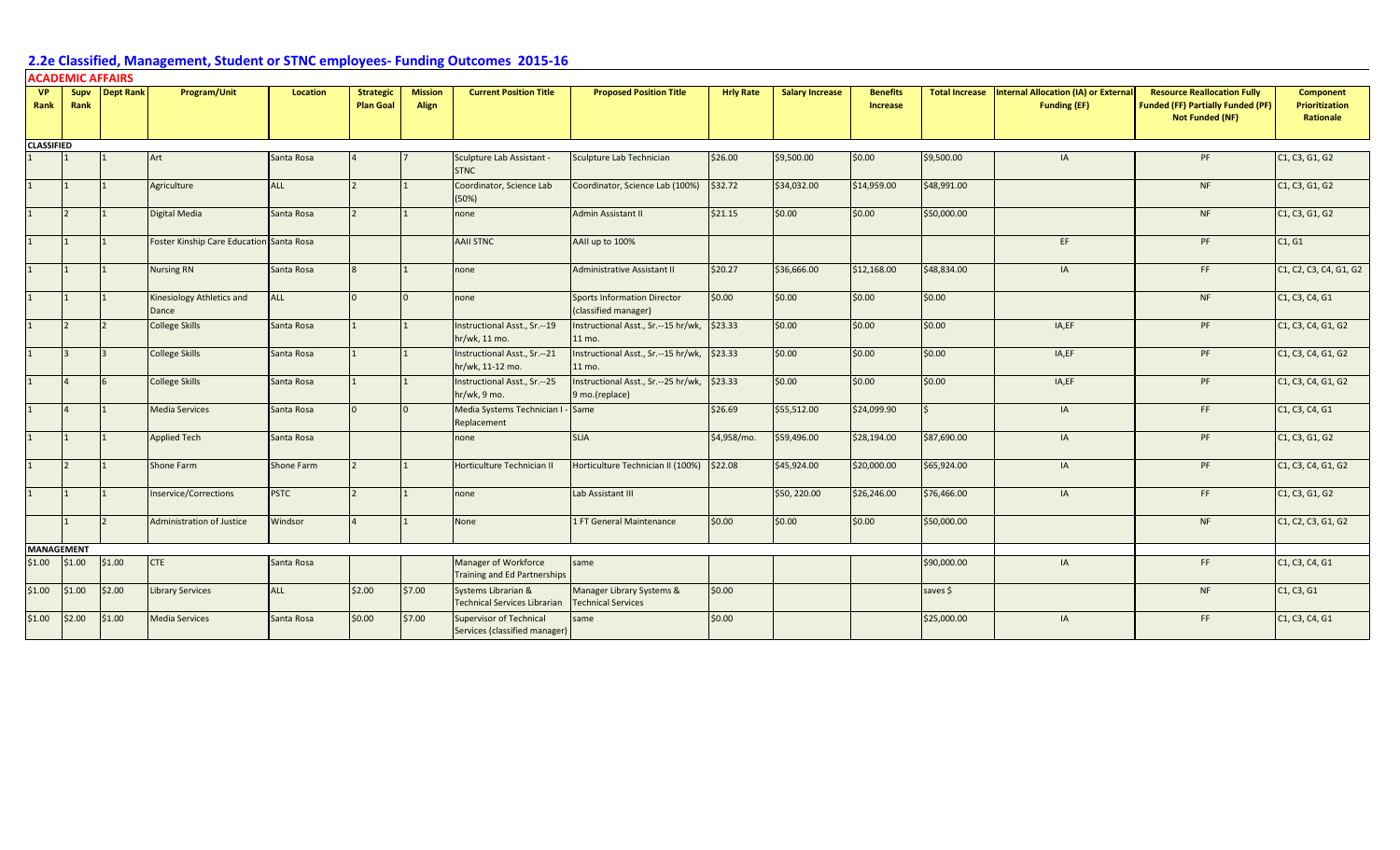| <b>STNC</b>    |  |                           |            |  |                                            |                                          |                               |                |              |              |           |                                                                                    |
|----------------|--|---------------------------|------------|--|--------------------------------------------|------------------------------------------|-------------------------------|----------------|--------------|--------------|-----------|------------------------------------------------------------------------------------|
|                |  | <b>Child Development</b>  | Santa Rosa |  | Child Development Interns same             |                                          | \$10.00                       | \$5,688.00     | \$525.00     | \$6,213.00   | <b>FF</b> | C <sub>1</sub> , C <sub>2</sub> , C <sub>3</sub> , G <sub>1</sub> , G <sub>2</sub> |
|                |  | <b>Distance Education</b> | <b>ALL</b> |  |                                            | Systems Administration Assistant \$20.00 |                               | \$28,000.00    | \$0.00       | \$28,000.00  | <b>NF</b> | C <sub>1</sub> , C <sub>2</sub> , C <sub>3</sub> , G <sub>1</sub> , G <sub>2</sub> |
| <b>STUDENT</b> |  |                           |            |  |                                            |                                          |                               |                |              |              |           |                                                                                    |
|                |  | Older Adults Program      | <b>ALL</b> |  | \$800.00                                   | \$8,800.00                               | <b>PF</b>                     | C1, C3, G1, G2 |              |              |           |                                                                                    |
|                |  | Mathematics               | Santa Rosa |  | <b>Student Lab Assistants</b><br>(several) | same                                     | \$8.50                        | \$7,000.00     | 50.00        | \$7,000.00   | PF        | C1, C3, C4, G1                                                                     |
|                |  |                           |            |  |                                            |                                          | <b>Academic Affairs Total</b> | \$289,818.00   | \$126,991.90 | \$416,809.90 |           |                                                                                    |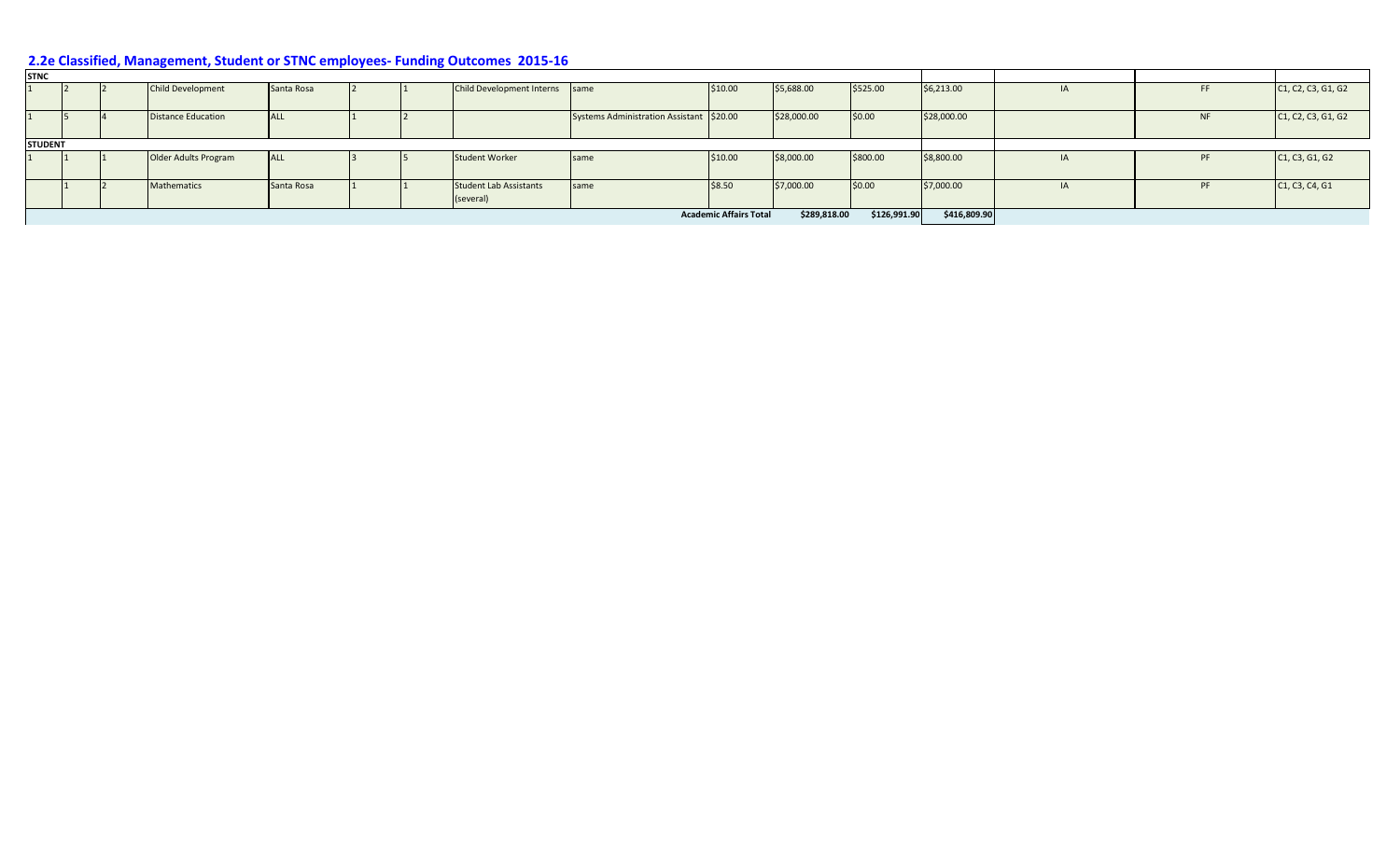|  |  | FINANCE AND ADMINISTRATIVE SERVICES |  |
|--|--|-------------------------------------|--|
|  |  |                                     |  |

| <b>VP</b><br>Rank | Rank | Supv Dept Rank | Program/Unit           | <b>Location</b> | <b>Strategic</b><br><b>Plan Goal</b> | <b>Mission</b><br>Align | <b>Current Position Title</b> | <b>Proposed Position Title</b>              | <b>Hrly Rate</b>               | <b>Salary Increase</b> | <b>Benefits</b><br><b>Increase</b> |              | Total Increase   Internal Allocation (IA) or External<br><b>Funding (EF)</b> | <b>Resource Reallocation Fully</b><br><b>Funded (FF) Partially Funded (PF)</b><br>Not Funded (NF) | <b>Component</b><br><b>Prioritization</b><br>Rationale |
|-------------------|------|----------------|------------------------|-----------------|--------------------------------------|-------------------------|-------------------------------|---------------------------------------------|--------------------------------|------------------------|------------------------------------|--------------|------------------------------------------------------------------------------|---------------------------------------------------------------------------------------------------|--------------------------------------------------------|
| <b>CLASSIFIED</b> |      |                |                        |                 |                                      |                         |                               |                                             |                                |                        |                                    |              |                                                                              |                                                                                                   |                                                        |
|                   |      |                | Finance/Admin Services | Santa Rosa      |                                      |                         | None                          | <b>Account Technician</b>                   | \$18.29                        | \$38,040.00            | \$20,314.00                        | \$58,354.00  |                                                                              | <b>NF</b>                                                                                         | C1, G1, G2                                             |
|                   |      |                | Finance/Admin Services | Petaluma        |                                      |                         | None                          | Petaluma Bookstore Technician               | \$19.35                        | \$40,248.00            | \$20,314.00                        | \$60,562.00  |                                                                              | <b>NF</b>                                                                                         | C1, G2                                                 |
|                   |      |                | Finance/Admin Services | <b>ALL</b>      |                                      |                         | None                          | Environmental Health & Safety<br>Specialist | \$31.29                        | \$62,580.00            | \$28,773.00                        | \$91,353.00  | IA                                                                           | FF.                                                                                               | C4, G1, G2                                             |
| <b>MANAGEMENT</b> |      |                |                        |                 |                                      |                         |                               |                                             |                                |                        |                                    |              |                                                                              |                                                                                                   |                                                        |
|                   |      |                | Finance/Admin Services | <b>ALL</b>      |                                      |                         | <b>Chief of Police</b>        | <b>Chief of Police</b>                      |                                |                        |                                    |              | IA                                                                           | FF.                                                                                               | C <sub>1</sub> , G <sub>1</sub> , G <sub>2</sub>       |
|                   |      |                | Finance/Admin Services | <b>ALL</b>      |                                      |                         | Police Lieutenant             | Police Lieutenant                           |                                |                        |                                    |              |                                                                              | <b>NF</b>                                                                                         | C1, G1, G2                                             |
|                   |      |                |                        |                 |                                      |                         |                               |                                             | <b>Business Services Total</b> | \$140,868.00           | \$69,401.00                        | \$210,269.00 |                                                                              |                                                                                                   |                                                        |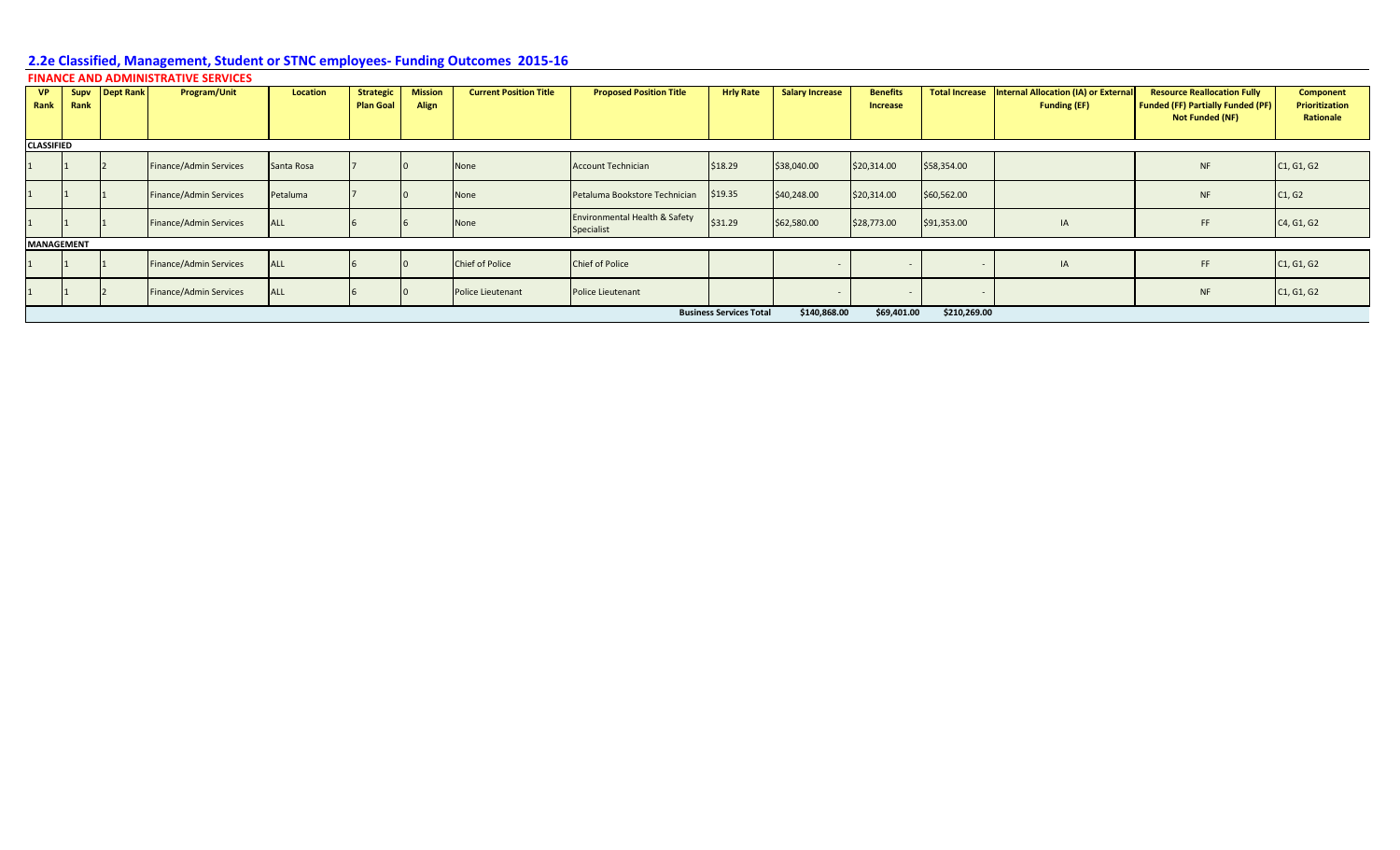#### **PETALUMA CAMPUS**

| <b>VP</b><br>Rank | Supv<br>Rank | <b>Dept Rank</b> | Program/Unit                 | <b>Location</b> | <b>Strategic</b><br><b>Plan Goal</b> | <b>Mission</b><br>Align | <b>Current Position Title</b>   | <b>Proposed Position Title</b>                                          | <b>Hrly Rate</b> | <b>Salary Increase</b> | <b>Benefits</b><br><b>Increase</b> | <b>Total Increase</b> | Internal Allocation (IA) or External<br><b>Funding (EF)</b> | <b>Resource Reallocation Fully</b><br><b>Funded (FF) Partially Funded (PF)</b><br><b>Not Funded (NF)</b> | Component<br><b>Prioritization</b><br>Rationale |
|-------------------|--------------|------------------|------------------------------|-----------------|--------------------------------------|-------------------------|---------------------------------|-------------------------------------------------------------------------|------------------|------------------------|------------------------------------|-----------------------|-------------------------------------------------------------|----------------------------------------------------------------------------------------------------------|-------------------------------------------------|
| <b>CLASSIFIED</b> |              |                  |                              |                 |                                      |                         |                                 |                                                                         |                  |                        |                                    |                       |                                                             |                                                                                                          |                                                 |
|                   |              |                  | <b>Facilities Operations</b> | Petaluma        |                                      |                         | <b>Classified Employees New</b> | <b>Building Maintenance</b><br>Generalist/HVAC; 1.00/12 mo.             | \$29.42          | \$61,188.00            | \$28,549.48                        | \$89,737.48           |                                                             | <b>NF</b>                                                                                                | C1, G2                                          |
|                   |              |                  | <b>Facilities Operations</b> | Petaluma        |                                      |                         | <b>Classified Employees New</b> | AA II, Facilities Operations;<br>$1.00/12$ mo.                          | \$23.33          | \$48,516.00            | \$25,888.36                        | \$74,404.36           |                                                             | <b>NF</b>                                                                                                | C1, G2                                          |
|                   |              |                  | Chemistry                    | Petaluma        |                                      |                         | <b>Classified Employees New</b> | Science Lab Instructional Assistant \$24.67<br>(Chemistry); .30/12 mo.  |                  | \$15,393.60            | \$7,942.66                         | \$23,336.26           |                                                             | <b>NF</b>                                                                                                | C1, G1                                          |
|                   |              |                  | Tutorial                     | Petaluma        |                                      |                         | Change to Time Base             | IA Senior; .32 to .40/217 day,<br><b>Tutorial</b>                       | \$23.33          | \$3,240.07             | \$680.41                           | \$3,920.49            |                                                             | $\sf{NF}$                                                                                                | C1, G1                                          |
|                   |              |                  | <b>Student Affairs</b>       | Petaluma        |                                      |                         | <b>Classified Employees New</b> | <b>Student Affairs &amp; Engagement</b><br>Specialist (AAII) 1.00/12 mo | \$23.33          | \$48,516.00            | \$25,888.36                        | \$74,404.36           |                                                             | <b>NF</b>                                                                                                | C1, C3, G1                                      |
|                   |              |                  | <b>Media Services</b>        | Petaluma        |                                      |                         | Change to Time Base             | Media Support Specialist; .92/11<br>mo. to 1.00/12 mo.                  | \$23.33          | \$7,924.28             | \$2,920.10                         | \$10,844.38           |                                                             | <b>NF</b>                                                                                                | C1, G1, G2                                      |
|                   |              |                  | Tutorial                     | Petaluma        |                                      |                         | Change to Time Base             | IA, Senior; .32 to .40/217 day,<br><b>Tutorial</b>                      | \$23.33          | \$3,240.07             | \$680.41                           | \$3,920.49            |                                                             | NF                                                                                                       | C1, G1                                          |
|                   |              |                  | A&R                          | Petaluma        |                                      |                         | <b>Classified Employees</b>     | A&R Tech to Enrollm.Services<br>Specialist & from .9 to 1.0 FTE         |                  | \$9,215.00             | \$3,495.00                         | \$12,710.00           | IA                                                          | FF                                                                                                       | C1, C3, G1                                      |
|                   |              |                  | Accounting                   | Petaluma        |                                      |                         | <b>Change to Time Base</b>      | Account Technician; .50 to .80/12 \$19.11<br>mo.                        |                  | \$11,926.80            | \$7,214.63                         | \$19,141.43           |                                                             | NF                                                                                                       | C1, C3, G2                                      |
| 10 <sup>1</sup>   |              |                  | Police                       | Petaluma        |                                      |                         | <b>Classified Employees New</b> | Police Officer                                                          | \$31.29          | \$59,544.00            | \$28,204.24                        | \$84,516.00           |                                                             | <b>NF</b>                                                                                                | C1, G2                                          |
| 11                |              |                  | A&R                          | Petaluma        |                                      |                         | <b>Classified Employees</b>     | <b>A&amp;R Tech to Enrollment Services</b><br>Specialist                |                  | \$8,293.00             | \$3,145.00                         | \$11,438.00           | IA                                                          | FF                                                                                                       | C1, C3, G1                                      |
| 12                |              |                  | Tutorial                     | Petaluma        |                                      |                         | <b>Classified Employees New</b> | IA Senior - Tutorial (100%)                                             | \$23.33          | \$40,689.00            | \$24,244.69                        | \$61,577.00           |                                                             | NF                                                                                                       | C1, G1                                          |
| 13                |              |                  | Grounds                      | Petaluma        |                                      |                         | <b>Classified Employees New</b> | Grounds Worker I; 1.00/12 mo.                                           | \$20.99          | \$43,668.00            | \$24,870.28                        | \$68,538.28           |                                                             | <b>NF</b>                                                                                                | C1, G2                                          |
| 14                |              |                  | <b>Media Services</b>        | Petaluma        |                                      |                         | <b>Classified Employees New</b> | <b>Media Production Technician;</b><br>$1.00/12$ mo.                    | \$24.67          | \$51,312.00            | \$26,475.52                        | \$77,787.52           |                                                             | <b>NF</b>                                                                                                | C1, G1, G2                                      |
| 15 <sup>1</sup>   |              |                  | Counseling                   | Petaluma        |                                      |                         | <b>Classified Employees New</b> | AA II, Counseling (Bilingual);<br>$.50/12$ mo.                          | \$23.33          | \$24,258.00            | \$12,944.18                        | \$37,202.18           |                                                             | <b>NF</b>                                                                                                | C1, C3, G1, G2                                  |
| 16                |              |                  | <b>SSSP</b>                  | Petaluma        |                                      |                         | <b>Classified Employees New</b> | Program Specialist I, SSSP;<br>1.00/12 mo.                              | \$24.67          | \$51,312.00            | \$26,475.52                        | \$77,787.52           | EF                                                          | PF                                                                                                       | C1, C3, C4, G1                                  |
| 17                |              |                  | Veterans                     | Petaluma        |                                      |                         | <b>Classified Employees New</b> | Veterans Services Representative                                        |                  |                        |                                    |                       |                                                             | <b>NF</b>                                                                                                | C1, C3, G1                                      |
| 18                |              |                  | <b>CalWORKS</b>              | Petaluma        |                                      | $\overline{3}$          | <b>Classified Employees New</b> | CalWORKS Representative                                                 |                  |                        |                                    |                       |                                                             | <b>NF</b>                                                                                                | C1, C3, G1                                      |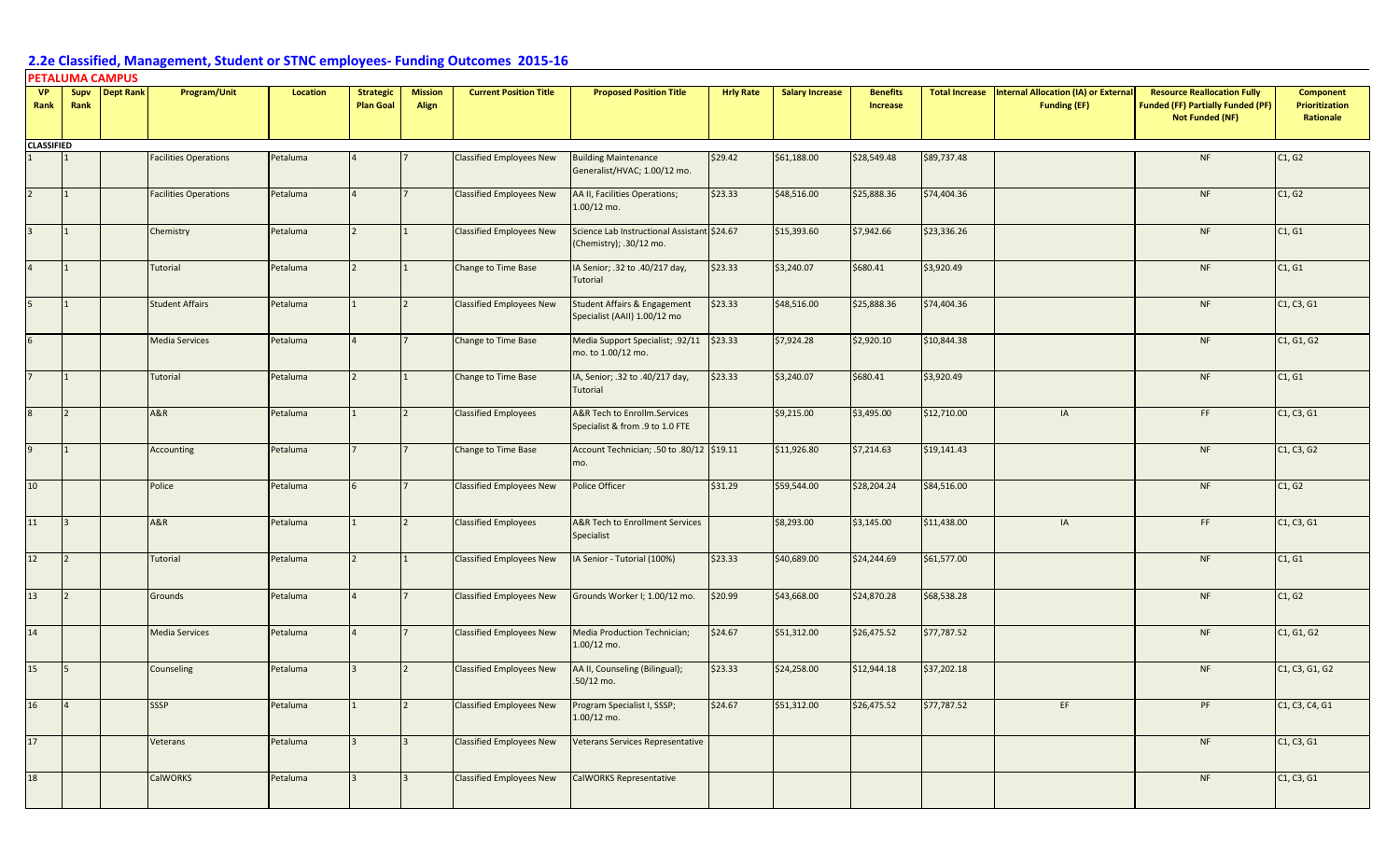| 19 |                   | <b>Student Affairs</b>       | Petaluma |  | <b>Classified Employees New</b> | Multicultural Center Coordinator<br>(Level N)                |         | \$59,496.00  | \$28,194.16 | \$87,690.16  | EF.   | FF.       | C <sub>1</sub> , C <sub>3</sub> , C <sub>4</sub> , G <sub>1</sub> |
|----|-------------------|------------------------------|----------|--|---------------------------------|--------------------------------------------------------------|---------|--------------|-------------|--------------|-------|-----------|-------------------------------------------------------------------|
| 20 |                   | <b>Facilities Operations</b> | Petaluma |  | <b>Classified Employees New</b> | Custodian; 1.00/12 mo.                                       | \$20.00 | \$41,592.00  | \$24,434.32 | \$66,026.32  |       | <b>NF</b> | C1, G2                                                            |
| 21 |                   | <b>Career Services</b>       | Petaluma |  | <b>Classified Employees New</b> | Career Services Advisor .4/10 mo \$23.33                     |         | \$16,780.00  | \$3,523.80  | \$20,303.80  |       | <b>NF</b> | C <sub>1</sub> , C <sub>3</sub> , G <sub>1</sub>                  |
| 22 |                   | Tutorial                     | Petaluma |  | <b>Classified Employees New</b> | AA II - Tutorial (60%)                                       | \$23.33 | \$29,109.60  | \$15,533.02 |              |       | <b>NF</b> | C <sub>1</sub> , G <sub>1</sub> , G <sub>2</sub>                  |
|    | <b>MANAGEMENT</b> |                              |          |  |                                 |                                                              |         |              |             |              |       |           |                                                                   |
|    |                   | <b>Student Affairs</b>       | Petaluma |  | Management New                  | A&R Coordinator to Enrollment<br>Services Manager            | \$0.00  | \$16,332.00  | \$3,412.00  | \$19,745.00  | EF/IA | FF.       | C1, C3, G1                                                        |
|    |                   | <b>Student Affairs</b>       | Petaluma |  | <b>Management New</b>           | Activities Advisor to Director,<br><b>Student Engagement</b> | \$0.00  | <b>TBD</b>   | <b>TBD</b>  | <b>TBD</b>   | EF.   | PF        | C1, C3, G1                                                        |
|    |                   | Administration               | Petaluma |  | <b>Management New</b>           | Dean II, Instruction                                         | \$0.00  | \$110,256.00 | \$35,956.00 | \$146,212.00 |       | <b>NF</b> | C1, C3, G1, G2                                                    |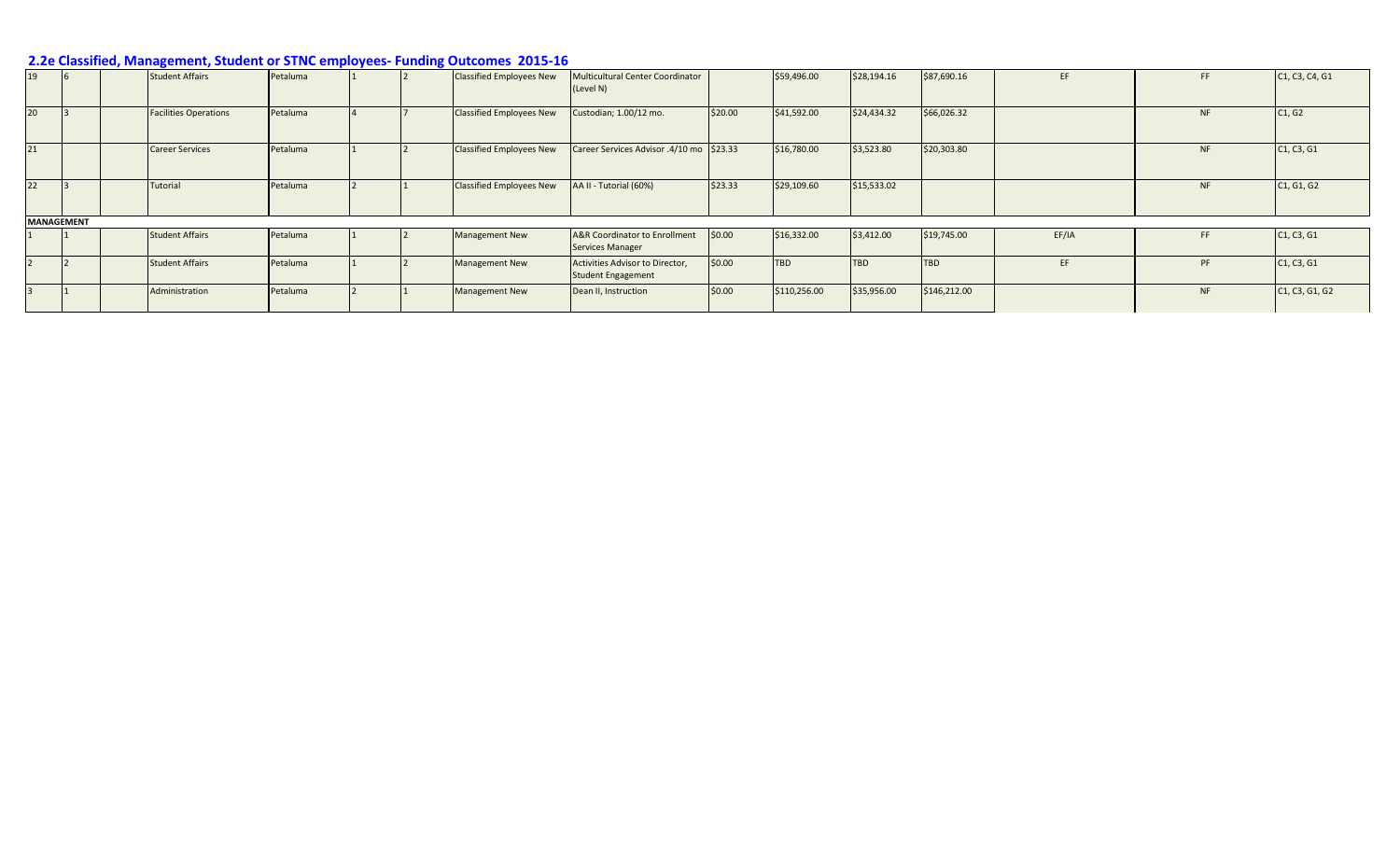|                 |   | Chemistry                             | Petaluma |   | STNC as needed | SLIA (for additional Summer<br>section; 47 to 91 hrs) - Chemistry                         | \$17.68 | \$777.92    | \$69.62    | \$847.54    | IA    | FF. | C1, C3, G1     |
|-----------------|---|---------------------------------------|----------|---|----------------|-------------------------------------------------------------------------------------------|---------|-------------|------------|-------------|-------|-----|----------------|
| $\overline{2}$  |   | <b>Water Resources</b>                | Petaluma |   | STNC as needed | SLIA for Waste Water Chemistry \$17.68<br>Class (Summer -136 hours)                       |         | \$2,404.48  | \$215.20   | \$2,619.68  | IA    | FF. | C1, C3, G1     |
| $\overline{3}$  |   | English                               | Petaluma |   | STNC as needed | Writing Center IA (25 hours/week \$12.10<br>* 46 weeks)                                   |         | \$13,915.00 | \$1,245.39 | \$15,160.39 |       | NF  | C1, C3, G1     |
| $\overline{4}$  |   | <b>Facilities Operations</b>          | Petaluma | 6 | <b>STNC</b>    | AA II Support to Admin./Fac Ops<br>20 hrs per week                                        | \$11.00 | \$11,000.00 | \$984.50   | \$11,984.50 |       | NF  | C1, G2         |
| 5               | 2 | <b>Facilities Operations</b>          | Petaluma |   | STNC as needed | Custodian; 20 hrs/wk 50 weeks                                                             | \$12.36 | \$12,360.00 | \$1,106.22 | \$13,466.22 | IA    | FF  | C1, G2         |
| 6 <sup>1</sup>  |   | Tutorial                              | Petaluma |   | STNC as needed | Tutorial Center-IA (774 hours)                                                            | \$12.10 | \$9,365.40  | \$838.20   | \$10,203.60 |       | NF  | C1, C3, G1     |
|                 |   | Tutorial                              | Petaluma |   | STNC as needed | Tutorial and CSKLS-IA (1778.6<br>hours)                                                   | \$12.10 | \$21,521.06 | \$1,926.13 | \$23,447.19 |       | NF  | C1, C3, G1     |
|                 |   | Administration                        | Petaluma |   | STNC as needed | AA III, Administration Support (40 \$23.63<br>hrs/week x 42 wks)                          |         | \$39,698.40 | \$3,553.01 | \$43,251.41 | IA    | FF. | C1, G2         |
| 9               |   | Accounting/Business Services Petaluma |          |   | STNC as needed | <b>Accounting/Business Serv/Fac</b><br>Suppt Backfill (16 weeks/25 hrs)<br>to cover leave | \$14.58 | \$5,832.00  | \$521.96   | \$6,353.96  | IA    | FF. | C1, G2         |
| 10 <sup>1</sup> |   | SSSP                                  | Petaluma |   | <b>STNC</b>    | <b>Student Success Team Specialist</b>                                                    |         | \$26,419.00 | \$2,364.50 | \$28,783.50 | EF    | FF  | C1, C3, C4, G1 |
| 11              |   | Outreach                              | Petaluma |   | STNC as needed | LumaFest Coordinator                                                                      |         | \$15,000.00 | \$1,342.50 | \$16,342.50 | EF/IA | FF  | C1, C4, G1     |
| 12              |   | ESL                                   | Petaluma |   | STNC as needed | <b>ESL tutoring IA</b>                                                                    | \$12.10 | \$9,365.40  | \$838.20   | \$10,203.60 | IA    | FF. | C1, C3, G1     |
| 13              |   | Counseling                            | Petaluma |   | <b>STNC</b>    | Counseling Office Support (25<br>hrs/wk x maximum weeks)                                  |         | \$26,419.00 | \$2,364.50 | \$28,783.50 | EF    | FF. | C1, G2         |
| 14              |   | <b>SSSP</b>                           | Petaluma |   | <b>STNC</b>    | <b>Student Success Team Specialist</b>                                                    |         | \$26,419.00 | \$2,364.50 | \$28,783.50 | EF    | PF  | C1, C3, C4, G1 |

**STNC**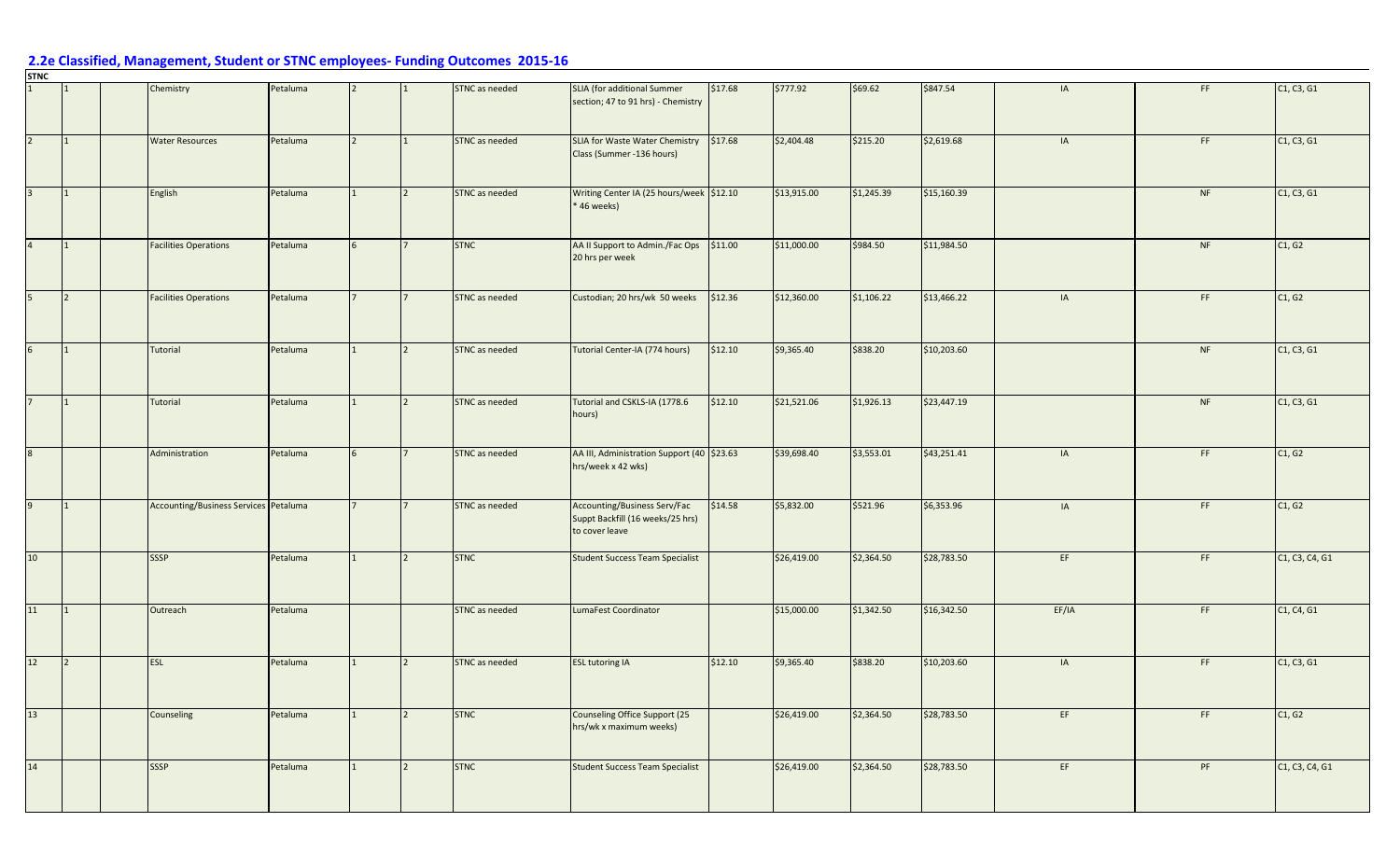| 15 | <b>SSSP</b> |                              | Petaluma |  | <b>STNC</b>    | <b>Student Engagement Program</b><br>Staffing (Wed Music, St Ctr)                 |         | \$6,000.00  | \$537.00   | \$6,537.00  |    | <b>NF</b> | C1, C3, C4, G1                                   |
|----|-------------|------------------------------|----------|--|----------------|-----------------------------------------------------------------------------------|---------|-------------|------------|-------------|----|-----------|--------------------------------------------------|
| 16 |             | Outreach                     | Petaluma |  | STNC as needed | LumaFest Web Support (20 hours, \$26.68<br>Luma 2015 10 hrs, Luma 2016 10<br>hrs) |         | \$533.60    | \$47.76    | \$581.36    | IA | FF.       | C <sub>1</sub> , C <sub>4</sub> , G <sub>1</sub> |
| 17 |             | Life Sciences                | Petaluma |  | STNC as needed | SLIA (Micro 60/Bio 10; 20 hrs/wk) \$17.68                                         |         | \$12,376.00 | \$1,107.65 | \$13,483.65 |    | <b>NF</b> | C1, C3, G1                                       |
| 18 |             | <b>Facilities Operations</b> | Petaluma |  | STNC as needed | AA II, Event Support; 100 hours                                                   | \$11.00 | \$1,100.00  | \$98.45    | \$1,198.45  |    | <b>NF</b> | C1, G2                                           |
| 19 |             | Administration               | Petaluma |  | STNC as needed | AA I - General administrative<br>support/Floater (25 hrs/wk)                      | \$10.00 | \$12,000.00 | \$1,074.00 | \$13,074.00 |    | <b>NF</b> | C1, G2                                           |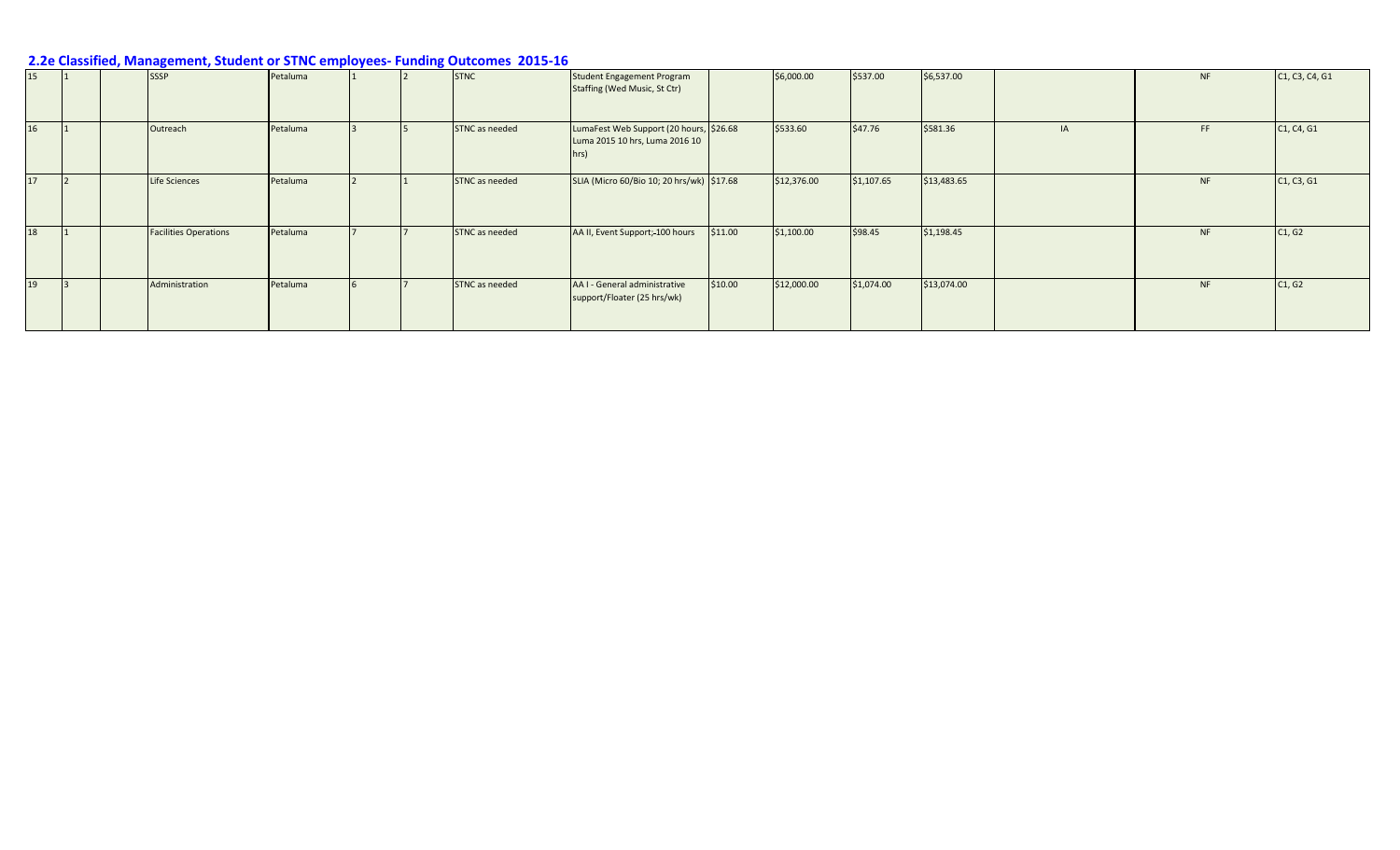| 20 <sub>2</sub> |                        | Tutorial                | Petaluma |  | STNC as needed           | Tutorial Center-reclassify IA as<br>Instructional Facilitator (856<br>hours) pay rate reflects diff | \$5.04  | \$4,314.24   | \$386.12   | \$4,700.36   |       | <b>NF</b> | C1, C3, G1                                                        |
|-----------------|------------------------|-------------------------|----------|--|--------------------------|-----------------------------------------------------------------------------------------------------|---------|--------------|------------|--------------|-------|-----------|-------------------------------------------------------------------|
| 21              |                        | Grounds                 | Petaluma |  | STNC as needed           | Grounds Worker 20 hrs/wk 50<br>weeks                                                                | \$12.36 | \$12,360.00  | \$1,106.22 | \$13,466.22  |       | <b>NF</b> | C1, G2                                                            |
| 22              | $\overline{2}$         | Accounting              | Petaluma |  | <b>STNC</b> as needed    | <b>Accounting Technician/Faculty</b><br>Support, Beginning of Semesters<br>(7 weeks/25 hrs)         | \$14.58 | \$2,551.50   | \$228.36   | \$2,779.86   |       | <b>NF</b> | C1, G2                                                            |
| <b>STUDENT</b>  |                        |                         |          |  |                          |                                                                                                     |         |              |            |              |       |           |                                                                   |
|                 |                        | Grounds/Recycling       | Petaluma |  | <b>Student Employees</b> | Grounds/Recycle Program<br>(increase to existing budget; 669<br>hrs; 13 hrs per week)               | \$10.20 | \$6,823.80   | \$85.30    | \$6,909.10   |       | <b>NF</b> | C1, G2                                                            |
| $\overline{2}$  |                        | <b>Student Equity</b>   | Petaluma |  | <b>Student Employees</b> | <b>Multicultural Center Asst</b><br>(formerly Res.Center) (1104 hrs)                                | \$9.90  | \$10,934.23  | \$136.68   | \$11,070.91  | EF/IA | FF        | C1, C3, C4, G1                                                    |
| $\overline{3}$  |                        | <b>Student Services</b> | Petaluma |  | <b>Student Employees</b> | <b>Student Services Graphics</b><br>Assistant (653 hrs)                                             | \$9.90  | \$4,777.28   | \$59.72    | \$4,836.99   |       | <b>NF</b> | C <sub>1</sub> , C <sub>3</sub> , G <sub>1</sub>                  |
| $\overline{4}$  |                        | <b>SSSP</b>             | Petaluma |  | <b>Student Employees</b> | Retention Teams Students (6 St<br>Amb) 20 hrs/wk x 40wk x \$9                                       | \$9.40  | \$43,200.00  | \$540.00   | \$43,740.00  | EF    | PF        | C1, C3, C4, G1                                                    |
| 5 <sub>5</sub>  |                        | Puente                  | Petaluma |  | <b>Student Employees</b> | Puente Assistant (733 Hours)                                                                        | \$9.90  | \$4,257.00   | \$53.21    | \$4,310.21   | IA    | PF        | C1, C3, G1                                                        |
| 6 <sup>1</sup>  | 3                      | Library                 | Petaluma |  | <b>Student Employees</b> | <b>Library Assistant</b>                                                                            | \$9.90  | \$1,945.24   | \$24.32    | \$1,969.56   |       | <b>NF</b> | C1, C3, G1                                                        |
| 7 <sup>7</sup>  |                        | <b>Media Services</b>   | Petaluma |  | <b>Student Employees</b> | Media Assistant (519 hrs.)                                                                          | \$9.90  | \$4,358.00   | \$54.48    | \$4,412.48   |       | <b>NF</b> | C1, G1                                                            |
| 8               | $\overline{2}$         | <b>A&amp;R</b>          | Petaluma |  | <b>Student Employees</b> | A&R Assistant (282 hrs)                                                                             | \$9.90  | \$2,369.00   | \$29.61    | \$2,398.61   |       | <b>NF</b> | C1, C3, G1                                                        |
| 9               | $\vert$ 2              | <b>Veterinary Tech</b>  | Petaluma |  | <b>Student Employees</b> | Vet Tech Tutor (spring semester<br>only)                                                            | \$9.90  | \$3,465.00   | \$43.31    | \$3,508.31   |       | FF        | C1, C3, G1                                                        |
| 10              | 1                      | Computer Lab            | Petaluma |  | <b>Student Employees</b> | Open Lab (Increase to prior<br>funding level)                                                       | \$10.20 | \$6,291.40   | \$78.64    | \$6,370.04   |       | <b>NF</b> | C1, G1                                                            |
|                 | <b>ADJUNCT FACULTY</b> |                         |          |  |                          |                                                                                                     |         |              |            |              |       |           |                                                                   |
| 11              |                        | Counseling              | Petaluma |  | <b>Adjunct Faculty</b>   | Adjunct Counselor - Allied Hours \$48.96<br>$(10$ hrs/week.36 wks)                                  |         | \$100,000.00 | \$7,960.00 | \$107,960.00 | EF    | FF.       | C1, C3, C4, G1                                                    |
| 12              |                        | SSSP                    | Petaluma |  | <b>Adjunct Faculty</b>   | <b>Student Success Coordinator</b><br>(Counselor .4 release time)                                   |         | \$31,278.00  | \$2,489.73 | \$31,278.00  |       | NF        | C <sub>1</sub> , C <sub>3</sub> , C <sub>4</sub> , G <sub>1</sub> |
| 13              |                        | Library                 | Petaluma |  | <b>Adjunct Faculty</b>   | Library - To cover increased<br>adjunct faculty hourly rate                                         | \$45.00 | \$6,300.00   | \$501.48   | \$6,801.48   |       | NF        | C1, C3, G1                                                        |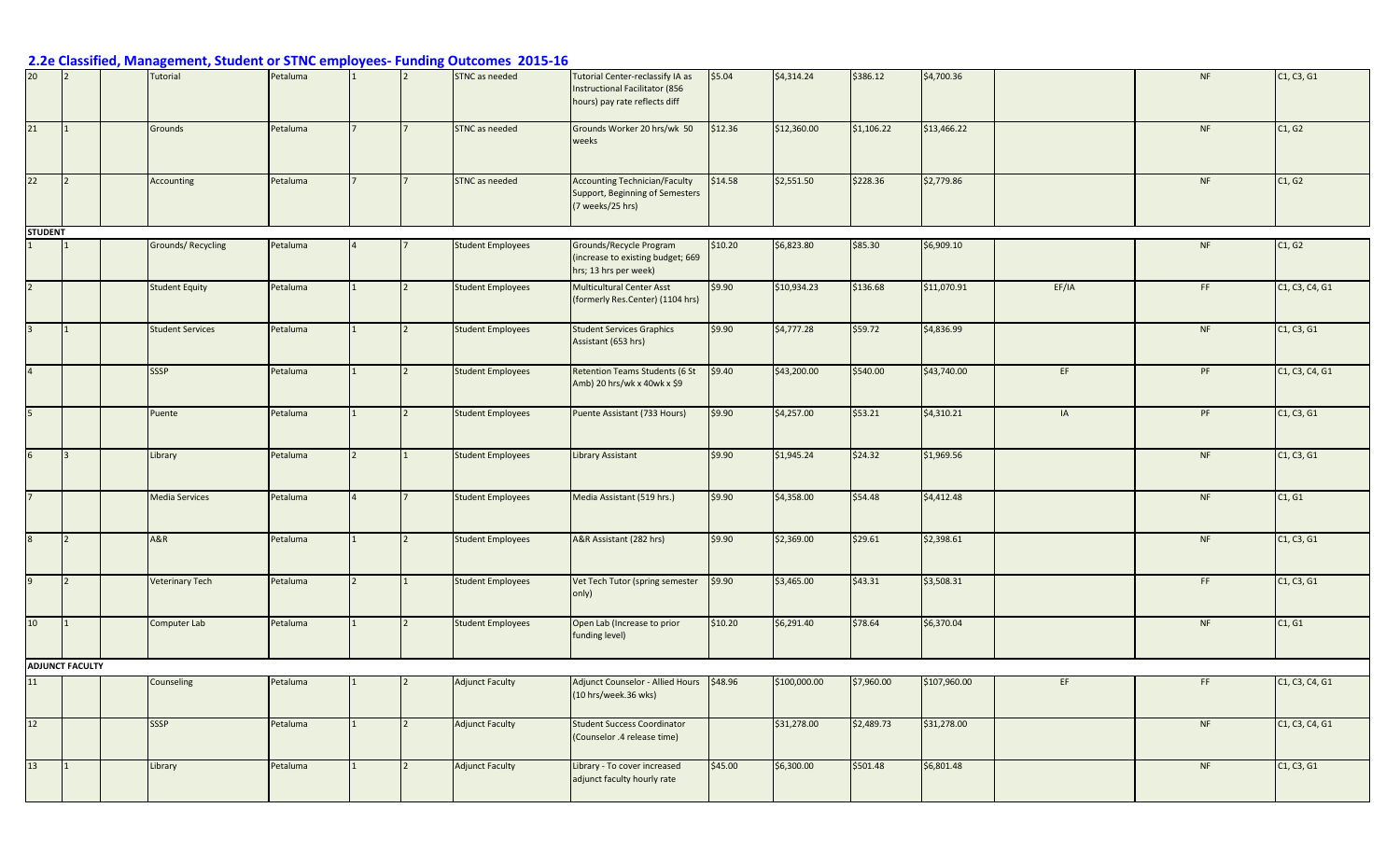| 14 | . . | <b>IEngl</b> | Petaluma |  | unct Faculty | Writing Center (13 hours per<br>week times 46 weeks) | \$50.00               | \$29,900.00    | \$2,380.04   | \$32,280.04    | ΝF | C1, C3, G1 |
|----|-----|--------------|----------|--|--------------|------------------------------------------------------|-----------------------|----------------|--------------|----------------|----|------------|
|    |     |              |          |  |              |                                                      | Petaluma Campus Total | \$1,289,432.38 | \$399,428.66 | \$1,635,140.77 |    |            |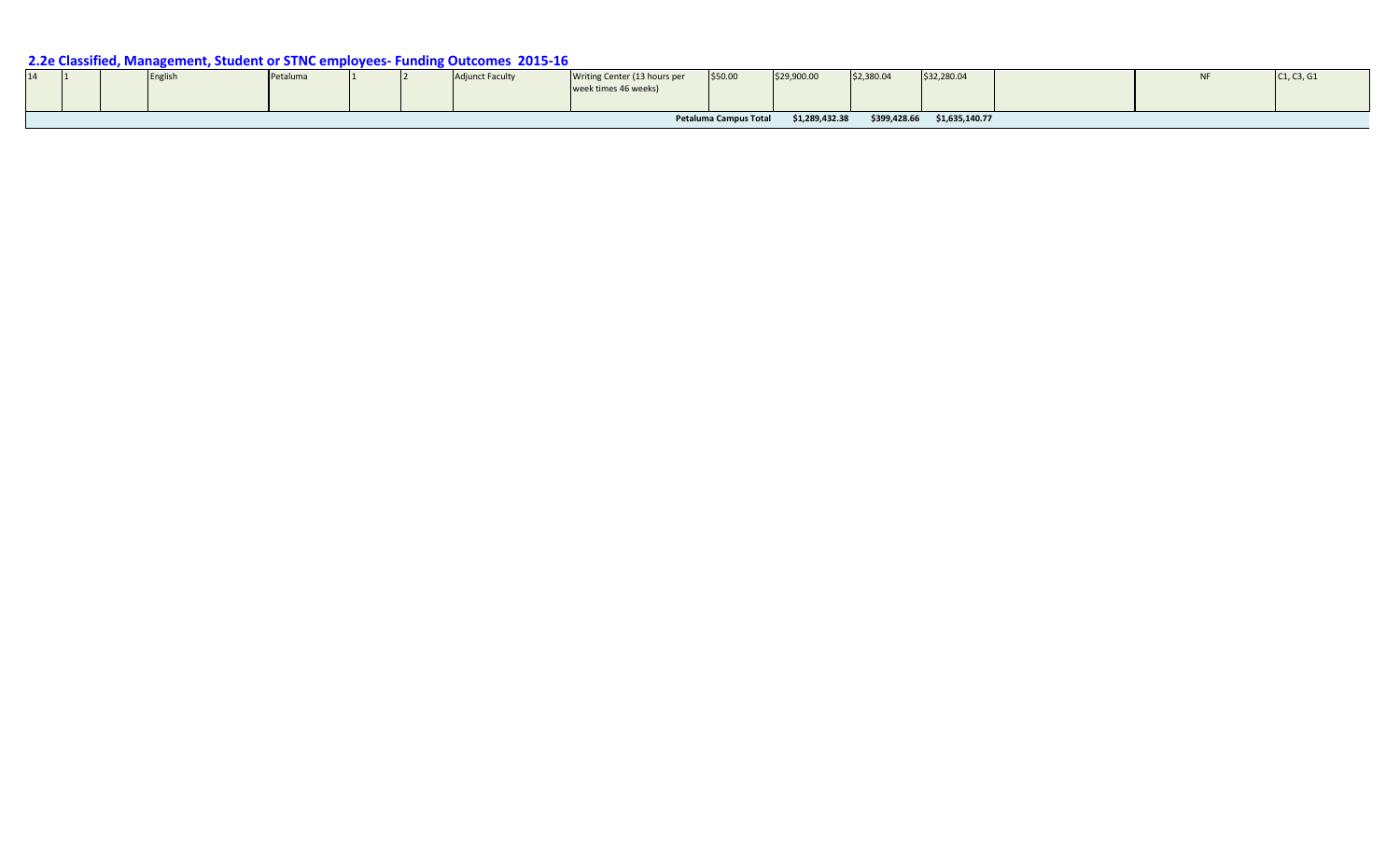#### **STUDENT SERVICES**

| <b>VP</b><br>Rank | Supv<br>Rank      | Dept Rank      | <b>Program/Unit</b>                                      | <b>Location</b> | <b>Strategic</b><br><b>Plan Goal</b> | <b>Mission</b><br>Align | <b>Current Position Title</b>        | <b>Proposed Position Title</b>                              | <b>Hrly Rate</b>              | <b>Salary Increase</b> | <b>Benefits</b><br><b>Increase</b> |                | Total Increase   Internal Allocation (IA) or External<br><b>Funding (EF)</b> | <b>Resource Reallocation Fully</b><br><b>Funded (FF) Partially Funded (PF)</b><br><b>Not Funded (NF)</b> | <b>Component</b><br>Prioritization<br>Rationale |
|-------------------|-------------------|----------------|----------------------------------------------------------|-----------------|--------------------------------------|-------------------------|--------------------------------------|-------------------------------------------------------------|-------------------------------|------------------------|------------------------------------|----------------|------------------------------------------------------------------------------|----------------------------------------------------------------------------------------------------------|-------------------------------------------------|
| <b>CLASSIFIED</b> |                   |                |                                                          |                 |                                      |                         |                                      |                                                             |                               |                        |                                    |                |                                                                              |                                                                                                          |                                                 |
|                   |                   |                | <b>Schools Relations</b>                                 | Santa<br>Rosa   |                                      |                         | None                                 | AAIII,<br><b>Schools Relations</b>                          | \$0.00                        | \$48,516.00            | \$11,000.00                        | \$59,516.00    |                                                                              | <b>NF</b>                                                                                                | C3, G1, G2                                      |
|                   |                   | $\overline{2}$ | <b>Student Affairs and</b><br><b>Engagement Programs</b> | Petaluma        |                                      |                         | None                                 | Petaluma Campus<br>AAII, Shared (SA&EP)                     | \$22.39                       | \$46,560.00            | \$8,381.00                         | \$54,941.00    |                                                                              | <b>NF</b>                                                                                                | C1, C3, G1                                      |
|                   |                   | $\mathbf{R}$   | Admissions and<br>Records                                | ALL             |                                      |                         | None                                 | <b>Outreach Coordinator</b>                                 | \$0.00                        | \$61,188.00            | \$28,482.00                        | \$89,670.00    |                                                                              | NF                                                                                                       | C3, G1                                          |
|                   |                   |                | Counseling                                               | Petaluma        |                                      |                         | None                                 | AAI Counsel. Dept,<br>Petaluma                              | \$20.27                       | \$42,168.00            | \$24,336.00                        | \$66,504.00    |                                                                              | <b>NF</b>                                                                                                | C3, G2                                          |
|                   |                   | 5              | Scholarship                                              | Santa<br>Rosa   |                                      |                         | Scholarship Technician<br>$-75%$     | Scholarship<br>Technician-100%                              | \$0.00                        | \$12,129.00            | \$6,459.00                         | \$18,588.00    |                                                                              | <b>NF</b>                                                                                                | C3, G1                                          |
|                   |                   | 6              | <b>Career Center and</b><br><b>Student Employment</b>    | ALL             |                                      |                         | <b>Career Advisor</b>                | Career Advisor<br><b>Bilingual Spanish</b>                  | \$21.15                       | \$43,992.00            | \$6,600.00                         | \$50,592.00    |                                                                              | <b>NF</b>                                                                                                | C3, G1                                          |
|                   |                   |                | Counseling                                               | Santa<br>Rosa   |                                      |                         | None                                 | AAI, Counsel. Dept,<br>Santa Rosa                           | \$20.27                       | \$42,168.00            | \$24,336.00                        | \$66,504.00    |                                                                              | <b>NF</b>                                                                                                | C4, G2                                          |
|                   |                   | $\mathbf{R}$   | <b>Career Center and</b><br><b>Student Employment</b>    | <b>ALL</b>      |                                      |                         | AAII 9 month                         | AA II 1FTE                                                  | \$21.15                       | \$10,998.00            | \$1,650.00                         | \$12,648.00    |                                                                              | <b>NF</b>                                                                                                | C3, G2                                          |
|                   |                   | $\mathsf{Q}$   | <b>Transfer Center</b>                                   | Santa<br>Rosa   |                                      |                         | None                                 | <b>Transfer Services</b><br>Advisor                         | \$0.00                        | \$58,516.00            | \$25,296.92                        | \$83,812.92    |                                                                              | <b>NF</b>                                                                                                | C3, G2                                          |
|                   |                   | 10             | <b>EOPS - CARE</b>                                       | Santa<br>Rosa   |                                      |                         | Administrative Assistant I<br>(100%) | <b>EOPS Front Office</b><br>Assistant                       | \$19.04                       | \$39,600.00            | \$13,256.00                        | \$52,856.00    |                                                                              | NF                                                                                                       | C2, G2                                          |
|                   | <b>MANAGEMENT</b> |                |                                                          |                 |                                      |                         |                                      |                                                             |                               |                        |                                    |                |                                                                              |                                                                                                          |                                                 |
|                   |                   |                | Human Resources/<br><b>Student Health Services</b>       | ALL             |                                      |                         | None                                 | Manager,<br>Prevention Training and                         | \$0.00                        | \$76,392.00            | \$11,000.00                        | \$87,392.00    | IA (Under Human Resources, not<br><b>Student Services)</b>                   | FF.                                                                                                      | C2, G1                                          |
|                   |                   | $\overline{2}$ | <b>Schools Relations</b>                                 | Santa<br>Rosa   |                                      |                         | None                                 | Manager,<br><b>Schools Relations</b>                        | \$0.00                        | \$81,960.00            | \$11,000.00                        | \$92,960.00    |                                                                              | <b>NF</b>                                                                                                | C1, G1                                          |
|                   |                   | $\overline{3}$ | International<br><b>Student Programs</b>                 | Santa<br>Rosa   |                                      |                         | Reassigned 100%<br>tenured faculty   | Dean II, International<br><b>Student Program</b>            | \$0.00                        | \$126,648.00           | \$25,329.00                        | \$151,977.00   |                                                                              | <b>NF</b>                                                                                                | C3, G1                                          |
|                   |                   | $\overline{4}$ | <b>Student Affairs and</b><br><b>Engagement Programs</b> | ALL             |                                      | $\overline{2}$          | None                                 | Director,<br><b>Sustainability Programs</b>                 | \$25.00                       | \$110,000.00           | \$11,000.00                        | \$120,000.00   |                                                                              | <b>NF</b>                                                                                                | C3, G1                                          |
| <b>STNC</b>       |                   |                |                                                          |                 |                                      |                         |                                      |                                                             |                               |                        |                                    |                |                                                                              |                                                                                                          |                                                 |
|                   |                   |                | <b>Student Affairs and</b><br><b>Engagement Programs</b> | Santa<br>Rosa   |                                      |                         | None                                 | <b>STNC, Student Center</b><br><b>Operations Specialist</b> | \$20.00                       | \$20,000.00            | \$1,000.00                         | \$21,000.00    |                                                                              | <b>NF</b>                                                                                                | C4, G1                                          |
| <b>STUDENT</b>    |                   |                |                                                          |                 |                                      |                         |                                      |                                                             | <b>Student Services Total</b> | \$820,835.00           | \$209,125.92                       | \$1,028,960.92 |                                                                              |                                                                                                          |                                                 |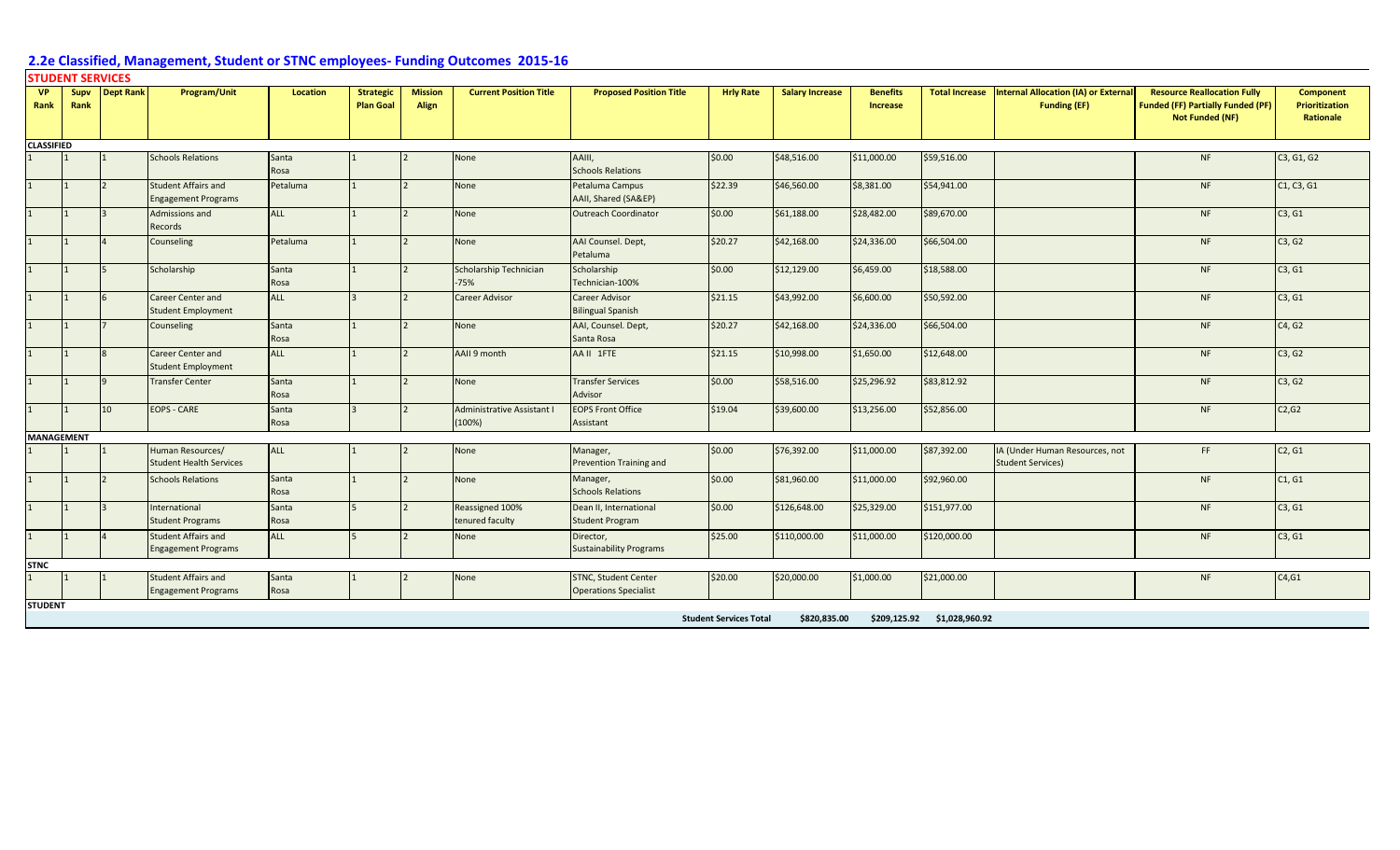### **HUMAN RESOURCES**

| <b>VP</b>         | Supv | <b>Dept Rank</b> | <b>Program/Unit</b>             | <b>Location</b> | <b>Strategic</b> | <b>Mission</b> | <b>Current Position Title</b> | <b>Proposed Position Title</b>    | <b>Hrly Rate</b>             | <b>Salary Increase</b> | <b>Benefits</b> |              | Total Increase   Internal Allocation (IA) or External | <b>Resource Reallocation Fully</b>       | <b>Component</b> |
|-------------------|------|------------------|---------------------------------|-----------------|------------------|----------------|-------------------------------|-----------------------------------|------------------------------|------------------------|-----------------|--------------|-------------------------------------------------------|------------------------------------------|------------------|
| Rank              | Rank |                  |                                 |                 | <b>Plan Goal</b> | Align          |                               |                                   |                              |                        | <b>Increase</b> |              | <b>Funding (EF)</b>                                   | <b>Funded (FF) Partially Funded (PF)</b> | Prioritization   |
|                   |      |                  |                                 |                 |                  |                |                               |                                   |                              |                        |                 |              |                                                       | Not Funded (NF)                          | Rationale        |
|                   |      |                  |                                 |                 |                  |                |                               |                                   |                              |                        |                 |              |                                                       |                                          |                  |
| <b>CLASSIFIED</b> |      |                  |                                 |                 |                  |                |                               |                                   |                              |                        |                 |              |                                                       |                                          |                  |
|                   |      |                  | <b>Human Resources</b>          | AII             |                  |                | Administrative Asst. I        | Same                              |                              | \$45,192.00            | \$25,190.00     | \$70,382.00  |                                                       | <b>NF</b>                                | C1, G2           |
|                   |      |                  |                                 |                 |                  |                |                               |                                   |                              |                        |                 |              |                                                       |                                          |                  |
| Management        |      |                  |                                 |                 |                  |                |                               |                                   |                              |                        |                 |              |                                                       |                                          |                  |
|                   |      |                  | <b>Human Resources</b>          | AII             |                  |                |                               | Retirement Specialist (.50 FTE HR |                              | \$32,184.00            | \$14,608.50     | \$46,792.50  |                                                       | <b>NF</b>                                | G <sub>2</sub>   |
|                   |      |                  |                                 |                 |                  |                |                               | and .50 FTE Payroll)              |                              |                        |                 |              |                                                       |                                          |                  |
| <b>STNC</b>       |      |                  |                                 |                 |                  |                |                               |                                   |                              |                        |                 |              |                                                       |                                          |                  |
|                   |      |                  | <b>Professional Development</b> |                 |                  |                | <b>Training Consultant</b>    | Same                              | \$45.00                      |                        |                 |              |                                                       | <b>NF</b>                                | C1, G2           |
|                   |      |                  |                                 |                 |                  |                |                               |                                   |                              |                        |                 |              |                                                       |                                          |                  |
|                   |      |                  |                                 |                 |                  |                |                               |                                   | <b>Human Resources Total</b> | \$77,376.00            | \$39,798.50     | \$117,174.50 |                                                       |                                          |                  |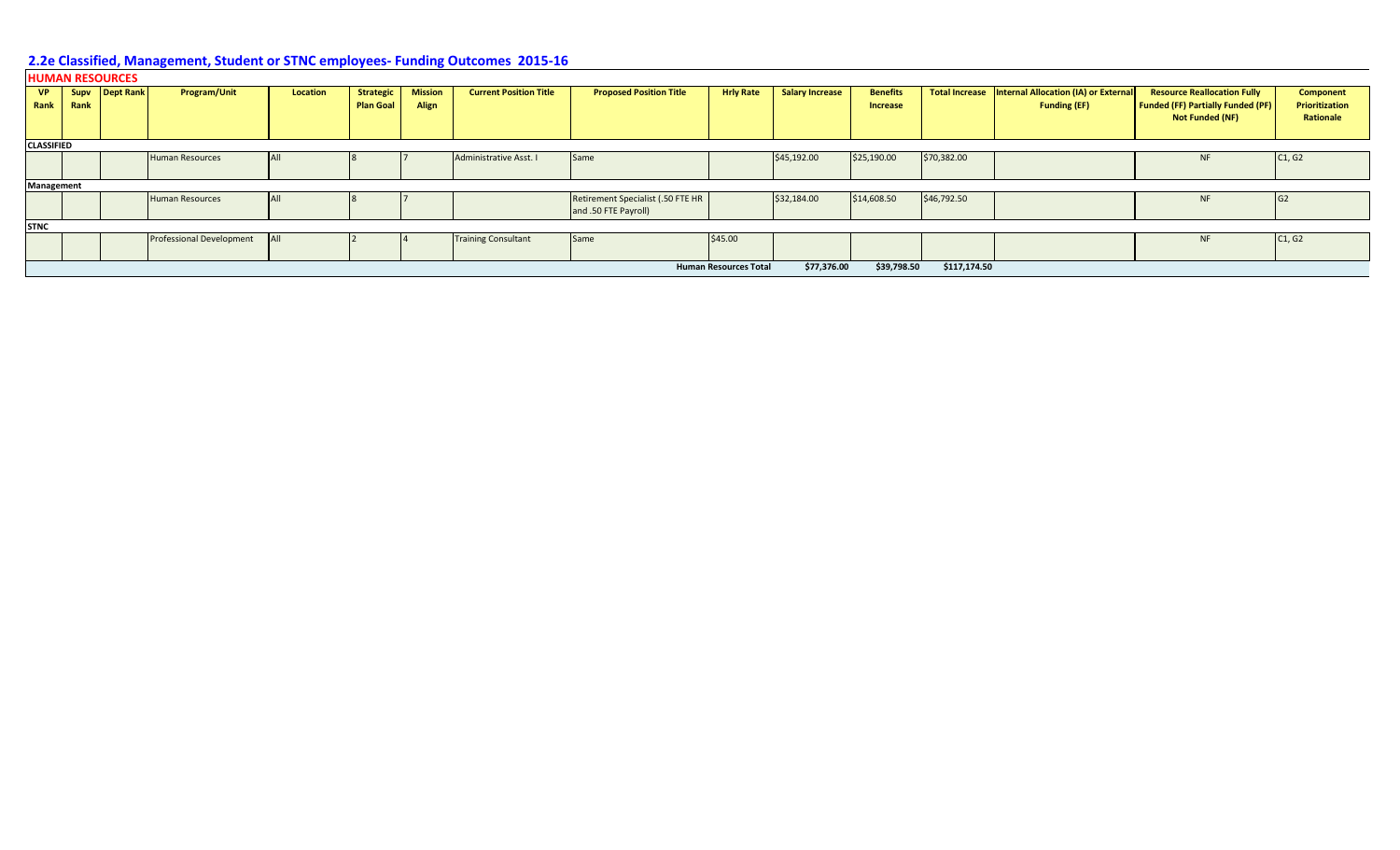|                   |      | <b>OTHER DISTRICT SERVICES</b>              |                     |                 |                                      |                         |                                                                       |                                                                                                                                                                                                                                                                     |                  |                        |                                    |                       |                                                                    |                                                                                                          |                                                 |
|-------------------|------|---------------------------------------------|---------------------|-----------------|--------------------------------------|-------------------------|-----------------------------------------------------------------------|---------------------------------------------------------------------------------------------------------------------------------------------------------------------------------------------------------------------------------------------------------------------|------------------|------------------------|------------------------------------|-----------------------|--------------------------------------------------------------------|----------------------------------------------------------------------------------------------------------|-------------------------------------------------|
|                   |      | <b>FACILITIES PLANNING &amp; OPERATIONS</b> |                     |                 |                                      |                         |                                                                       |                                                                                                                                                                                                                                                                     |                  |                        |                                    |                       |                                                                    |                                                                                                          |                                                 |
| <b>VP</b><br>Rank | Rank | Supv Dept Rank                              | <b>Program/Unit</b> | <b>Location</b> | <b>Strategic</b><br><b>Plan Goal</b> | <b>Mission</b><br>Align | <b>Current Position Title</b>                                         | <b>Proposed Position Title</b>                                                                                                                                                                                                                                      | <b>Hrly Rate</b> | <b>Salary Increase</b> | <b>Benefits</b><br><b>Increase</b> | <b>Total Increase</b> | <b>Internal Allocation (IA) or External</b><br><b>Funding (EF)</b> | <b>Resource Reallocation Fully</b><br><b>Funded (FF) Partially Funded (PF)</b><br><b>Not Funded (NF)</b> | <b>Component</b><br>Prioritization<br>Rationale |
| <b>CLASSIFIED</b> |      |                                             |                     |                 |                                      |                         |                                                                       |                                                                                                                                                                                                                                                                     |                  |                        |                                    |                       |                                                                    |                                                                                                          |                                                 |
|                   |      |                                             | Grounds             | <b>ALL</b>      | <b>DEF</b>                           |                         | 2/3/4/5/6/7 REPLACEMENT<br>FTE Groundskeeper 1                        | 1.0 1.0 FTE Ground-I, 1700 Mendo<br>Lot, Culinary Arts and Central<br>Campus to cover before Measure<br>A's added acreage.                                                                                                                                          |                  | \$45,192.00            | \$25,190.00                        | \$70,382.00           |                                                                    | NF                                                                                                       | C1/C2/C3/G1/G2                                  |
|                   |      |                                             | Planning            | <b>ALL</b>      | <b>DEF</b>                           |                         | 2/3/4/5/6/7 REPLACEMENT<br><b>FTE Admin Assistant II</b>              | 60% 0.6 FTE Much required Admin<br>Assistant that has been<br>desperately missing for web page<br>currency, transparency, project<br>updates, communication, and<br>overall to provide timely<br>customer support for FPO.                                          |                  | \$30,132.00            | \$15,748.00                        | \$45,880.00           |                                                                    | NF                                                                                                       | C1/C2/C3/G1/G2 T                                |
|                   |      |                                             | Maintenance         | All             | <b>DEF</b>                           |                         | 1/2/3/4/5/6 REPLACEMENT<br>1.0<br>FTE HVAC and Controls<br>Technician | 1.0 FTE Much needed postion to<br>support District-wide (1.7 million<br>GSF) for compliance and the most<br>frequent complaints, as well as<br>regular support for Petaluma, that<br>was also lost due to re-<br>engineering                                        |                  | \$63,324.00            | \$28,998.00                        | \$92,322.00           |                                                                    | <b>NF</b>                                                                                                | C1/C2/C3/G1/G2                                  |
|                   |      |                                             | Maintenance         | <b>ALL</b>      | DEF                                  |                         | 2/3/4/5/6/7 REPLACEMENT<br>1.0<br>FTE Admin Assistant II              | 1.0 FTE Admin Assistant to<br>provide customer support, Use of<br>Facility community engagement,<br>work control, coordination with<br>admin for grounds, custodial, and<br>maintain compliance programs<br>(e.g. elevators, fire suppression,<br>pressure vessels) |                  | \$50,220.00            | \$26,246.00                        | \$76,466.00           |                                                                    | <b>NF</b>                                                                                                | C1/C2/C3/G1/G2 T                                |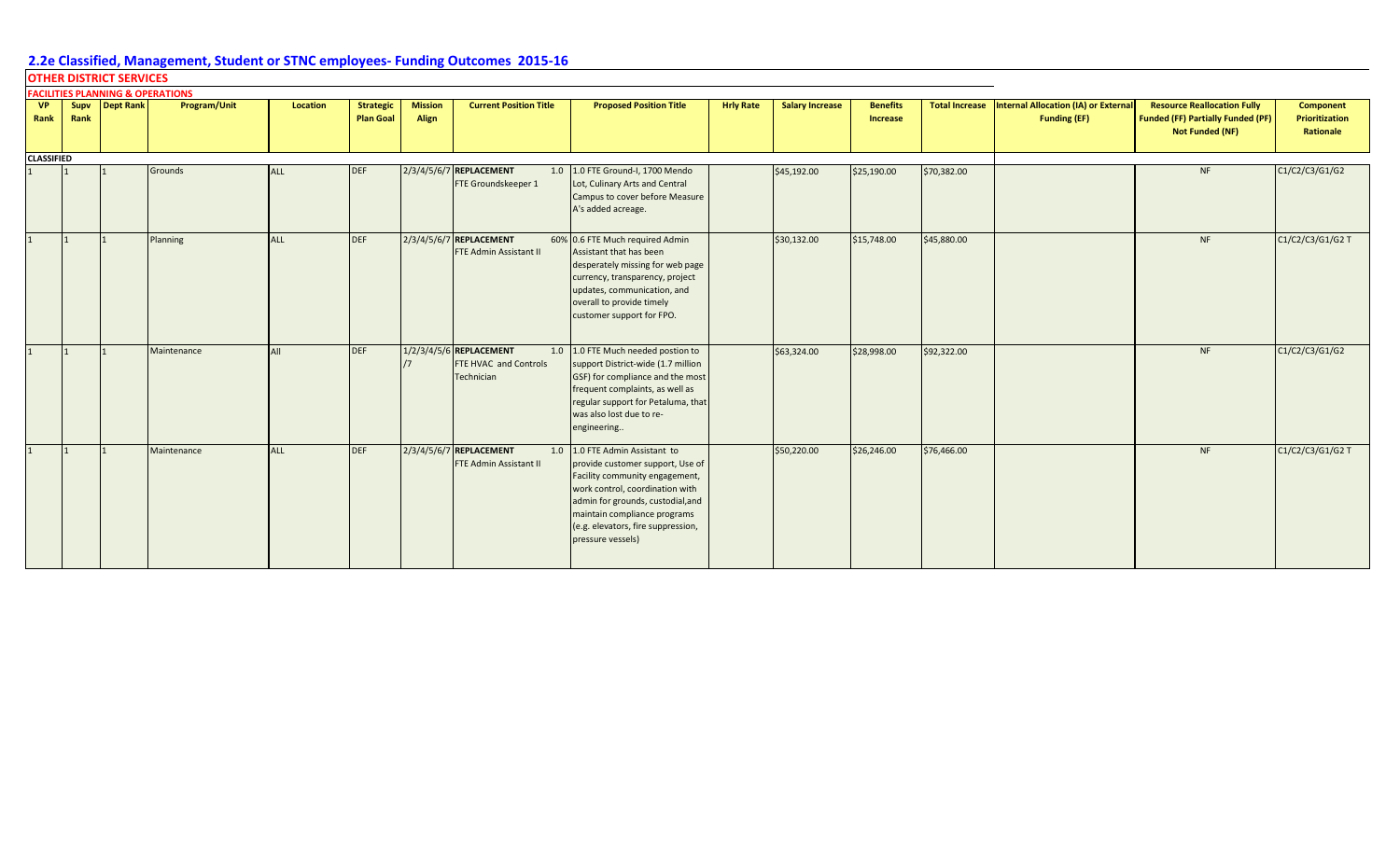|           | Maintenance                                | All        | <b>DEF</b> | 1/2/3/4/5/6 NEW | 1.0<br><b>FTE Locksmith</b>                                             | 1.0 FTE Much needed postion to<br>support District-wide technical<br>locksmith needs with ONLY ONE<br>Locksmith covering 1,7 M GSF<br>with OVER 7,000 openings that<br>requires ADA, maintenance, fire<br>life safety, sceuirty and reg.<br>compliance. | \$63,324.00 | \$28,998.00 | \$92,322.00 | <b>NF</b> | C1/C2/C3/G1/G2 |
|-----------|--------------------------------------------|------------|------------|-----------------|-------------------------------------------------------------------------|---------------------------------------------------------------------------------------------------------------------------------------------------------------------------------------------------------------------------------------------------------|-------------|-------------|-------------|-----------|----------------|
| $\vert$ 1 | Maintenance                                | All        | <b>DEF</b> | 1/2/3/4/5/6 NEW | 1.0<br><b>FTE Maintenance Generalist</b><br>to support Academic Affairs | 1.0 FTE Much needed postion to<br>support District-wide Academic<br>Affairs program areas and<br>equipment (e.g. Analy, Burbank,<br>Lounibus) that need to be<br>maintained for safety and<br>compliance reducing the District's<br>loss exposure.      | \$63,324.00 | \$28,998.00 | \$92,322.00 | <b>NF</b> | C1/C2/C3/G1/G2 |
| 1         | <b>Environemental Health and</b><br>Safety | All        | <b>DEF</b> | 1/2/3/4/5/6 NEW | 1.0<br><b>FTE Emergency Management</b><br>Coordinator                   | 1.0 FTE Much needed postion to<br>support District-wide emergency<br>and disaster preparedness that<br>has proven to be successful in<br>maintaining ICS/SEMS/NIMS<br>regualtory compliance, Cal-<br>OSHAcompliance reducing the                        | \$63,324.00 | \$28,998.00 | \$92,322.00 | <b>NF</b> | C1/C2/C3/G1/G2 |
| 1         | Custodial                                  | Santa Rosa | <b>DEF</b> | 2/3/4/5/6/7 NEW | 1.0<br><b>FTE Custodian</b>                                             | 1.0 FTEs FUNDED thorugh the<br>Referendum, as agreed for this<br>much needed support at Bertolini<br>with triple the events and<br>increased usage.                                                                                                     | \$43,044.00 | \$24,739.00 | \$67,783.00 | <b>NF</b> | C1/C2/C3/G1/G2 |
| 1         | Custodial                                  | Santa Rosa | <b>DEF</b> | 2/3/4/5/6/7 NEW | 1.0<br><b>FTE Custodian</b>                                             | 1.0 FTEs Much needed for<br>increased events, provide staffing<br>for added square footage and to<br>also provide coverage during<br>absentee at the Warehouse,                                                                                         | \$43,044.00 | \$24,739.00 | \$67,783.00 | <b>NF</b> | C1/C2/C3/G1/G2 |
| 1         | Custodial                                  | Santa Rosa | <b>DEF</b> | 2/3/4/5/6/7 NEW | 1.0<br><b>FTE Custodial Maintenance</b><br>Technician                   | 1.0 FTE for Shone Farm, as<br>evident by the multpiple increase<br>of events and activities and to<br>also support the repair/<br>technician backlog at the site.                                                                                       | \$47,532.00 | \$25,682.00 | \$73,214.00 | <b>NF</b> | C1/C2/C3/G1/G2 |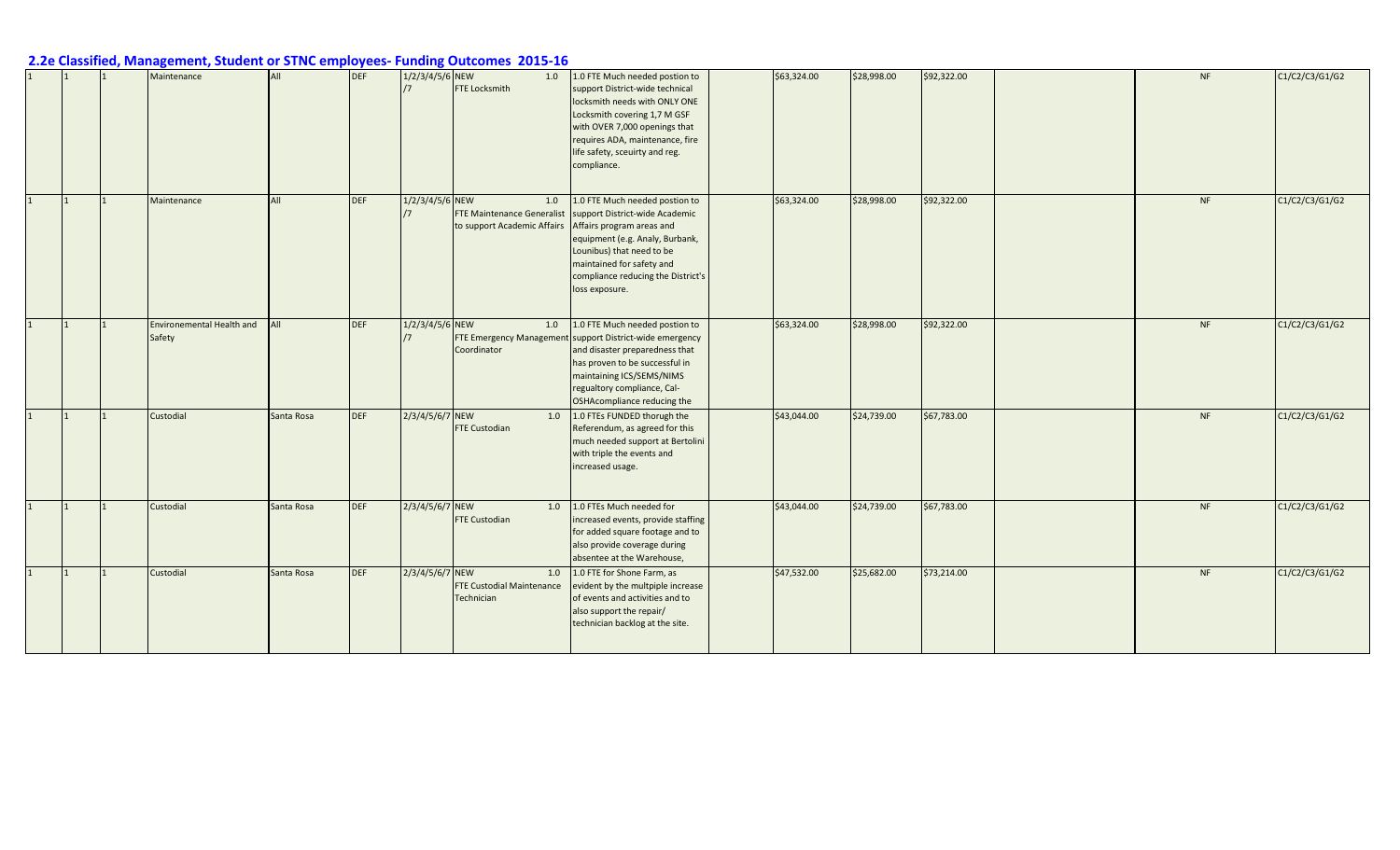|                   | <b>MANAGEMENT</b>  |                               |                                                       |            |                                      |                         |                                                                                |                                                                                                       |                                  |                        |                             |                       |                                                             |                                                                                                          |                                                               |
|-------------------|--------------------|-------------------------------|-------------------------------------------------------|------------|--------------------------------------|-------------------------|--------------------------------------------------------------------------------|-------------------------------------------------------------------------------------------------------|----------------------------------|------------------------|-----------------------------|-----------------------|-------------------------------------------------------------|----------------------------------------------------------------------------------------------------------|---------------------------------------------------------------|
|                   |                    |                               | Maintenance                                           | <b>ALL</b> | <b>DEF</b>                           |                         | 2/3/4/5/6/7 REPLACEMENT Assistant<br>Director, Facilities<br><b>Operations</b> | 1.0 FTE Sorely missed position<br>that has cost the District in the<br>such areas as, maintenance and |                                  | \$94,968.00            | \$28,692.00                 | \$123,660.00          |                                                             | <b>NF</b>                                                                                                | C1/C2/C3/G1/G2                                                |
|                   |                    |                               | <b>Facilities Planning &amp;</b><br><b>Operations</b> | <b>ALL</b> | <b>DEF</b>                           | 2/3/4/5/6/7 NEW         | <b>Sustainability Manager</b>                                                  | Energy & 1.0 FTE Much neededSELF<br><b>FUNDED facilities manager to</b><br>move Goal E forward with   |                                  | \$76,392.00            | \$31,742.00                 | \$101,478.00          |                                                             | <b>NF</b>                                                                                                | C1/C2/C3/G1/G2                                                |
|                   |                    |                               |                                                       |            |                                      |                         |                                                                                |                                                                                                       | <b>Facilities Planning Total</b> | \$607,428.00           | \$287,028.00                | \$894,456.00          |                                                             |                                                                                                          |                                                               |
|                   | <b>FOUNDATION</b>  |                               |                                                       |            |                                      |                         |                                                                                |                                                                                                       |                                  |                        |                             |                       |                                                             |                                                                                                          |                                                               |
|                   | <b>No Requests</b> |                               |                                                       |            |                                      |                         |                                                                                |                                                                                                       |                                  |                        |                             |                       |                                                             |                                                                                                          |                                                               |
|                   |                    | <b>INFORMATION TECHNOLOGY</b> |                                                       |            |                                      |                         |                                                                                |                                                                                                       |                                  |                        |                             |                       |                                                             |                                                                                                          |                                                               |
| <b>VP</b><br>Rank | Supv<br>Rank       | Dept Rank                     | Program/Unit                                          | Location   | <b>Strategic</b><br><b>Plan Goal</b> | <b>Mission</b><br>Align | <b>Current Position Title</b>                                                  | <b>Proposed Position Title</b>                                                                        | <b>Hrly Rate</b>                 | <b>Salary Increase</b> | <b>Benefits</b><br>Increase | <b>Total Increase</b> | Internal Allocation (IA) or External<br><b>Funding (EF)</b> | <b>Resource Reallocation Fully</b><br><b>Funded (FF) Partially Funded (PF)</b><br><b>Not Funded (NF)</b> | <b>Component</b><br><b>Prioritization</b><br><b>Rationale</b> |
| <b>CLASSIFIED</b> |                    |                               |                                                       |            |                                      |                         |                                                                                |                                                                                                       |                                  |                        |                             |                       |                                                             |                                                                                                          |                                                               |
|                   |                    |                               |                                                       | Santa Rosa |                                      |                         | <b>Instructional Computing</b><br><b>Systems Coordinator</b>                   |                                                                                                       | 32.96                            | \$68,566.00            | \$27,061.00                 | \$95,627.00           | IA                                                          | FF.                                                                                                      | C1, G1                                                        |
|                   |                    |                               |                                                       | Santa Rosa |                                      |                         | Network Technician                                                             |                                                                                                       | 32.96                            | \$68,556.00            | \$27,061.00                 | \$95,617.00           | IA                                                          | FF.                                                                                                      | C3, G1                                                        |
|                   |                    |                               |                                                       | Santa Rosa |                                      |                         | Computer Support Specialist Web Developer                                      |                                                                                                       | 47.1                             | \$20,004.00            | \$8,609.00                  | \$28,613.00           | IA                                                          | FF.                                                                                                      | C3, G1                                                        |
|                   |                    |                               |                                                       | Santa Rosa |                                      |                         | <b>Technical Writer</b>                                                        |                                                                                                       | 36.11                            | \$69,331.00            | \$29,843.00                 | \$99,174.00           | IA                                                          | FF.                                                                                                      | C3, G1                                                        |
|                   |                    |                               |                                                       |            |                                      |                         |                                                                                |                                                                                                       |                                  |                        |                             |                       |                                                             |                                                                                                          |                                                               |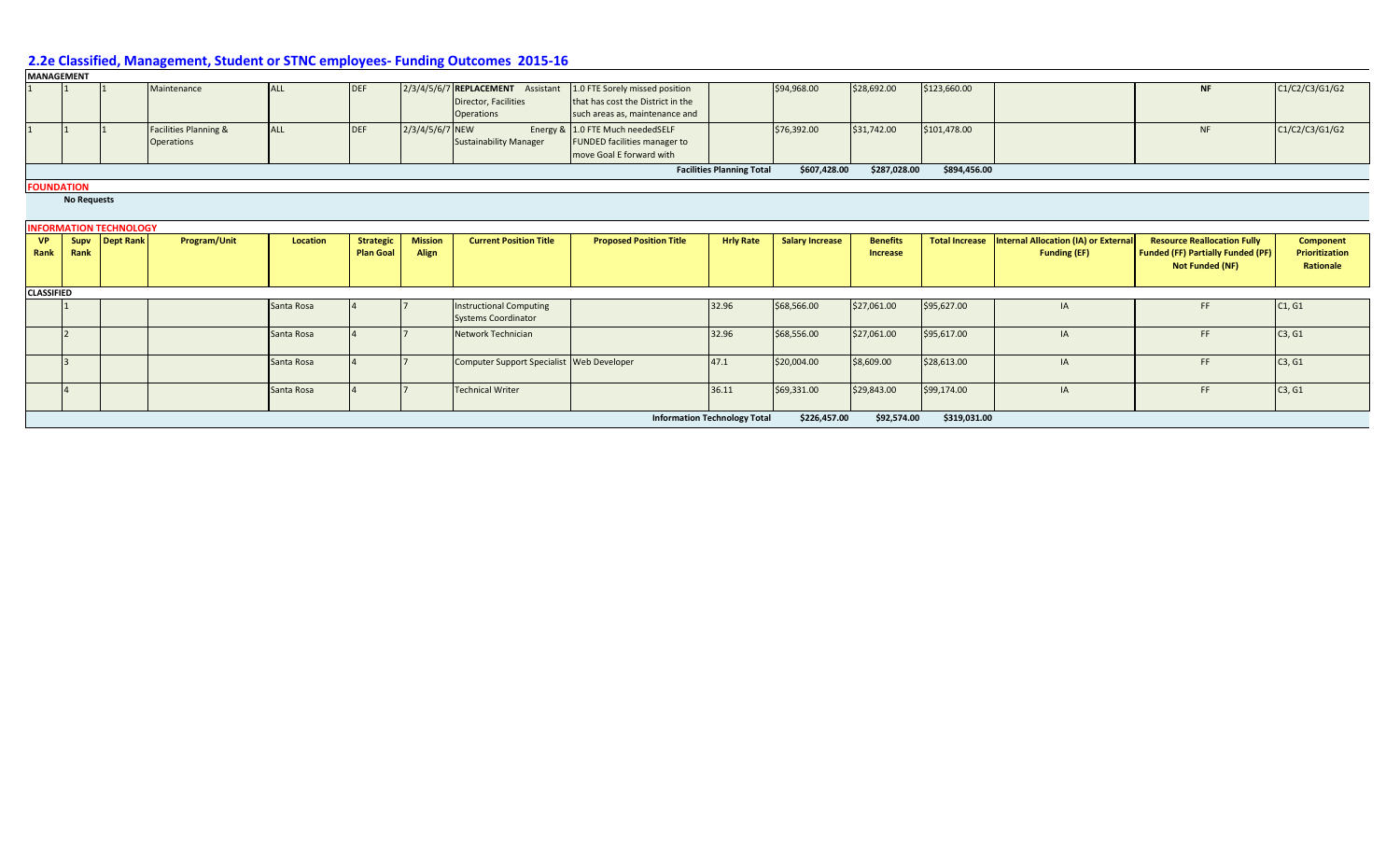|                   |                         | <b>INSTITUTIONAL RESEARCH</b> |                               |            |                                      |                                |                               |                                                       |                                      |                        |                                    |                       |                                                             |                                                                                                   |                                                  |
|-------------------|-------------------------|-------------------------------|-------------------------------|------------|--------------------------------------|--------------------------------|-------------------------------|-------------------------------------------------------|--------------------------------------|------------------------|------------------------------------|-----------------------|-------------------------------------------------------------|---------------------------------------------------------------------------------------------------|--------------------------------------------------|
| <b>CLASSIFIED</b> |                         |                               |                               |            |                                      |                                |                               |                                                       |                                      |                        |                                    |                       |                                                             |                                                                                                   |                                                  |
|                   |                         |                               | <b>Institutional Research</b> | Petaluma   |                                      | 6                              | Research Technician 50%       | Research Technician 100%                              | \$27.20                              | \$28,290.00            | \$13,759.78                        | \$42,049.78 IA and EF |                                                             | <b>FF</b>                                                                                         | C <sub>2</sub> , C <sub>4</sub> , G <sub>1</sub> |
|                   |                         |                               | <b>Institutional Research</b> | Petaluma   |                                      | 6                              | <b>Resarch Analyst</b>        |                                                       | \$31.29                              | \$65,088.00            | \$29,296.88                        | \$94,384.88 EF        |                                                             | <b>FF</b>                                                                                         | C <sub>2</sub> , C <sub>4</sub> , G <sub>1</sub> |
|                   |                         |                               |                               |            |                                      |                                |                               |                                                       | <b>Institutional Research Total</b>  | \$28,290.00            | \$13,759.78                        | \$42,049.78           |                                                             |                                                                                                   |                                                  |
|                   | <b>PUBLIC RELATIONS</b> |                               |                               |            |                                      |                                |                               |                                                       |                                      |                        |                                    |                       |                                                             |                                                                                                   |                                                  |
| <b>VP</b><br>Rank | Supv<br>Rank            | Dept Rank                     | Program/Unit                  | Location   | <b>Strategic</b><br><b>Plan Goal</b> | <b>Mission</b><br><b>Align</b> | <b>Current Position Title</b> | <b>Proposed Position Title</b>                        | <b>Hrly Rate</b>                     | <b>Salary Increase</b> | <b>Benefits</b><br><b>Increase</b> | <b>Total Increase</b> | Internal Allocation (IA) or External<br><b>Funding (EF)</b> | <b>Resource Reallocation Fully</b><br><b>Funded (FF) Partially Funded (PF)</b><br>Not Funded (NF) | <b>Component</b><br>Prioritization<br>Rationale  |
| <b>CLASSIFIED</b> |                         |                               |                               |            |                                      |                                |                               |                                                       |                                      |                        |                                    |                       |                                                             |                                                                                                   |                                                  |
|                   |                         |                               | <b>Public Relations</b>       | Santa Rosa |                                      |                                | N/A                           | <b>Marketing Assistant</b>                            | \$23.33                              | \$50,220.00            | \$25,985.06                        | \$76,205.06           |                                                             | <b>NF</b>                                                                                         | C1/C3                                            |
|                   |                         |                               | <b>Public Relations</b>       | Santa Rosa |                                      |                                | N/A                           | Photographer                                          | \$24.67                              | \$26,556.00            | \$13,288.67                        | \$39,844.67           |                                                             | <b>NF</b>                                                                                         | C3/G1/G2                                         |
|                   |                         |                               | <b>Public Relations</b>       | Santa Rosa |                                      |                                | N/A                           | <b>Graphic Production Designer</b>                    | \$23.33                              | \$25,110.00            | \$12,992.53                        | \$38,102.53           |                                                             | <b>NF</b>                                                                                         | C3/G1/G2                                         |
|                   |                         |                               | <b>Public Relations</b>       | Santa Rosa |                                      |                                | N/A                           | Videographer                                          | \$24.67                              | \$13,278.00            | \$2,719.00                         | \$15,997.00           |                                                             | <b>NF</b>                                                                                         | C3/G1/G2                                         |
|                   |                         |                               |                               |            |                                      |                                |                               |                                                       | <b>Public Relations Total</b>        | \$115,164.00           | \$54,985.26                        | \$170,149.26          |                                                             |                                                                                                   |                                                  |
|                   |                         |                               |                               |            |                                      |                                |                               |                                                       | <b>Other District Services Total</b> | \$977,339.00           | \$448,347.04                       | \$1,425,686.04        |                                                             |                                                                                                   |                                                  |
| <b>C</b> Review:  |                         |                               |                               |            |                                      |                                |                               | <b>GRAND TOTAL - BUDGET REQUESTS - ALL COMPONENTS</b> |                                      |                        | \$3,595,668.38 \$1,293,093.02      | \$4,834,041.13        |                                                             |                                                                                                   |                                                  |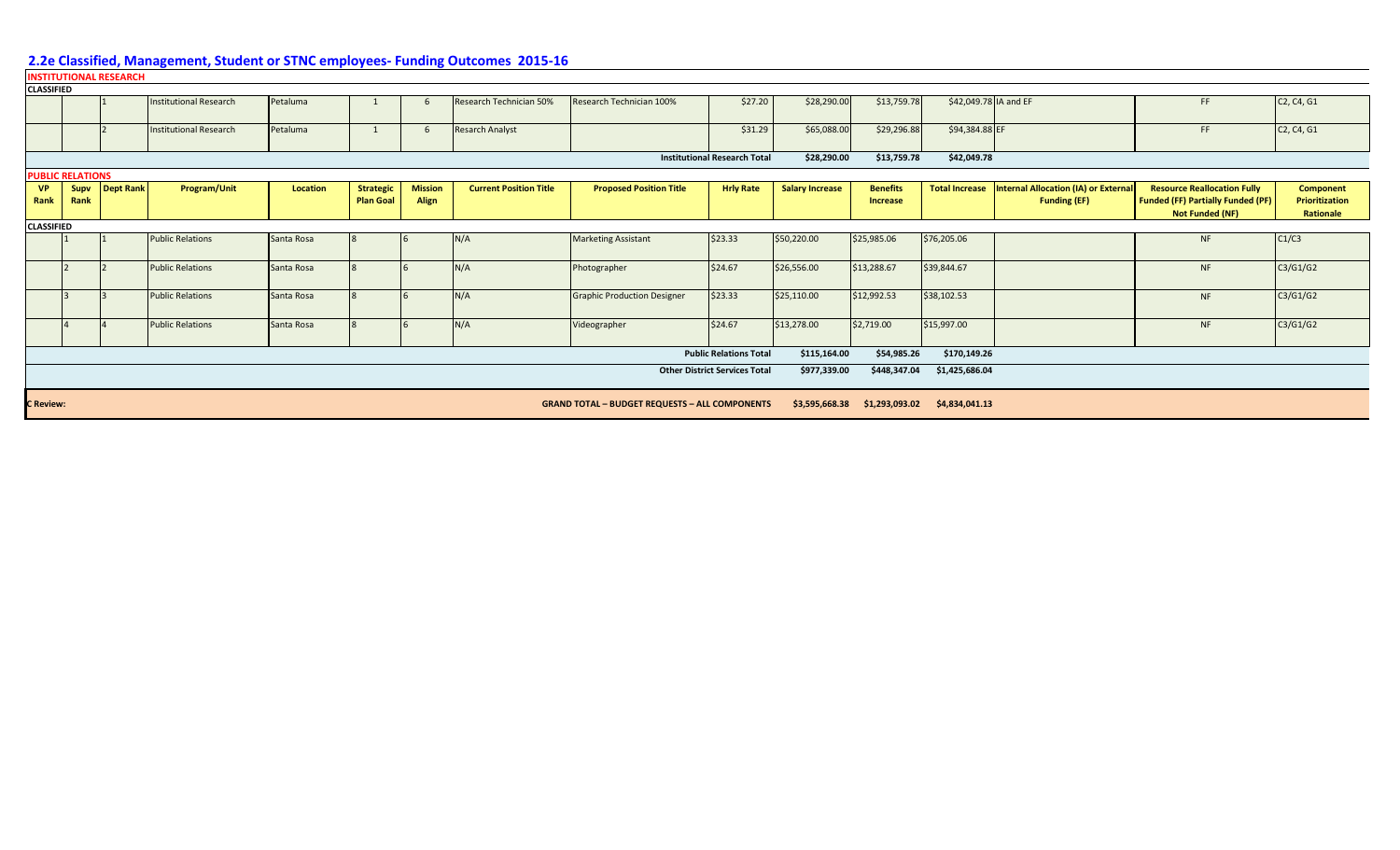#### **2015/16**

#### **Prioritization Criteria and Guiding Principles**

Given the current financial environment, the following criteria and guiding principles have been developed for the 2015/16 PRPP cycle

and were utilized by the President's Cabinet in the prioritization of PRPP requests.

#### **Criteria:**

**C1**-Critical to maintaining standards of educational and student services at district primary sites (Santa Rosa, Petaluma, Southwest Center, Public Safety Training Center).

**C2**-Necessary to meet legal and funding mandates.

**C3**-Urgency in meeting core department functions that are essential to accomplish SRJC district and unit mission (access, retention, success, completion).

**C4**-Availability of other funding resources, i.e., grant or categorical.

#### **Guiding Principles:**

**G1**-Aligned with district academic and Strategic Plan priorities.

**G2**-Achieves quality performance outcomes while assuring staff work in a safe environment with an equitable workload.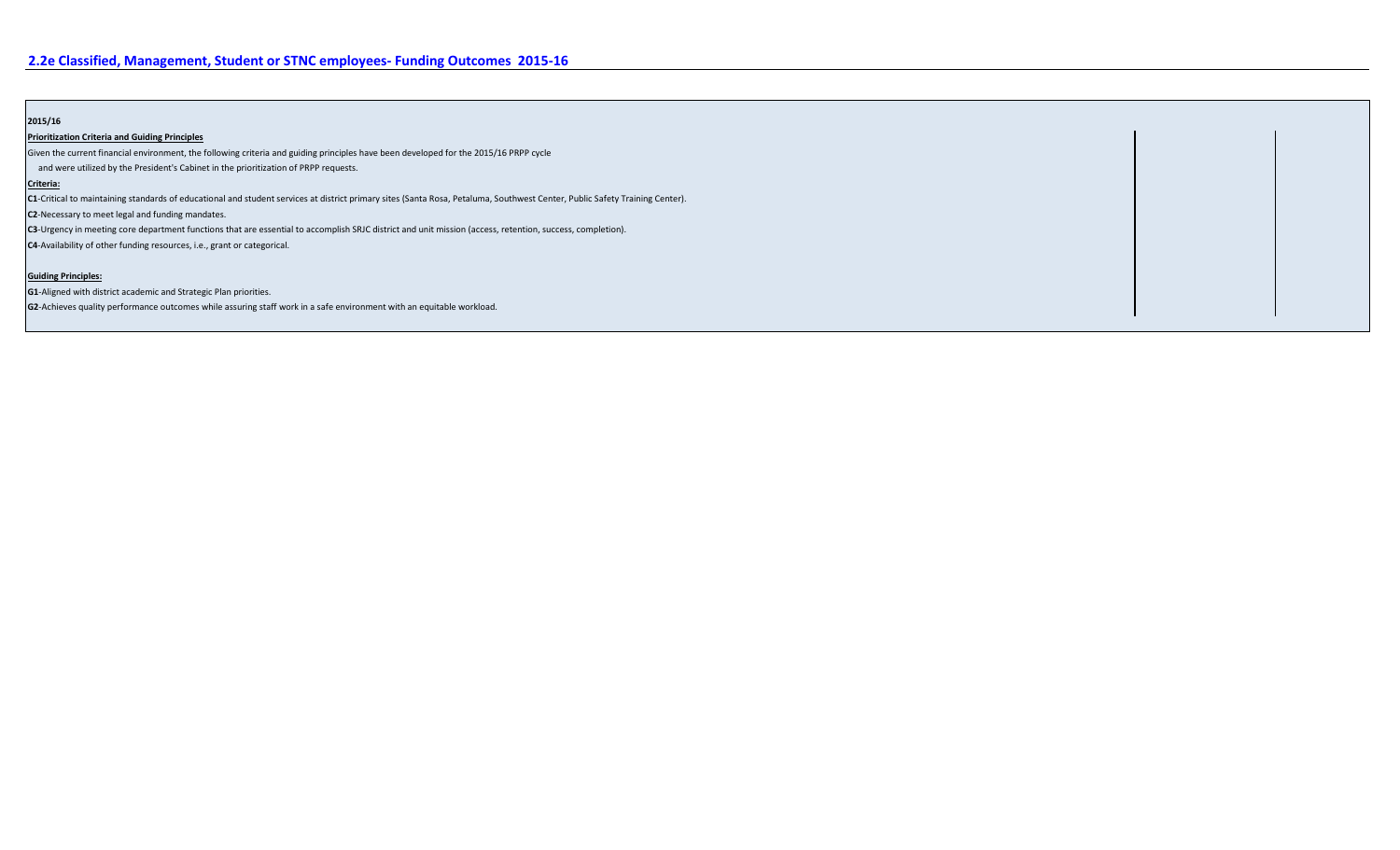| <b>ACADEMIC AFFAIRS</b> |      |                          |                 |           |                   |                                                   |     |                               |                   |  |                                                      |                |                                    |                  |  |
|-------------------------|------|--------------------------|-----------------|-----------|-------------------|---------------------------------------------------|-----|-------------------------------|-------------------|--|------------------------------------------------------|----------------|------------------------------------|------------------|--|
| VP   Supv   Dept        |      | <b>Program/Unit</b>      | <b>Location</b> |           | Strategic Mission | <b>Item Description</b>                           | Qty | <b>Cost Each</b>              | <b>Total Cost</b> |  | Internal Allocation (IA) Resource Reallocation       | Requestor      | <b>Room or Space</b>               | <b>Component</b> |  |
| <b>Rank Rank Rank</b>   |      |                          |                 | Plan Goal | Align             |                                                   |     |                               |                   |  | or External Funding (EF) Fully Funded (FF) Partially |                |                                    | Prioritization   |  |
|                         |      |                          |                 |           |                   |                                                   |     |                               |                   |  | <b>Funded (PF) Not Funded</b>                        |                |                                    | Rationale        |  |
|                         | (NF) |                          |                 |           |                   |                                                   |     |                               |                   |  |                                                      |                |                                    |                  |  |
|                         |      | <b>Child Development</b> | Santa Rosa      |           |                   | Commerical Dishwasher - Children's Center Kitchen |     | \$8,000.00                    | \$8,000.00        |  | <b>NF</b>                                            | Yolanda Garcia | Children's Center IC1, C2, C3, G1, |                  |  |
|                         |      |                          |                 |           |                   |                                                   |     |                               |                   |  |                                                      |                |                                    |                  |  |
|                         |      |                          |                 |           |                   |                                                   |     | <b>Academic Affairs Total</b> | \$8,000.00        |  |                                                      |                |                                    |                  |  |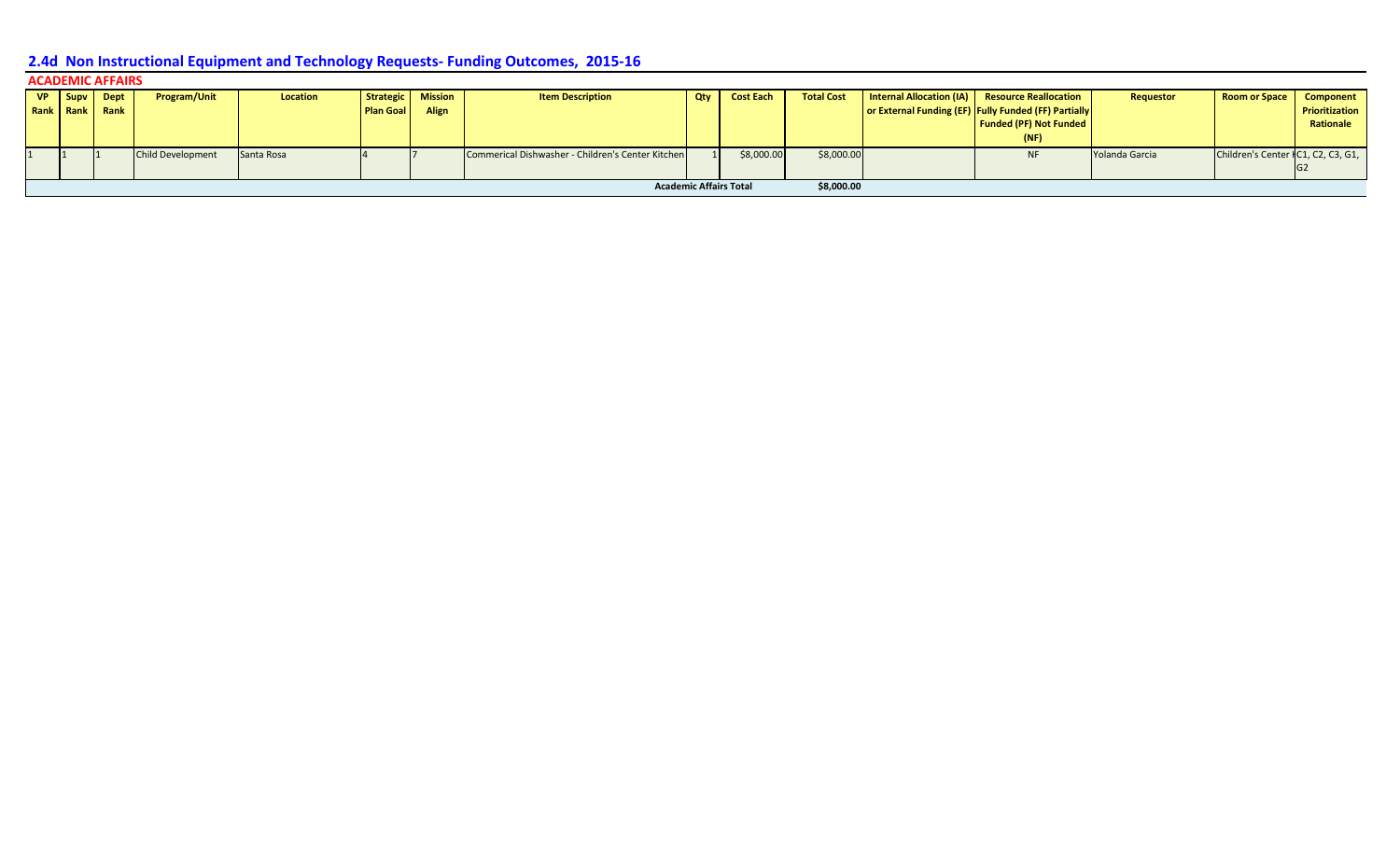|                          |              | <b>FINANCE AND ADMINISTRATIVE SERVICES</b> |            |                                      |                         |                                            |     |                                |                   |                                 |                                                                                                                               |                 |                          |                                                 |
|--------------------------|--------------|--------------------------------------------|------------|--------------------------------------|-------------------------|--------------------------------------------|-----|--------------------------------|-------------------|---------------------------------|-------------------------------------------------------------------------------------------------------------------------------|-----------------|--------------------------|-------------------------------------------------|
| VP   Supv  <br>Rank Rank | Dept<br>Rank | Program/Unit                               | Location   | <b>Strategic</b><br><b>Plan Goal</b> | <b>Mission</b><br>Align | <b>Item Description</b>                    | Qty | <b>Cost Each</b>               | <b>Total Cost</b> | <b>Internal Allocation (IA)</b> | <b>Resource Reallocation</b><br>or External Funding (EF) Fully Funded (FF) Partially<br><b>Funded (PF) Not Funded</b><br>(NF) | Requestor       | <b>Room or Space</b>     | <b>Component</b><br>Prioritization<br>Rationale |
|                          |              | <b>District Police</b>                     | <b>ALL</b> |                                      |                         | <b>Electronic Parking Citation Writers</b> |     | \$2,300.00                     | \$18,400.00       |                                 | <b>NF</b>                                                                                                                     | <b>Brownlee</b> |                          | C4, G1                                          |
|                          |              | <b>District Police</b>                     | <b>ALL</b> |                                      |                         | TelCom/Radio Switch w/ headset controler   |     | \$3,000.00                     | \$9,000.00        |                                 | <b>NF</b>                                                                                                                     | <b>Brownlee</b> |                          | C1, G1                                          |
|                          |              | Parking                                    | Santa Rosa |                                      |                         | Scanners                                   |     | \$250.00                       | \$500.00          |                                 | <b>NF</b>                                                                                                                     | <b>Brownlee</b> | 3619 and 3620            | C1, G1                                          |
|                          |              | Graphics                                   | Santa Rosa |                                      |                         | Programmable table top folder              |     | \$15,000.00                    | \$15,000.00       | EF.                             | FF                                                                                                                            | Laura Rivera    | Graphics Services C1,G1  |                                                 |
|                          |              | Graphics                                   | Santa Rosa |                                      |                         | <b>Envelope Feeder</b>                     |     | \$8,000.00                     | \$8,000.00        | EF.                             | FF.                                                                                                                           | Laura Rivera    | Graphics Services C1,G1  |                                                 |
|                          |              | Purchasing                                 | <b>ALL</b> |                                      |                         | e-sourcing software tool                   |     | \$25,500.00                    | \$25,500.00       | EF.                             | FF                                                                                                                            | Laura Rivera    | Purchasing<br>Department | C4, G1                                          |
|                          |              |                                            |            |                                      |                         |                                            |     | <b>Business Services Total</b> | \$76,400.00       |                                 |                                                                                                                               |                 |                          |                                                 |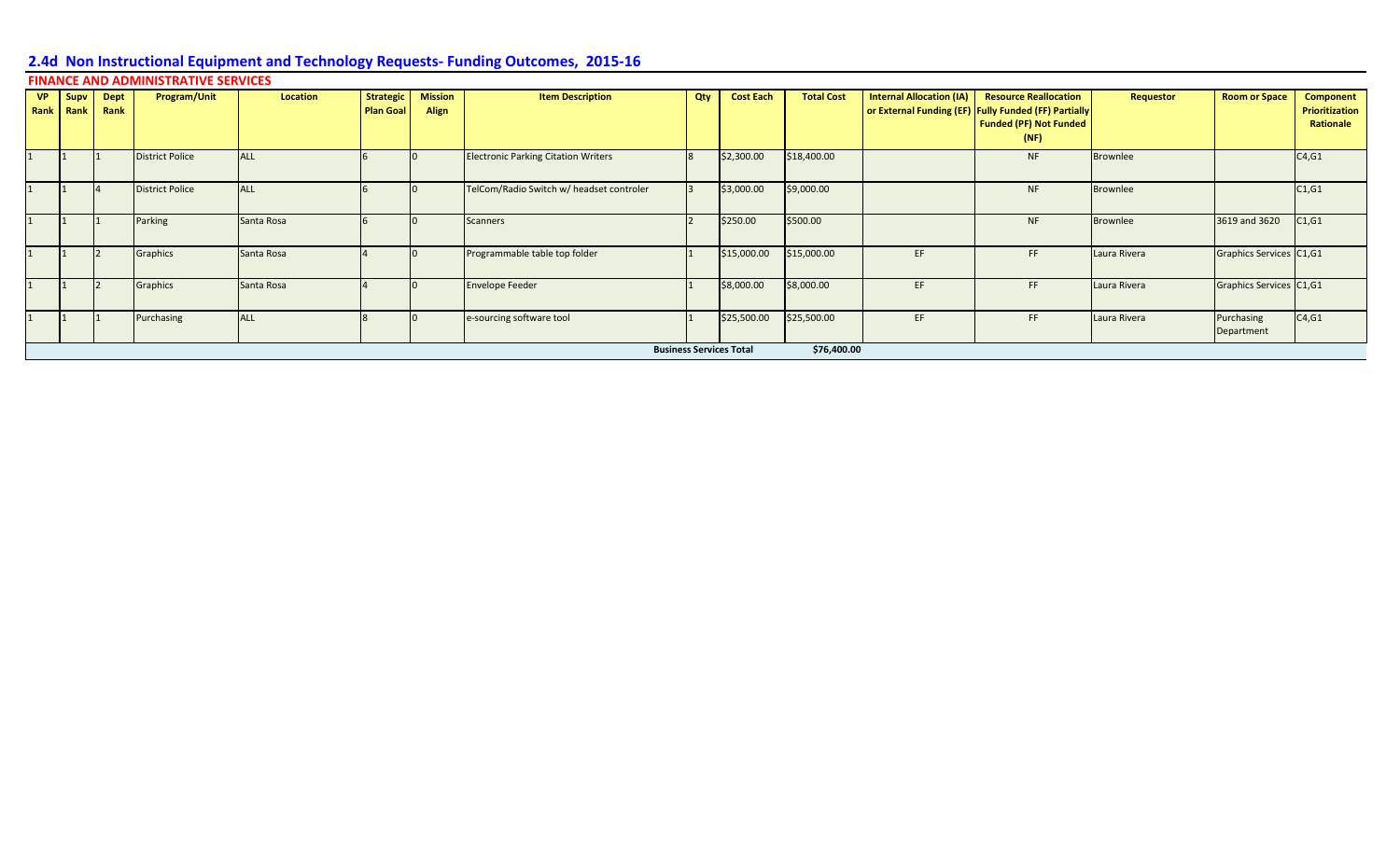#### **VP Rank Supv Rank Dept Rank Program/Unit Location Strategic Plan Goal Mission Align Item Description Qty Cost Each Total Cost Internal Allocation (IA) or External Funding (EF) Fully Funded (FF) Partially Resource Reallocation Funded (PF) Not Funded (NF) Requestor Room or Space Component Prioritization Rationale Equipment Requests** Campus Petaluma 5 3 2 Event/Parking signs and A Frames 6 \$150 (Est.) \$900.00 American Campus NF Gary Watts Maintenance Bldg C1, G1 2 1 Campus Petaluma 6 7 Adjustable monitor stands 3 \$500.00 \$1,500.00 FT Jane Saldana-Talley various C1, G2 3 1 2 Ellis Auditorium Petaluma 1 2 1 Stage Curtains for exit doorways 1 \$2,500.00 \$2,500.00 ASD 1 MF Matt Pearson Ellis Auditorium C1, G1 Campus Petaluma 5 3 Water Refill Station, includes install 1 \$4,000.00 \$4,000.00 IA IA FF Gary Watts Mahoney C1, G1 Media Services Petaluma 4 7 Analogue and Digital Video Test Generator 1 \$4,200.00 \$4,200.00 EF FMatt Pearson Media Services C1, G1 6 1 1 Facilities Operations Petaluma 5 7 Large Area Vacuum System 1 \$4,350.00 \$4,350.00 NF Gary Watts Custodial C1, G2 7 1 Campus Petaluma 4 2 Outdoor Gathering Furniture 2 \$2,500.00 \$5,000.00 NF Matthew Long Outside PC 116, Clocktower Plaza<br>PC 116 C1, C3, G1 8 1 | Multicultural Center Petaluma |4 |2 |Multicultural Center Furniture | \$15,000.00 |\$15,000.00 | IA FF |Matthew Long PC 116 |C1, C3, G1 Facilities Operations Petaluma 14 7 Water Purification System for window cleaning 1 \$2,500.00 \$2,500.00 NF Gary Watts Campus Wide C1, G2 10 1 5 Campus Petaluma 6 2 Exterior Dining/Picnic Table 1 \$1,157.20 \$1,157.20 AMP NF KC Greaney 650 C1, G1, G2 11 | Campus Petaluma | 5 | 3 | Bike Repair Station 1 | \$500 (EST) | IA | FF | Gary Watts | Exterior | C1, G1 12 S Campus Petaluma 5 2 2 Outdoor Enclosed Message Boards 5 \$1,000.00 \$5,000.00 NF Gary Watts Campus C1, C3, G1 13 2 2 Instruction Petaluma 5 4 Conference room desk system for PC632 1 \$7,500 (Est) \$7,500.00 NF Matt Pearson Media Services C1, G1 14 2 2 Ellis Auditorium Petaluma 2 1 LED Stage Wash Lighting Fixtures 12 \$8,000.00 \$8,000.00 NS 201 NF Matt Pearson Media C1, G1 15 2 2 Facilities Operations Petaluma 14 17 Riding Mower, replace existing, improved ability for height adjustments 1 \$12,000.00 \$12,000.00 | NF Gary Watts Grounds C1, G2 16 2 2 Instruction Petaluma 5 5 4 Media Stand/Base for 632 32,000 (EST) \$2,000 (EST) Nearly Pearson Media Services C1, G1 17 2 Campus Petaluma 5 3 Bike Locker 1 1 \$2,000 (EST) \$2,000 (EST) NF Gary Watts Exterior C1, G1 18 2 Campus Petaluma 5 4 Chairs, Conference room style 1 \$4,000 (EST) \$4,000 (EST) NF Matt Pearson Media Services C1, G1 19 3 3 Ellis Auditorium Petaluma 2 1 DMX512 lighting splitter 7 way for Ellis Auditorium 1 \$850.00 \$800.00 NF Matt Pearson Media C1, G1 20 3 Campus Petaluma 5 3 3 Water Refill Station, includes install 1 \$4,000.00 \$4,000.00 IA FF Gary Watts K-Doyle 1st Floor C1, G1 21 3 |3 Facilities Operations Petaluma 14 |7 Electric Utility Cart 1 | \$13,000.00 \$13,000.00 | NF Gary Watts Maintenance Bldg C1, G2 22 3 | Campus |Petaluma | 4 |2 |Campus Publicity Posting Stands | 3 |\$5,000.00 | S15,000.00 | IA PF |Matthew Long |3 locations |C1, C3, G1 **PETALUMA CAMPUS**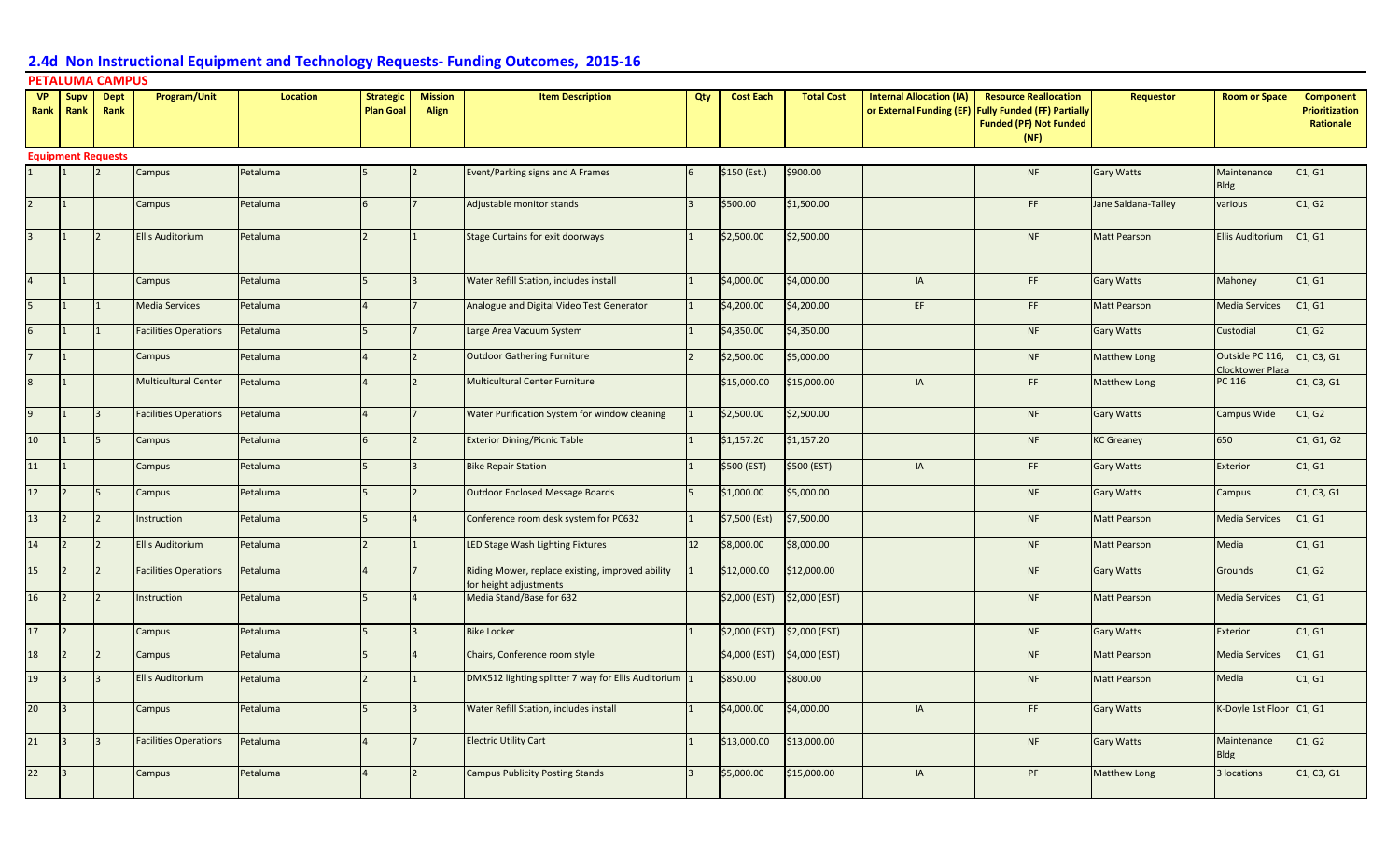## Campus Petaluma 1 2 Outdoor Audio System for on-campus events 1 \$20,000.00 \$20,000.00 NF Matt Pearson Media C1, C3, G1 24 3 Student Center Petaluma 4 4 7 Dining Commons Furniture NF Gary Watts NF Gary Watts (C1, C3, G1 25 4 4 Ellis Auditorium Petaluma 2 1 Conductors Preface Stand 1 \$150.00 \$150.00 NF Matt Pearson Ellis Auditorium C1, G1 26 4 |4 Facilities Operations Petaluma 14 |7 Roto Hammer 1 1 \$1,200.00 \$1,200.00 | 1 NF Gary Watts Maintenance **Ellis Auditorium** C1, G2 27 4 |4 |Ellis Auditorium |Petaluma |2 |1 |Chair Cart |4 |\$350.00 |\$1,400.00 | MF |Matt Pearson | Ellis Auditorium |C1, G2 28 4 4 Ellis Auditorium Petaluma 2 1 Make-up station 4 \$864.00 \$3,456.00 NF Matt Pearson Ellis Auditorium C1, G1 29 4 S Facilities Operations Petaluma 14 7 Utility Trailer 1 1 \$4,500.00 \$4,500.00 \$4,500.00 NF Gary Watts Maintenance Bldg<br>Ellis Auditorium C1, G2 30 4 4 Ellis Auditorium Petaluma 2 1 Symphony Chair 40 \$256.25 \$10,250.00 NF Matt Pearson Ellis Auditorium C1, G1 31 4 Student Affairs Petaluma 4 2 Digital Marketing Sign 1 \$30,000.00 \$30,000.00 NF Matthew Long Rotary Plaza C1, C3, G1 32 S 5 Ellis Auditorium Petaluma 2 | 2 |1 Coffee Table 1 | \$1,300.00 \$1,300.00 | NF Jane Saldana-Talley Green Room C1, G1 33 S S Ellis Auditorium Petaluma – 2 1 Light for music stand – 41 \$45.00 \$1,845.00 I IA FF Matt Pearson Ellis Auditorium C1, G1 34 5 5 Ellis Auditorium Petaluma 2 1 Classic 50 Music Stand 40 \$58.75 \$2,350.00 IA PF Matt Pearson Ellis Auditorium C1, G1 35 S Warehouse Petaluma | | | | Storage Container for 72" Round Wood Tables |1 | \$2,381.75 | S2,381.75 | NF Kat Lewis Warehouse C1, G2 36 S 3 Faculty Support Petaluma 4 7 Shredder replacement 1 \$2,450.00 \$2,450.00 ASD NF Kat Lewis Faculty Support C1, G2 37 Seculty Support Petaluma 14 7 Scantron scanner replacement 1 \$2,500.00 \$2,500.00 AT NF Kat Lewis Faculty Support C1, G2 38 S S Facilities Operations Petaluma 14 |7 Electric Snake 1 1 \$3,000.00 \$3,000.00 | NF Gary Watts Maintenance Maintenance C1, G2 39 S S Facilities Operations Petaluma 14 7 Portable Dust Removal System 1 \$3,500.00 \$3,500.00 New New York Gary Watts Maintenance Bldg<br>Campus Events C1, G2 40 S | Campus Petaluma | | 22" Round Wood Tables | 28 \$150.00 \$4,200.00 | NF Kat Lewis Campus Events C1, C3, G1 41 S S Campus Petaluma 2 2 2 Glass cases, poster size 3 \$1,500.00 \$4,500.00 ASA,500.00 NF Matt Pearson Ellis Auditorium C1, C3, G1 42 S S Campus Petaluma 1 2 Monitor and Enclosure for Exterior Digital Signage 1 \$6,500.00 \$6,500.00 NF Matt Pearson 607 C1, C3, G1 43 Streetside Digital Streetside Digital Sign 1996 (\$75,000.00 \$75,000.00 NP Matthew Long Middle of Middle of Middle of Middle of Middle of Middle of Middle of Middle of Middle of Streetside Digital Sign 1997 (STS,000.00 N ampus Front C1, C3, G1 44 5 Ellis Auditorium Petaluma 4 7 Box Office Monitor Housing 1 NF Matt Pearson C1, C3, G1 **Technology Requests** Facilities Operations Petaluma 1 1 2 New Desktop Color Scanner for Facilities **Operations** 1 \$400.00 \$400.00 | NF Gary Watts Facilities **Operations** C1, G2 2 1 Counseling Petaluma 1 2 Desktop PC for Counseling Conference Room 1 \$400.00 \$400.00 EF FF Matthew Long Counseling C1, C2, G1 3 1 Multicultural Center Petaluma Laptops for Multicultural Center 5 \$500.00 \$2,500.00 EF FF Matthew Long MC Center C1, C3, G1 4 1 1 Instruction Petaluma 5 4 Media System for PC632 1 \$3,000.00 \$3,000.00 NF Matt Pearson Media C1, G1

### **2.4d Non Instructional Equipment and Technology Requests- Funding Outcomes, 2015-16**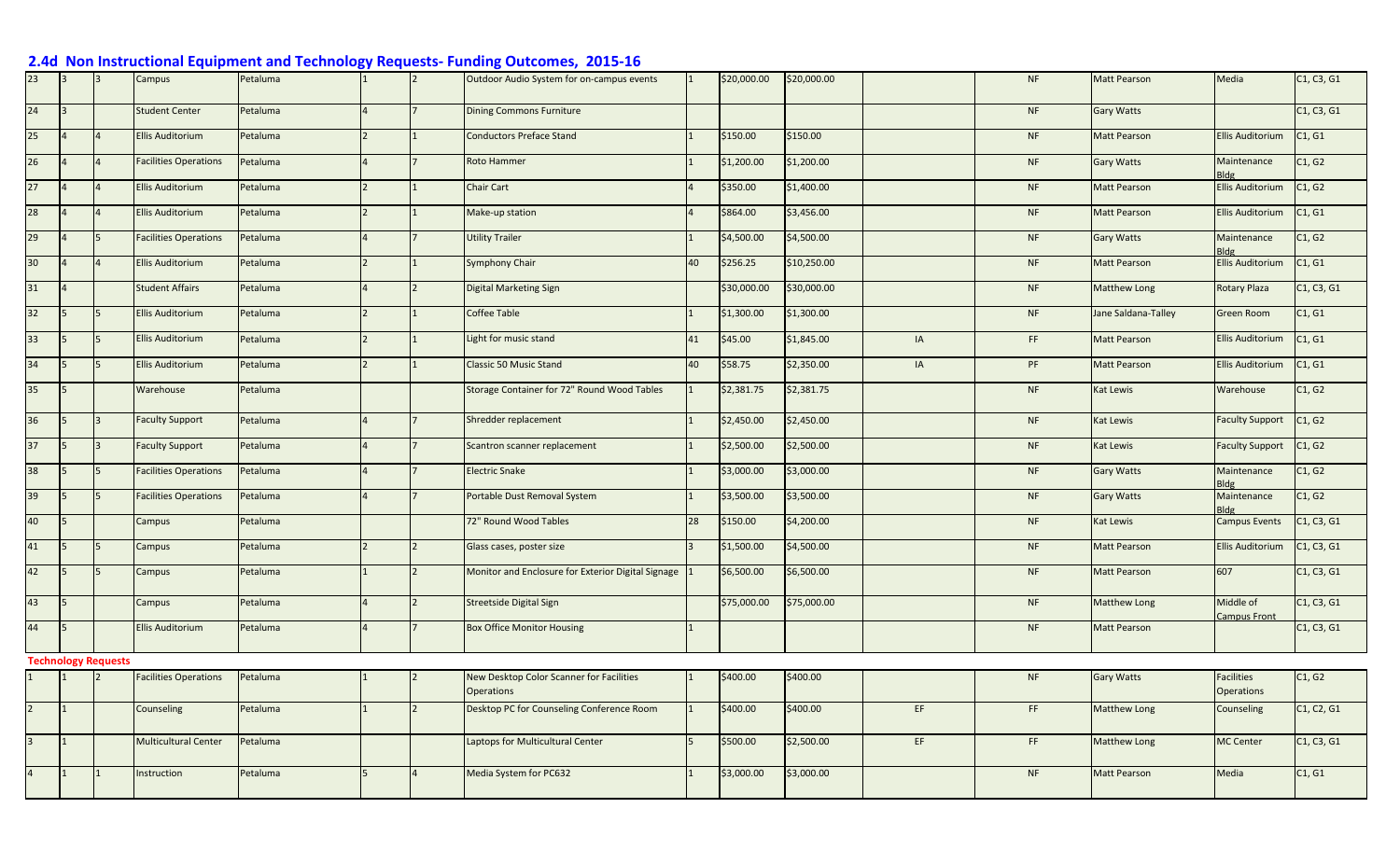|              |                      |                | Campus                       | Petaluma |   | Petaluma Reading Room BOT<br>Audio / Video system upgrade                        |                | \$17,000.00                  | \$17,000.00  | EF. | FF        | <b>Matt Pearson</b> | reading room                   | C1, G1, G2 |
|--------------|----------------------|----------------|------------------------------|----------|---|----------------------------------------------------------------------------------|----------------|------------------------------|--------------|-----|-----------|---------------------|--------------------------------|------------|
| 6            |                      |                | <b>Media Services</b>        |          |   | Petaluma Editing rooms and NAS Upgrade                                           |                |                              | \$24,000.00  | EF. | PF        | <b>Matt Pearson</b> |                                | C1, G1     |
|              |                      |                | <b>Media Services</b>        | Petaluma |   | Petaluma Replacement of Digital signage server<br>and players                    |                |                              | \$26,000.00  | EF  | PF        | <b>Matthew Long</b> |                                | C1, G1     |
| 8            |                      |                | <b>Media Services</b>        | Petaluma |   | 40 Laptops with cart for mobile classroom                                        | 40             | \$1,125.00                   | \$45,000.00  | EF. | FF.       | <b>Matthew Long</b> | Counseling/<br>mobile          | C1, G1     |
| $\mathsf{q}$ |                      |                | <b>A&amp;R</b>               | Petaluma |   | New Scanner for A & R Transcript Eval                                            |                | \$400.00                     | \$400.00     |     | NF        | Matthew Long        | A&R                            | C1, G1     |
| 10           | $\vert$ <sub>2</sub> |                | A&R                          | Petaluma |   | Replacement Computers: Coordinator A & R<br>(Denise B); Tech Desk 1 (Roz M)      | $\overline{2}$ | \$700.00                     | \$1,400.00   | EF  | FF        | <b>Matthew Long</b> | A&R                            | C1, G1     |
| 11           | $\overline{2}$       |                | <b>Student Services</b>      | Petaluma |   | <b>Dynamic Forms Software</b>                                                    |                | \$4,500.00                   | \$4,500.00   |     | <b>NF</b> | Matthew Long        |                                | C1, G1, G2 |
| 12           | $\overline{2}$       | $\overline{2}$ | Campus                       | Petaluma | 5 | Add Video Conferencing to 628                                                    |                | \$18,000.00                  | \$18,000.00  |     | NF        | <b>Matt Pearson</b> | Media                          | C1, G1     |
| 13           |                      |                | Art                          | Petaluma |   | Add Video Conferencing to 323                                                    |                | \$18,000.00                  | \$18,000.00  |     | <b>NF</b> | <b>Matt Pearson</b> | Media                          | C1, G1     |
| 14           | $\overline{2}$       |                | Campus                       | Petaluma |   | Video Conference Hardware                                                        |                |                              | \$85,000.00  |     | <b>NF</b> | <b>Matt Pearson</b> |                                | C1, G1     |
| 15           | $\mathsf{I}$         |                | Campus                       | Petaluma |   | Update and add additional Digital signage displays<br>Petaluma                   |                |                              | \$90,000.00  |     | NF        | <b>Matthew Long</b> |                                | C1, G1     |
| 16           | $\vert$ 3            |                | <b>Multicultural Center</b>  | Petaluma |   | Digital monitor for Multicultural Center,<br>permanent                           |                | \$2,000.00                   | \$2,000.00   | EF  | FF        | <b>Matthew Long</b> | <b>Resource Center</b>         | C1, C3, G1 |
| 17           | $\vert$ <sub>3</sub> |                | <b>Multicultural Center</b>  | Petaluma |   | Upgrade computers in Multicultural Center -5                                     | 15             | \$700.00                     | \$3,500.00   | IA  | FF.       | Matthew Long        | <b>Resource Center</b>         | C1, C3, G1 |
| 18           | $\overline{3}$       | $\mathsf{R}$   | <b>Ellis Auditorium</b>      | Petaluma |   | Box Office System (replacement) to support<br>ticketed events on Petaluma Campus |                | \$5,000.00                   | \$5,000.00   |     | <b>NF</b> | Kat Lewis           | Box Office in Ellis C1, G1     |            |
| 19           | $ 3\rangle$          |                | Open Computer Lab            | Petaluma |   | Projector for PC640 Open Computer Lab                                            |                | \$5,000.00                   | \$5,000.00   | EF  | FF.       | Marshall McGowan    | PC640                          | C1, G1     |
| 20           | $\overline{3}$       | IЗ             | <b>Facilities Operations</b> | Petaluma |   | Add Video Conferencing to 904                                                    |                | \$18,000.00                  | \$18,000.00  |     | <b>NF</b> | <b>Matt Pearson</b> | Media                          | C1, G1     |
| 21           | $\overline{13}$      |                | <b>Student Affairs</b>       | Petaluma |   | Video Conferencing replacement in Call 609<br>Conference Room                    |                | \$18,000.00                  | \$18,000.00  |     | <b>NF</b> | Matthew Long        | Student<br><b>Hlth/Affairs</b> | C1, G1     |
| 22           |                      |                | Outreach                     | Petaluma |   | Projector for Outreach Counseling                                                |                | \$1,200.00                   | \$1,200.00   |     | <b>NF</b> | <b>Matthew Long</b> | Counseling                     | C1, C3, G1 |
| 23           |                      |                | Counseling                   | Petaluma |   | Dedicated PC and media equipment to run the<br><b>Counseling Conference Room</b> |                | \$6,000.00                   | \$6,000.00   | EF. | FF        | <b>Matthew Long</b> | Counseling                     | C1, C3, G1 |
|              |                      |                |                              |          |   |                                                                                  |                | <b>Petaluma Campus Total</b> | \$681,189.95 |     |           |                     |                                |            |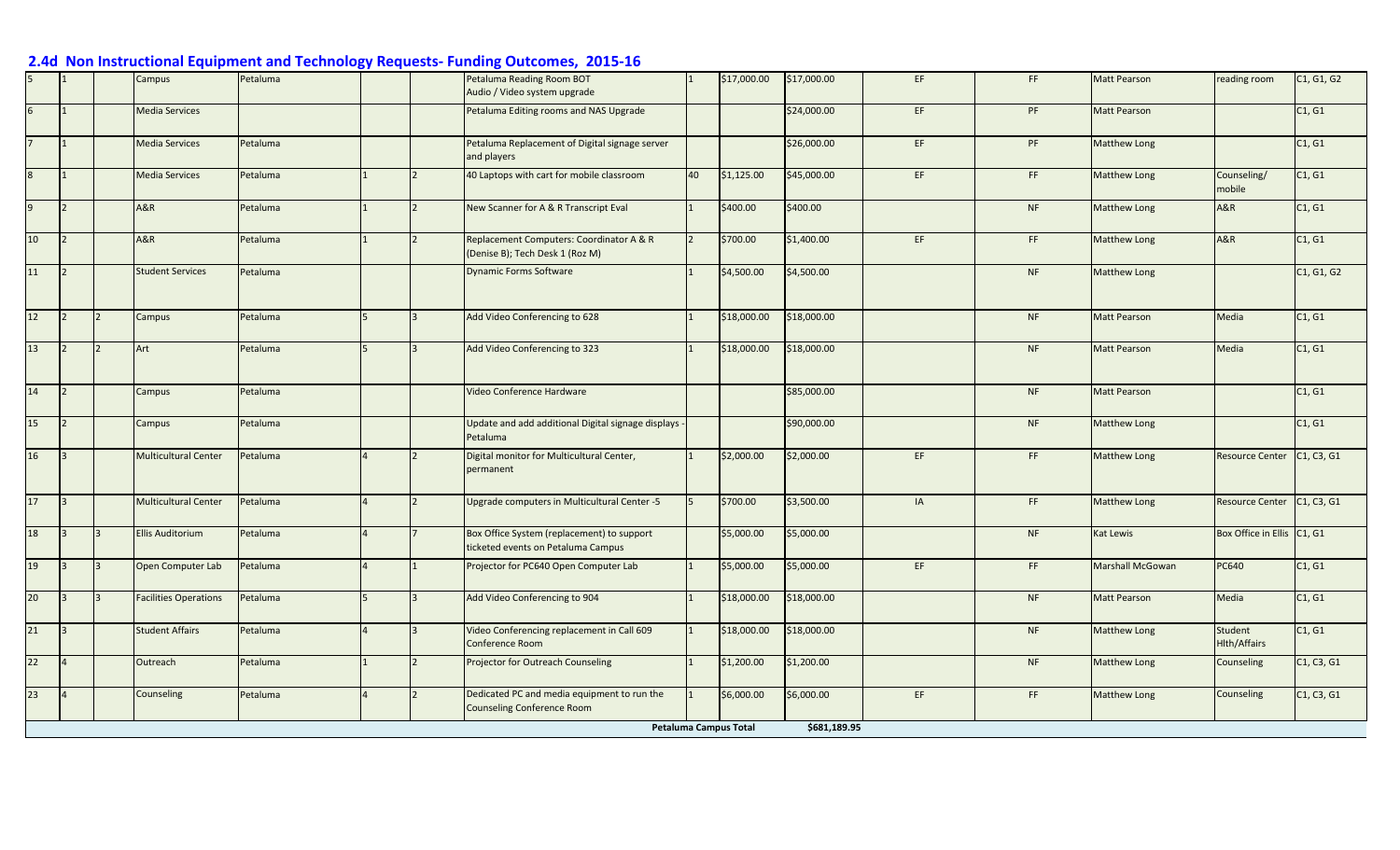### **STUDENT SERVICES**

| <b>VP</b> | Supv         | <b>Dept</b> | Program/Unit                                    | <b>Location</b> | <b>Strategic</b> | <b>Mission</b> | <b>Item Description</b>                            | Qty            | <b>Cost Each</b> | <b>Total Cost</b> | <b>Internal Allocation (IA)</b> | <b>Resource Reallocation</b>                         | Requestor                           | <b>Room or Space</b>         | <b>Component</b>      |
|-----------|--------------|-------------|-------------------------------------------------|-----------------|------------------|----------------|----------------------------------------------------|----------------|------------------|-------------------|---------------------------------|------------------------------------------------------|-------------------------------------|------------------------------|-----------------------|
| Rank      | Rank         | Rank        |                                                 |                 | <b>Plan Goal</b> | <b>Align</b>   |                                                    |                |                  |                   |                                 | or External Funding (EF) Fully Funded (FF) Partially |                                     |                              | <b>Prioritization</b> |
|           |              |             |                                                 |                 |                  |                |                                                    |                |                  |                   |                                 | <b>Funded (PF) Not Funded</b>                        |                                     |                              | Rationale             |
|           |              |             | <b>Admissions</b>                               | <b>ALL</b>      | n                |                | Degree Audit/Student Ed Planning tool              |                | \$100,000.00     | \$100,000.00      | EF                              | (NF)<br>PF                                           |                                     | all                          |                       |
|           |              |             | and Records                                     |                 |                  |                | software                                           |                |                  |                   |                                 |                                                      | Freyja Pereira                      |                              | C4, G1                |
|           |              |             | <b>Admissions</b>                               | <b>ALL</b>      |                  |                | User licenses for Imaging for staff and counselors |                | \$25,000.00      | \$25,000.00       |                                 | <b>NF</b>                                            | Freyja Pereira                      | all                          | C4, G1                |
|           |              |             | and Records<br><b>Admissions</b>                | <b>ALL</b>      |                  |                | Database management software for International     |                | \$50,000.00      | \$50,000.00       |                                 |                                                      | Freyja Pereira                      | all                          | C4, G1                |
|           |              |             | and Records                                     |                 |                  |                | Adm                                                |                |                  |                   |                                 |                                                      |                                     |                              |                       |
|           |              |             | Assessment                                      | Other           |                  |                | Projector                                          |                | \$1,500.00       | \$3,000.00        |                                 | NF                                                   | <b>Hector Delgado</b>               | <b>SWC</b>                   | C4, G1                |
|           |              |             | Assessment                                      | Other           |                  |                | Projector                                          | $\overline{2}$ | \$1,500.00       | \$3,000.00        |                                 | <b>NF</b>                                            | <b>Hector Delgado</b>               | <b>SWC</b>                   | C4, G1                |
|           |              |             | Assessment                                      | Petaluma        |                  |                | Add NetSchool control at admin. Station            |                | \$0.00           | \$0.00            |                                 | N/A                                                  | Li Collier                          | Jacob 128                    | C4, G1                |
|           |              |             | <b>CalWorks</b>                                 | <b>SR</b>       |                  |                | Replacement computers for existing ones 6+ yrs     |                | \$1,500.00       | \$3,000.00        |                                 | <b>NF</b>                                            | Lily Hunnemeder-<br><b>Bergfelt</b> | <b>CalWORKs</b><br>4804      | C1, G2                |
|           |              |             | <b>CalWorks</b>                                 | <b>SR</b>       |                  |                | Printer/Copier for students                        |                | \$500.00         | \$1,500.00        | EF                              | FF.                                                  | Lily Hunnemeder-                    | <b>CalWORKs</b>              | C1, G2                |
|           |              |             |                                                 |                 |                  |                |                                                    |                |                  |                   |                                 |                                                      | <b>Bergfelt</b>                     | 4806                         |                       |
|           |              |             | <b>CalWorks</b>                                 | <b>SR</b>       |                  |                | Laptops for student use                            |                | \$800.00         | \$2,400.00        | EF                              | FF.                                                  | Lily Hunnemeder-<br>Bergfelt        | <b>CalWORKs</b><br>4804      | C1, G2                |
|           |              |             | <b>Career Center</b>                            | <b>SR</b>       |                  |                | Desktop computer and monitor                       | 3              | \$1,500.00       | \$4,500.00        | IA                              | FF.                                                  | Lily Hunnemeder-                    | Career/Transfer              | C1, G2                |
|           |              |             | and Student<br>Counseling                       | <b>ALL</b>      |                  |                | Large Screen Monitors for Counselors               | 10             | \$500.00         | \$5,000.00        | EF                              | FF.                                                  | ergfelt<br>Lauralyn                 | computer lab<br>Counseling   | C1, C2                |
|           |              |             |                                                 |                 |                  |                |                                                    |                |                  |                   |                                 |                                                      |                                     |                              |                       |
|           |              |             | Counseling                                      | <b>SR</b>       |                  |                | Desktop PC for Counselors & Program Assistants     |                | \$1,000.00       | \$4,000.00        |                                 | <b>NF</b>                                            | Lauralyn                            | Counselling<br>Offices       | C1, G2                |
|           |              |             | Counseling                                      | Petaluma        |                  |                | Desktop PC for Counselor Office                    | $\overline{2}$ | \$1,000.00       | \$2,000.00        | IA                              | FF.                                                  | N/A+U89:U105                        | Counselor<br>Office 223      | C1, G2                |
|           |              |             | Counseling                                      | SR              |                  |                | Laptop                                             |                | \$900.00         | \$900.00          | IA                              | FF.                                                  | Lauralyn                            | Counseling                   | C4, G1                |
|           |              |             | Counseling                                      | <b>ALL</b>      |                  |                | <b>Educational Planning software</b>               |                | \$0.00           | \$0.00            |                                 | n/a                                                  | Audrey                              | <b>ALL</b>                   | C1, G1                |
|           |              |             | Counseling                                      | <b>ALL</b>      |                  |                | Printers for Counselor computers                   |                | \$400.00         | \$2,400.00        | EF                              | FF.                                                  | Lauralyn                            | Counseling<br><b>Offices</b> | C1, G1                |
|           |              |             | Counseling                                      | <b>SR</b>       |                  |                | Coumputer sit/stand desks                          | $\overline{2}$ | \$1,500.00       | \$3,000.00        | IA                              | FF.                                                  | Lauralyn                            |                              | C4, G1                |
|           |              |             | WorkAbility &<br>Assistive<br><b>Technology</b> | <b>SR</b>       |                  |                | <b>Braille Machine</b>                             |                | \$10,000.00      | \$10,000.00       | EF                              | FF.                                                  |                                     | Pioneer<br><b>Hall 380</b>   | C4, G1                |
|           |              |             | WorkAbility &<br>Assistive<br>Technology        | <b>SR</b>       |                  |                | Pro Ink Attachment for Braille Machine             |                | \$3,995.00       | \$3,995.00        | EF                              | FF                                                   |                                     | Pioneer<br><b>Hall 380</b>   | C4, G1                |
|           |              |             | WorkAbility &<br>Assistive<br>Technology        | <b>SR</b>       |                  |                | <b>High Speed Scanner</b>                          |                | \$10,000.00      | \$10,000.00       | EF                              | FF.                                                  |                                     | Pioneer<br><b>Hall 380</b>   | C4, G1                |
|           | $\mathbf{1}$ |             | WorkAbility &<br>Assistive<br>Technology        | <b>SR</b>       |                  |                | Portable Braille Display                           | <b>3</b>       | \$2,795.00       | \$8,385.00        | EF                              | FF                                                   |                                     | Pioneer<br><b>Hall 380</b>   | C1, G1                |
|           |              |             | WorkAbility &<br>Assistive<br><b>Technology</b> | <b>SR</b>       |                  |                | DRD Software -Dolphin Easy Converter               |                | \$300.00         | \$300.00          | EF                              | FF                                                   |                                     | Pioneer<br><b>Hall 380</b>   | C1, G1                |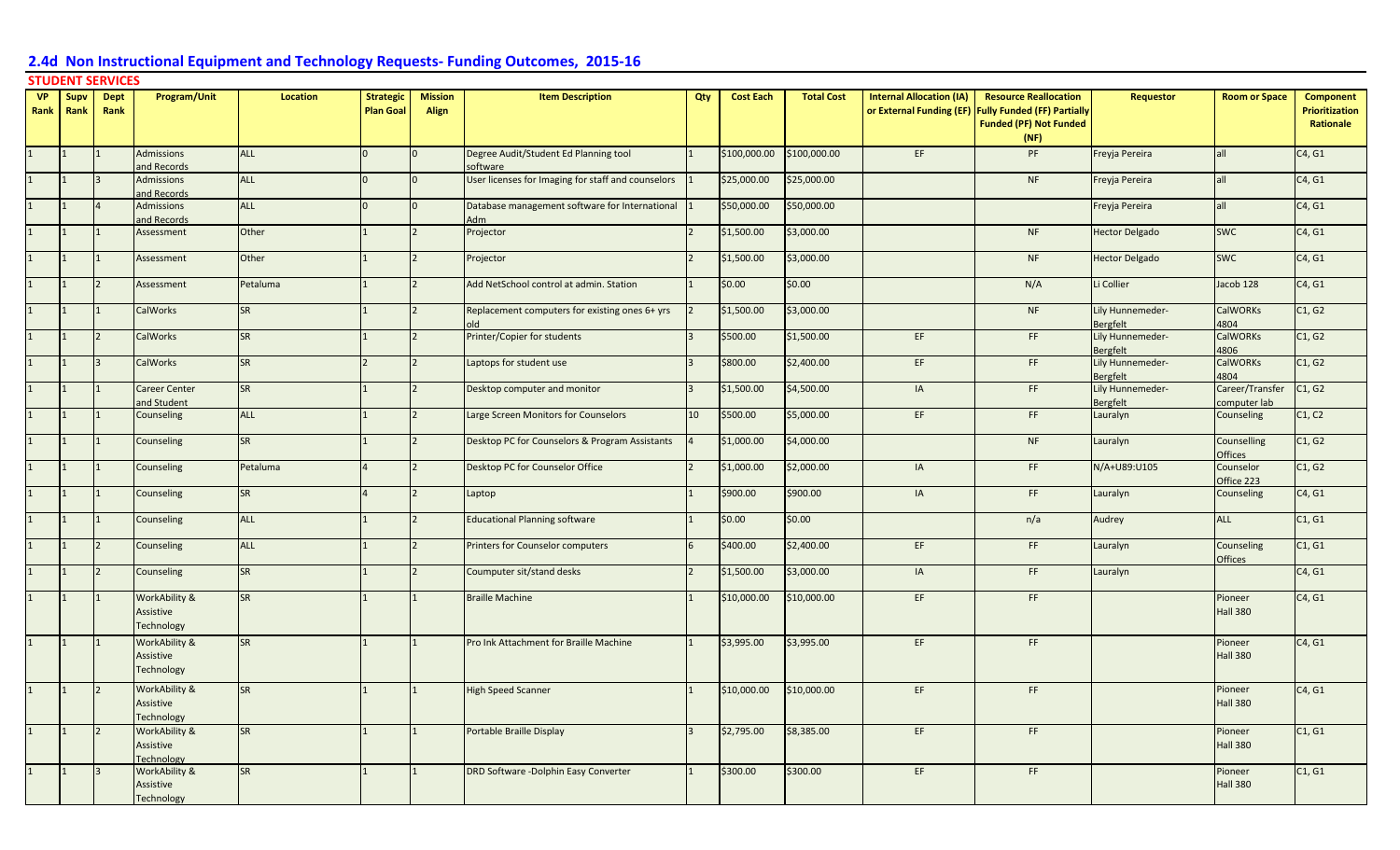|  | WorkAbility &                            | <b>ALL</b> |          |                          | Portable CCTV                                        | \$3,000.00                    | \$3,000.00   |     | NF        |                         | Pioneer                            | C1, G1 |
|--|------------------------------------------|------------|----------|--------------------------|------------------------------------------------------|-------------------------------|--------------|-----|-----------|-------------------------|------------------------------------|--------|
|  | Assistive<br>Technology                  |            |          |                          |                                                      |                               |              |     |           |                         | <b>Hall 380</b>                    |        |
|  | WorkAbility &                            | <b>ALL</b> |          |                          | Ruby Handheld Video Magnifier                        | \$900.00                      | \$1,800.00   |     | <b>NF</b> |                         | Pioneer                            | C1, G1 |
|  | Assistive<br>Technology                  |            |          |                          |                                                      |                               |              |     |           |                         | <b>Hall 380</b>                    |        |
|  | WorkAbility &                            | <b>SR</b>  |          |                          | <b>Computer Lab Printer</b>                          | \$500.00                      | \$500.00     |     | <b>NF</b> |                         | Pioneer                            | C1, G1 |
|  | Assistive<br>Technology                  |            |          |                          |                                                      |                               |              |     |           |                         | <b>Hall 380</b>                    |        |
|  | <b>EOPS - CARE</b>                       | <b>SR</b>  | $\Omega$ | $\overline{0}$           | 'Smart Classroom" Equipment for EOPS/CARE            | \$23,000.00                   | \$23,000.00  | EF  | PF        | Inez Barragan           | <b>EOPS/CARE</b><br>in Bertolini   | C1, G1 |
|  | <b>EOPS - CARE</b>                       | <b>ALL</b> | $\Omega$ | l <sub>0</sub>           | Tele-conferencing Equipment for EOPS/CARE            | \$15,000.00                   | \$15,000.00  |     | <b>NF</b> | Inez Barragan           | <b>EOPS/CARE</b><br>in Bertolini   | C1, G1 |
|  | <b>Financial Aid</b>                     | <b>SR</b>  |          |                          | Extension of life-Regent FAM software                | \$90,000.00                   | \$90,000.00  | IA  | FF        | <b>Financial Aid</b>    | 502                                | C1, G1 |
|  | <b>Financial Aid</b>                     | <b>SR</b>  |          |                          | Reconfiguration of Specialist office area            | \$2,000.00                    | \$2,000.00   |     | <b>NF</b> | <b>Financial Aid</b>    | 505                                | C1, G1 |
|  | <b>Student Affairs</b><br>& Engagement   | Petaluma   |          |                          | Digital Display for Carole Ellis Aud, exterior       | \$6,000.00                    | \$6,000.00   | EF. | FF        | Robert Ethington        | N/A                                | C1, G1 |
|  | <b>Student Affairs</b><br>& Engagement   | <b>ALL</b> | $\Omega$ | $\overline{0}$           | <b>Event Management Software</b>                     | \$60,000.00                   | \$60,000.00  | EF. | FF.       | <b>Robert Ethington</b> | N/A                                | C1, G1 |
|  | <b>Student Affairs</b><br>& Engagement   | <b>SR</b>  |          |                          | Digital Marquee for Bertolini Quad                   | \$30,000.00                   | \$30,000.00  |     | <b>NF</b> | Robert Ethington        | N/A                                | C1, G1 |
|  | <b>Student Affairs</b><br>& Engagement   | Petaluma   |          |                          | Digital Marquee for Rotary Plaza                     | \$30,000.00                   | \$30,000.00  |     | NF        | <b>Robert Ethington</b> | N/A                                | C1, G1 |
|  | <b>Student Affairs</b><br>& Engagement   | Petaluma   |          | $\overline{2}$           | Petaluma Campus Walkway Speaker System               | \$10,000.00                   | \$10,000.00  | EF  | FF        | Robert Ethington        | N/A                                | C1, G1 |
|  | <b>Student Affairs</b><br>& Engagement   | Petaluma   |          | $\overline{2}$           | Outdoor Stage for Rotary Plaza adjacency             | \$10,000.00                   | \$10,000.00  |     | <b>NF</b> | Robert Ethington        | N/A                                | C1, G1 |
|  | <b>Student Affairs</b><br>& Engagement   | <b>SR</b>  |          |                          | Digital Display for Dining Services, Bertolini       | \$3,000.00                    | \$3,000.00   |     | <b>NF</b> | Robert Ethington        | N/A                                | C1, G1 |
|  | <b>Student Health</b><br><b>Services</b> | <b>ALL</b> |          |                          | MEDICAT software enhancements estimated cost 1       | \$50,000.00                   | \$50,000.00  |     | <b>NF</b> | Susan Quinn             | <b>SHS Race</b>                    | C1, G1 |
|  | <b>Student Health</b><br>Services        | <b>ALL</b> |          |                          | CIRT case tracking software - estimated cost         | \$20,000.00                   | \$20,000.00  | EF  | FF        | Susan Quinn             | <b>SHS Race</b>                    | C1, G1 |
|  | <b>Student Health</b><br>Services        | <b>SR</b>  |          | $\mathfrak{p}$           | Replace Lobby seating system, safety and ADA<br>ssue | \$10,000.00                   | \$10,000.00  |     | <b>NF</b> | Susan Quinn             | <b>SHS Race</b><br><b>Building</b> | C1. G1 |
|  | <b>Student Health</b><br>Services        | <b>SR</b>  |          |                          | Mounted Projector and Screen for RACE HRR            | \$500.00                      | \$1,000.00   | EF. | PF        | Susan Quinn             | Race Room<br>4006                  | C4, G1 |
|  | <b>Student Health</b><br>Services        | <b>SR</b>  |          |                          | Elevated workstationdesks - ergonomic                | \$5,000.00                    | \$15,000.00  |     | NF        | <b>Susan Quinn</b>      | <b>SHS Race</b>                    | C1, G4 |
|  | <b>Student Health</b><br>Services        | <b>SR</b>  |          |                          | Media Screen with Sound- Race Room 4017<br>Lobby)    | \$7,500.00                    | \$7,500.00   |     | NF        | Susan Quinn             | <b>SHS Race</b>                    | C1, G4 |
|  | <b>Student Health</b><br><b>Services</b> | <b>SR</b>  |          |                          | Replace computer workstation chairs                  | \$500.00                      | \$3,000.00   |     | NF        | Susan Quinn             | <b>SHS Race</b><br><b>Building</b> | C1, G4 |
|  | International<br>Student                 | <b>SR</b>  |          | $\overline{\phantom{0}}$ | Software to manage intl student<br>program act       | \$30,000.00                   | \$30,000.00  |     | <b>NF</b> | Peg Saragina            | 518 Plover                         | C4, G4 |
|  | <b>Student Success</b>                   | <b>ALL</b> |          |                          | <b>Fechnology solutions to be determined</b>         | \$300,000.00                  | \$300,000.00 | EF. | FF        | Li Collier/IT           | various                            | C1, G1 |
|  | <b>Transfer Center</b>                   | <b>SR</b>  |          |                          | Blinds in Room 4882                                  | \$1,500.00                    | \$3,000.00   | IA  | FF.       | Amy Merkel              | 4882                               | C1, G1 |
|  | <b>Veterans Affairs</b>                  | <b>SR</b>  |          |                          | networked printer                                    | \$1,200.00                    | \$1,200.00   |     | <b>NF</b> | <b>Kris Shear</b>       | 513                                | C1, G1 |
|  |                                          |            |          |                          |                                                      | <b>Student Services Total</b> | \$334,200.00 |     |           |                         |                                    |        |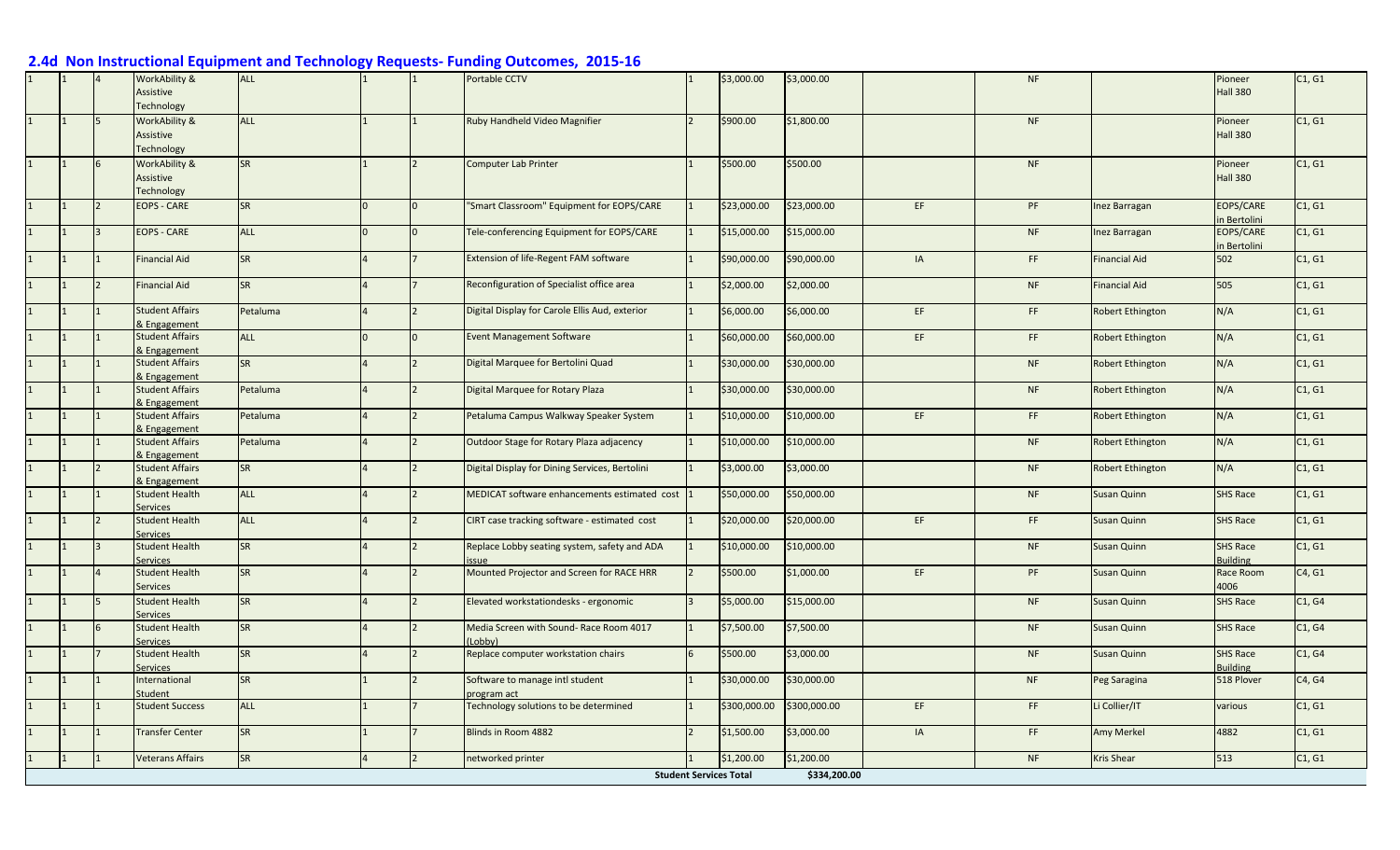| <b>VP</b><br>Rank | Supv<br>Rank | <b>Dept</b><br>Rank                              | <b>Program/Unit</b>                            | Location        | <b>Strategic</b><br><b>Plan Goal</b> | <b>Mission</b><br>Align | <b>Item Description</b>                                                                          | Qty | <b>Cost Each</b> | <b>Total Cost</b> | <b>Internal Allocation (IA)</b> | <b>Resource Reallocation</b><br>or External Funding (EF) Fully Funded (FF) Partially<br><b>Funded (PF) Not Funded</b><br>(NF) | <b>Requestor</b> | <b>Room or Space</b>    | <b>Component</b><br>Prioritization<br>Rationale |
|-------------------|--------------|--------------------------------------------------|------------------------------------------------|-----------------|--------------------------------------|-------------------------|--------------------------------------------------------------------------------------------------|-----|------------------|-------------------|---------------------------------|-------------------------------------------------------------------------------------------------------------------------------|------------------|-------------------------|-------------------------------------------------|
|                   |              |                                                  | <b>Human Resources</b>                         | Santa Rosa      |                                      |                         | "Smart" Room equipment for Skype/Presentations<br>(See item 2.b)                                 |     | \$10,000.00      | \$10,000.00       |                                 | <b>NF</b>                                                                                                                     | Recruiting       | Button Conf. Rm. C1, G2 |                                                 |
|                   |              |                                                  | <b>Human Resources</b>                         | Santa Rosa      |                                      |                         | New Monitor (larger) for M. Padilla                                                              |     | \$500.00         | \$500.00          |                                 | <b>NF</b>                                                                                                                     | Recruiting       | <b>HR Office</b>        | G2                                              |
|                   |              |                                                  | Professional<br>Development                    | Santa Rosa      |                                      |                         | Printer - Copier                                                                                 |     | \$500.00         | \$500.00          |                                 | <b>NF</b>                                                                                                                     | M. Sandberg      | Prof.<br>Development    | C <sub>3</sub>                                  |
|                   |              |                                                  | Professional<br>Development                    | Santa Rosa      | 6                                    |                         | <b>Desk</b>                                                                                      |     | \$2,000.00       | \$2,000.00        |                                 | <b>NF</b>                                                                                                                     | M. Sandberg      | Prof.<br>Development    | G2                                              |
|                   |              |                                                  | Professional<br>Development                    | Santa Rosa      |                                      |                         | Computer (recycled okay)                                                                         |     | \$1,000.00       | \$1,000.00        |                                 | <b>NF</b>                                                                                                                     | M. Sandberg      | Prof.<br>Development    | C <sub>3</sub>                                  |
|                   |              | \$14,000.00<br><b>Human Resources Total</b>      |                                                |                 |                                      |                         |                                                                                                  |     |                  |                   |                                 |                                                                                                                               |                  |                         |                                                 |
|                   |              |                                                  | <b>OTHER DISTRICT SERVICES</b>                 |                 |                                      |                         |                                                                                                  |     |                  |                   |                                 |                                                                                                                               |                  |                         |                                                 |
| <b>VP</b>         | Supv         | <b>FACILITIES PLANNING</b><br><b>Dept</b>        | <b>Program/Unit</b>                            | <b>Location</b> | <b>Strategic</b>                     | <b>Mission</b>          | <b>Item Description</b>                                                                          | Qty | <b>Cost Each</b> | <b>Total Cost</b> | <b>Internal Allocation (IA)</b> | <b>Resource Reallocation</b>                                                                                                  | <b>Requestor</b> | <b>Room or Space</b>    | <b>Component</b>                                |
| Rank Rank         |              | Rank                                             |                                                |                 | <b>Plan Goal</b>                     | Align                   |                                                                                                  |     |                  |                   |                                 | or External Funding (EF) Fully Funded (FF) Partially<br><b>Funded (PF) Not Funded</b><br>(NF)                                 |                  |                         | Prioritization<br>Rationale                     |
|                   |              |                                                  | Environmental Health / District-wide<br>Safety |                 | <b>DEF</b>                           | 6/7                     | 1/2/3/4/5/ Priority District Employee regulatory required<br>training content and tracking tool. |     | various          | \$75,000.00       |                                 | <b>NF</b>                                                                                                                     | Kuula            | Santa Rosa              | C1/C2/C3/G1/G                                   |
| $\overline{2}$    |              |                                                  | Planning                                       | District-wide   | <b>DEF</b>                           | 2/3/4/5/6/              | Regulatory required per AB 1826 by 4/1/2016 for<br>organics - composter and/or bio-digester.     |     | various          | \$300,000.00      |                                 | <b>NF</b>                                                                                                                     | Ichsan           | Santa Rosa              | C1/C2/C3/G1/G                                   |
| $\overline{2}$    |              |                                                  | Grounds                                        | District-wide   | <b>DEF</b>                           |                         | 2/3/4/5/6/ Replacement of obsolete equipment, such as<br>chipper, riding mower etc.              |     | various          | \$60,000.00       |                                 | <b>NF</b>                                                                                                                     | Dobson           | Santa Rosa              | C1/C2/C3/G1/G                                   |
| $\overline{3}$    |              |                                                  | Custodial                                      | Santa Rosa      | <b>DEF</b>                           |                         | 2/3/4/5/6/ Replacement of 20 year old Custodial Equipment                                        |     |                  | \$40,000.00       |                                 | <b>NF</b>                                                                                                                     | Rodriguez        | Santa Rosa              | C1/C2/C3/G1/G                                   |
| $\overline{4}$    |              |                                                  | Maintenance                                    | District-wide   | <b>DEF</b>                           |                         | 2/3/4/5/6/ Replacement of obsolete maintenance equipment                                         |     | various          | \$75,000.00       |                                 | <b>NF</b>                                                                                                                     | Bielen           | Santa Rosa              | C1/C2/C3/G1/G                                   |
|                   |              | <b>Facilities Planning Total</b><br>\$550,000.00 |                                                |                 |                                      |                         |                                                                                                  |     |                  |                   |                                 |                                                                                                                               |                  |                         |                                                 |

#### **HUMAN RESOURCES**